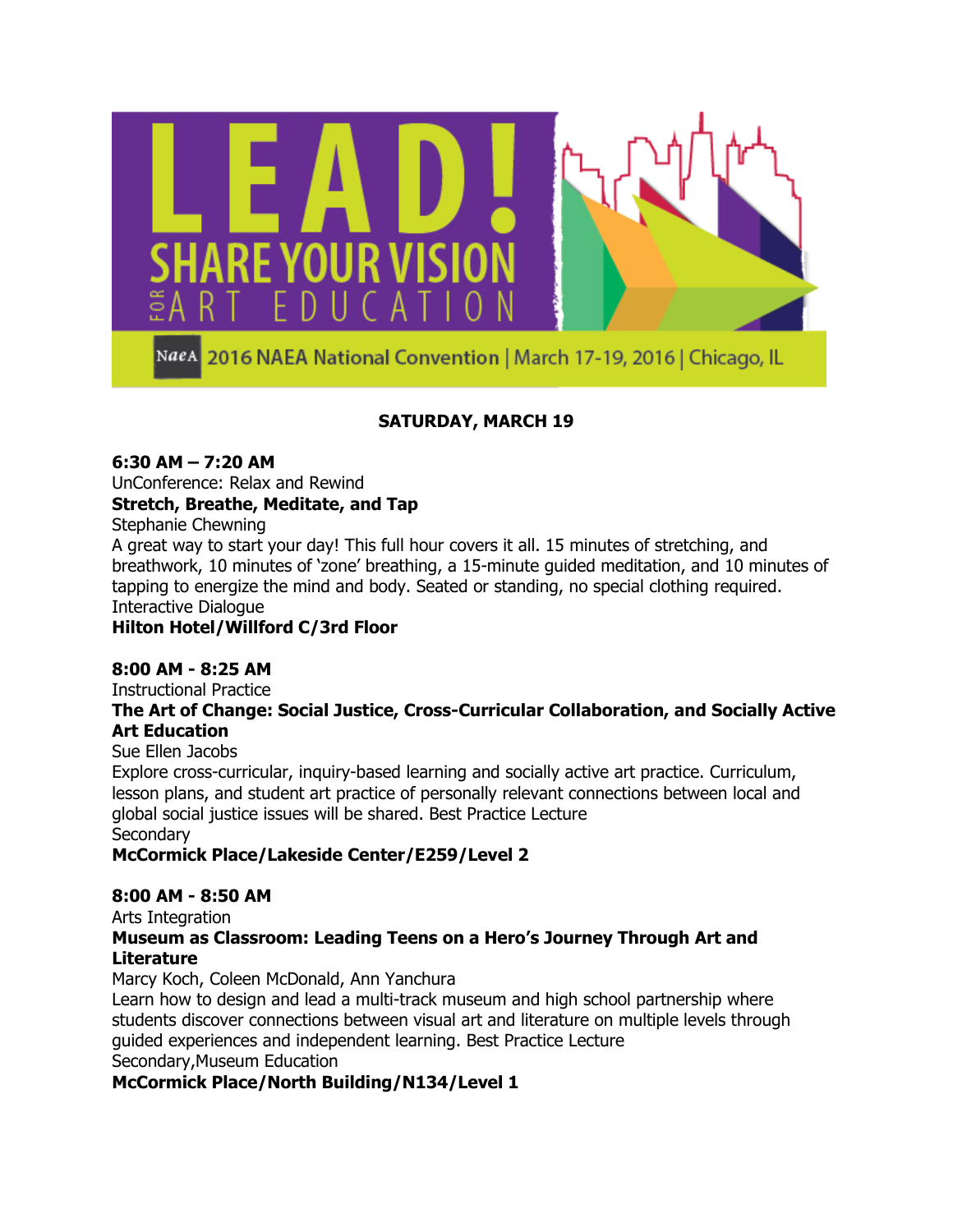#### Arts Integration **The Art of Engineering**

### Peter Nosalik

Engineering challenges combine physical sciences, the nature of the materials, and problem solving to achieve results. Students develop a concrete understanding of basic math and physics concepts while creating impressive art and having fun!. Best Practice Lecture **Elementary** 

### **McCormick Place/North Building/N138/Level 1**

Caucus of Social Theory in Art Education Issues Group

### **From Perception to Sensation: Capturing to the Murmur of the World** Jack Richardson

Concepts of perception dominate discussions surrounding art education regarding its capacity to produce knowledge. Explore the value and nature of an art education that emphasizes sensation over perception. Research Lecture

Secondary,Higher Education,Preservice

### **McCormick Place/North Building/N227a/Level 2**

Caucus on the Spiritual in Art Education Issues Group

#### **Comprehensive Non-Duality: A Global Premise for 21st-Century Art Education** David Gall

Non-dualist philosophies, relieved of tendencies to assimilate and polarize them in regional East West ego-identities, are best for leading art education to more globally responsive theory and practice. Research Lecture

Higher Education

### **McCormick Place/Lakeside Center/E261/Level 2**

Committee on Multiethnic Concerns Issues Group

### **Black Brushes With NAEA**

Wanda Knight

This research-based presentation highlights the leadership of the Committee on Multiethnic Concerns, which has helped the National Art Education Association transform to become more inclusive of all of its members. Research Lecture

Higher Education

### **McCormick Place/Lakeside Center/E256/Level 2**

Curriculum Design

### **Curating Content in AP Art History: Leading Successful Students**

Dana Howard

Participants will explore curating content and developing solid guiding questions that help students master essential art historical skills and excel in AP Art History. Best Practice Lecture **Secondary** 

### **McCormick Place/Lakeside Center/E263/Level 2**

Curriculum Design **The Wonder of Glass: Glass Activities for Your Visual Arts Program** Annie Nash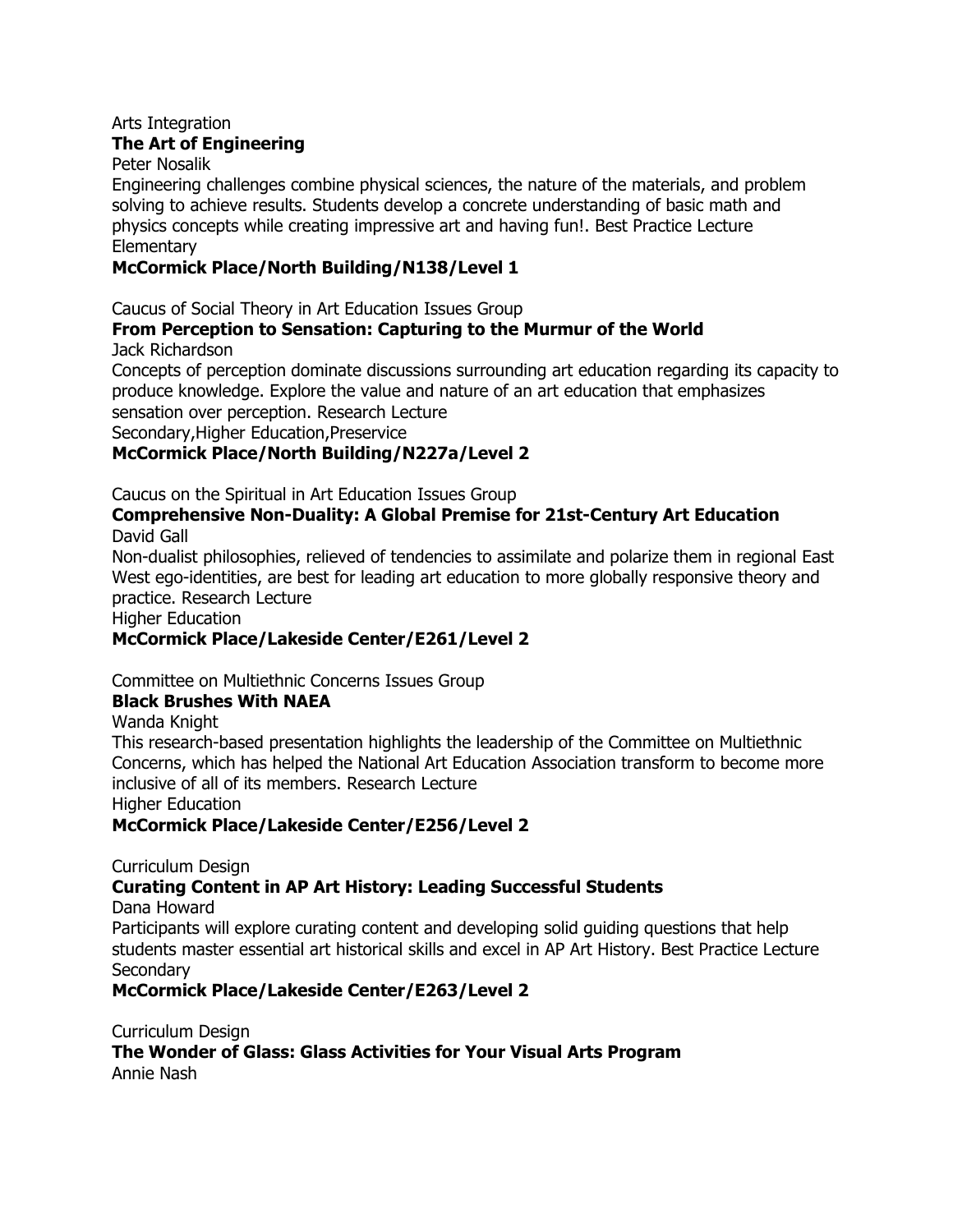Learn how to incorporate glass art activities into your art program. Presenter will share a series of replicable lessons, a list of publications, Internet resources, and funding ideas. Best Practice Lecture

Elementary,Middle Level,Secondary

### **McCormick Place/Lakeside Center/E271b/Level 2**

Global Connections

### **Beyond the Classroom: Creating Vibrant Global Art Connections**

Gina Robertson, Marlon Moreno

Learn how art educators from Leon, Nicaragua, and Gettysburg, PA, are creating dynamic art education bridges through a sister city relationship and energizing their students and communities. Best Practice Lecture

**Elementary** 

**McCormick Place/North Building/N139/Level 1**

Instructional Practice

#### **Delinquency to Creativity**

Carrie Gerber

Explore creating an art program in a secure facility. Immediate outcomes of positive change in students labeled "delinquent" make the challenges of juggling multiple layers of policy with limited resources worth the effort of educating them. Best Practice Lecture Middle Level,Preservice,Supervision and Administration

#### **McCormick Place/Lakeside Center/E262/Level 2**

Instructional Practice

#### **Echo! Echo! Fun Strategies to Keep Students Engaged**

Nicole Hunter, Sarah Brogren-Haynes

Explore strategies to increase student engagement and comprehension in the classroom. Learn how to use echoing, call and response songs, auditory mnemonics, movement, and lesson plans that utilize these methods. Best Practice Lecture

**Elementary** 

#### **McCormick Place/Lakeside Center/E264/Level 2**

Instructional Practice

#### **Motivating Minds: Strategies to Engage Students With Their Art**

Margaret Koreman, Caitlin Weres

Explore questioning practices that push for deeper student understandings of themselves, their communities, and their world. Learn how scaffolding questions deepen thinking through student choice, independent investigation, and classroom connections. Best Practice Lecture Middle Level,Secondary,Preservice

#### **McCormick Place/North Building/N136/Level 1**

Instructional Practice

#### **Spark Creativity: Merge Writing and Art**

Bettyann Plishker, Sandi Hammonds

Take the lead in developing innovative interdisciplinary learning models that merge common core writing standards and next generation visual art standards. Elementary and secondary models are shared. Best Practice Lecture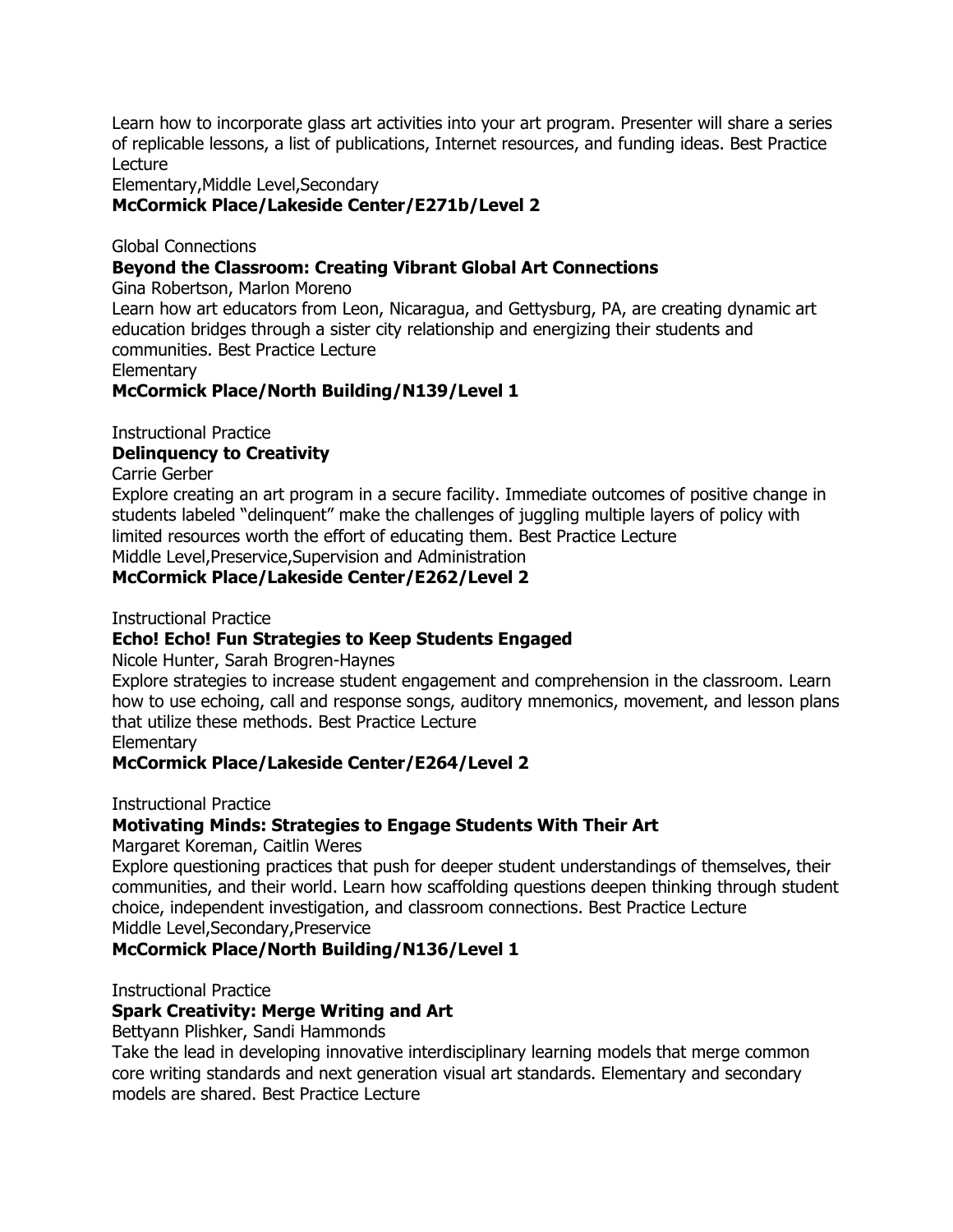#### Elementary,Middle Level,Secondary **McCormick Place/North Building/N427a/Level 4**

Leadership

#### **Lead, Follow, or Get Out of the Way: Shifting Teacher/Student Roles**

Katherine Douglas, Nan Hathaway, Diane Jaquith, Julie Toole, Ian Sands Experts in Teaching for Artistic Behavior (TAB) and choice-based art education will share how they implement learner-directed programming. Join TAB founders, plus those from K-12 classrooms, for timely dialogue. Hot Topic Panel Elementary,Middle Level,Secondary

#### **McCormick Place/Lakeside Center/E270/Level 2**

Leadership

#### **Edu-Curator: The New Leader in Art Museums**

Ann Rowson Love, Pat Villeneuve

Responding to ongoing concerns over the status of art museum education in museums, the presenters conceptualize the Edu-Curator, who better represents current and future leadership for our field. Best Practice Lecture

Museum Education

#### **McCormick Place/Lakeside Center/E271a/Level 2**

Media Arts

#### **Breaking New Ground With Media Arts**

Melissa Leftwich

Art educator builds a Media Arts program that bridges technology and traditional media. Learn how to design curriculum, find community resources, secure funding, and gain district support. Resources provided. Best Practice Lecture

Middle Level,Supervision and Administration

### **McCormick Place/North Building/N230b/Level 2**

National Standards or State Standards

#### **Standards-Based Digital Portfolios and Assessments (National Visual Arts, Disciplinary Literacy, 21st-Century Skills)**

Jennifer Handrick, Harry Kellogg

Growth happens in ART! Does anyone notice? Learn how to use digital portfolios to share student growth in Visual Arts Standards, Disciplinary Literacy, 21st-Century Skills and Global Citizenship. Best Practice Lecture

**Secondary** 

### **McCormick Place/North Building/N227b/Level 2**

#### Pk-16 Collaborations

#### **Museum Cultural Ambassadors: Parent Engagement Through Museum and School Partnerships**

Francis Estrada, Erin Hylton Join staff from MoMA and the Studio Museum in Harlem as they share their collaborative process for a parent leadership program with their shared partner school: Thurgood Academy Lower School. Best Practice Lecture Museum Education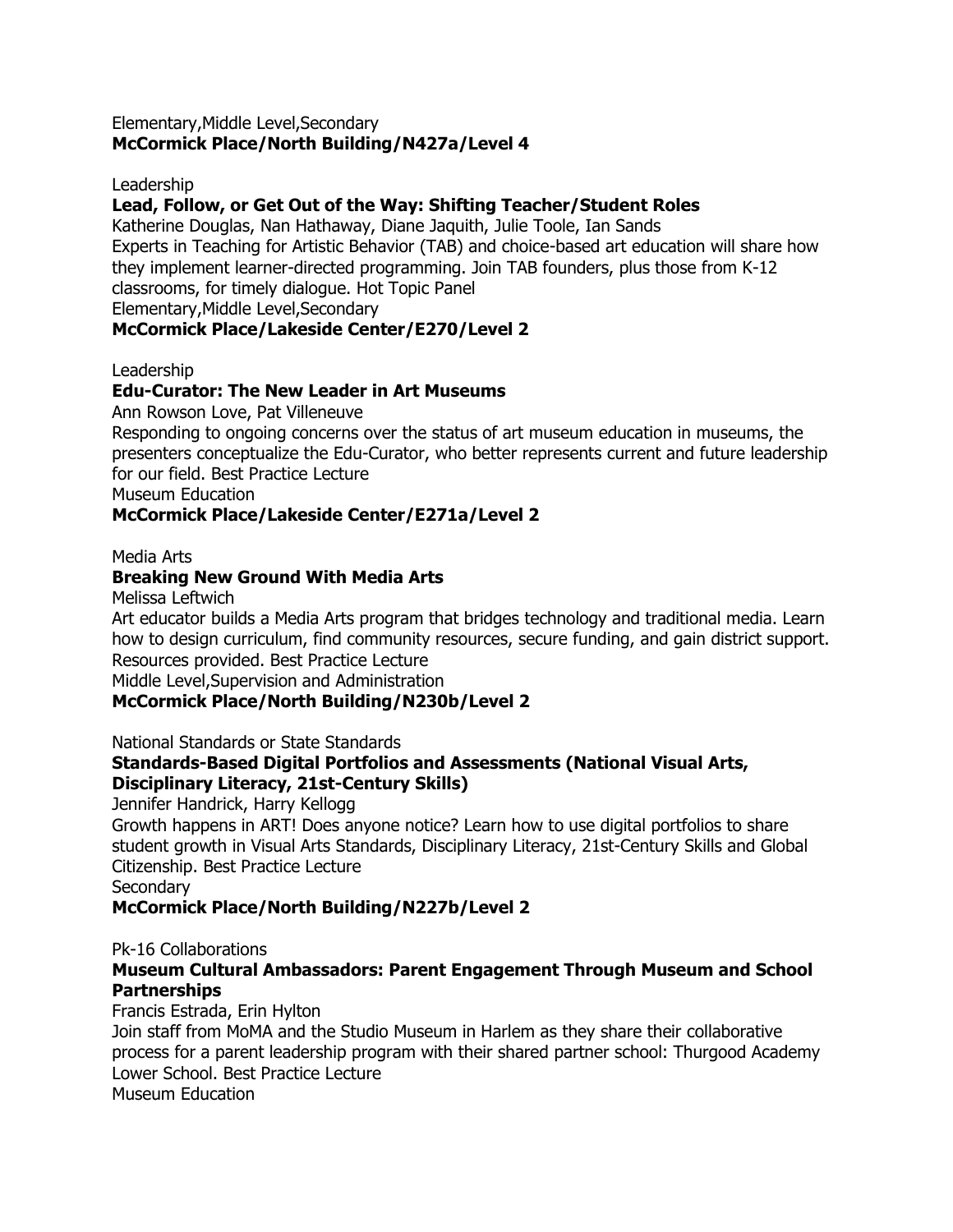### **McCormick Place/Lakeside Center/E353a/Level 3**

Research and Professional Practice

### **Contemporary Handwork in Context: Research and Practice**

Laurel Campbell, Jane Dalton

Contemporary handwork is reflective and rich in cultural history. Learn about the topic from several perspectives, including feminism, stitching as research, craft as activism, and the implications for art education. Research Lecture

Higher Education

#### **McCormick Place/Lakeside Center/E350/Level 3**

Research and Professional Practice

### **Self-Initiated Archiving as a Way of Leadership in Art Education**

Ann Holt, Cheri Ehrlich

As art educators, how do we (both individually and collectively) create a legacy of integrity in art education? Learn about archiving (y)our contribution to the future of the field. Interactive Dialogue

Higher Education,Museum Education

### **McCormick Place/Lakeside Center/E450a/Level 4**

Research and Professional Practice

### **Developing an Arts-Based Research Methods Course**

Shari Savage, Kelsi Stoltenow

What can artmaking do for your research? A professor and graduate student explain how they created an arts-based research methods course and share the curriculum they created. Includes examples. Best Practice Lecture

Higher Education

### **McCormick Place/North Building/N228/Level 2**

Research and Professional Practice

#### **Convergence of Contemporary Art, Visual Culture, and Global Civic Engagement** Ryan Shin

Editor and authors of a forthcoming book, Convergence of Contemporary Art, Visual Culture, and Global Civic Engagement, share the critical role of global participatory and civic learning in schools, communities, and social media and virtual world. Research Lecture Higher Education

### **McCormick Place/North Building/N427bc/Level 4**

Special Needs in Art Education Issues Group

### **Lead, Inspire, Hope: A Trauma-Informed Art Education**

Lisa Kay

A trauma-informed approach to Art Education offers an alternative way for adolescents to communicate and understand themselves and others. Discover how art education encourages narratives of inspiration and hope. Best Practice Lecture Elementary,Middle Level,Secondary,Higher Education

**McCormick Place/Lakeside Center/E260/Level 2**

Teacher Evaluation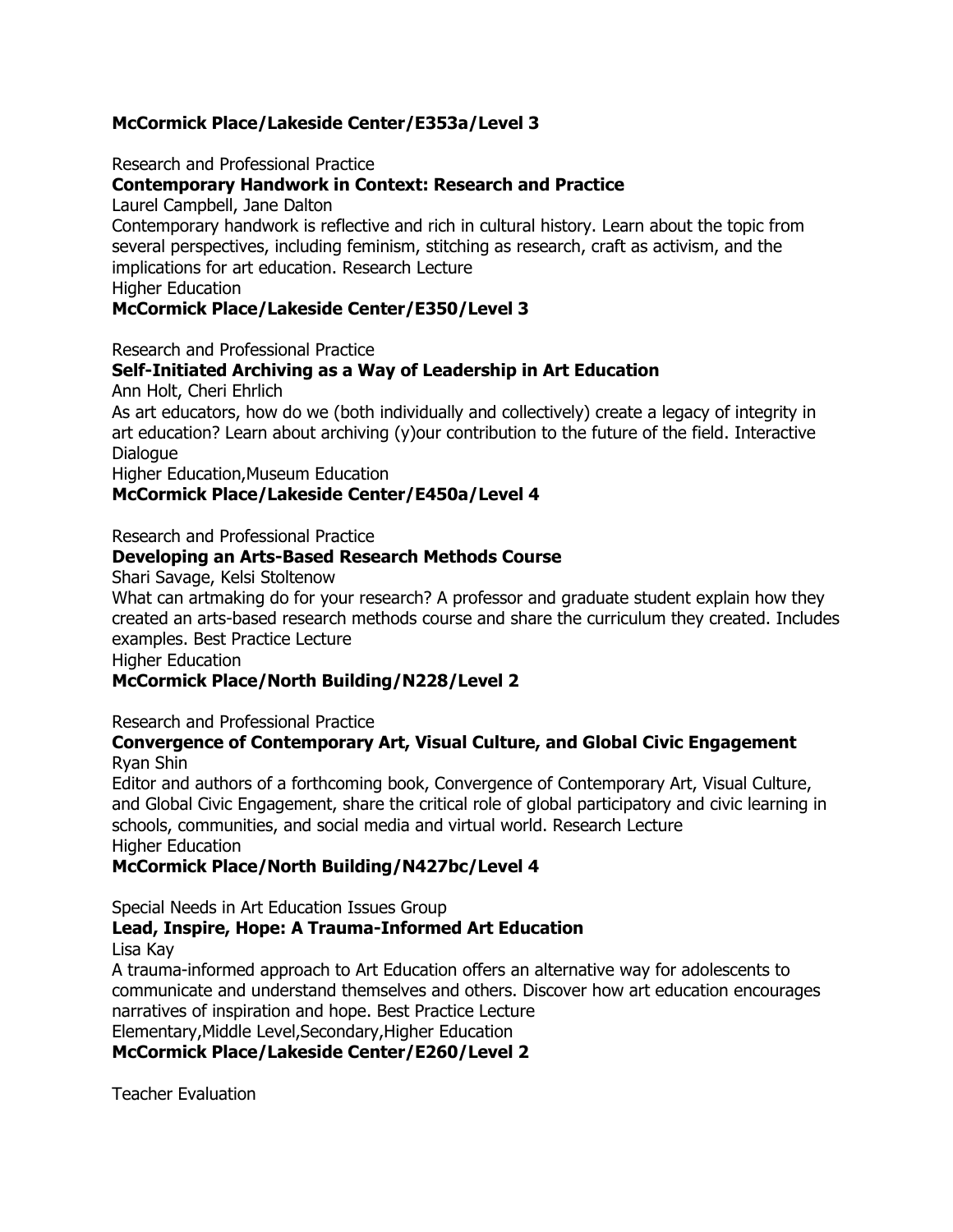### **TN Portfolio System: Teacher Leadership in the Peer Review Process**

Amanda Galbraith, Heather Casteel

Teacher leadership is a vital component in teacher evaluation and student growth. Explore the role of peer reviewers in the TN Student Growth Measures System. Best Practice Lecture Elementary,Middle Level,Secondary,Supervision and Administration

### **McCormick Place/North Building/N226/Level 2**

### **Technology**

### **MOOCs, Flipped, and Asynchronous Learning: The Online Museum**

Anne Kraybill, Michelle Harrell, Lisa Mazzola

Learn how three art museums leveraged different instructional strategies to teach online. The panel will discuss successes, struggles, and strategies for art museums to develop online courses for a variety of learners. Best Practice Lecture

Secondary,Supervision and Administration,Museum Education

**McCormick Place/Lakeside Center/E352/Level 3**

### **8:00 AM - 9:20 AM**

Business Meeting

### **Women's Caucus Breakfast With Regional Artist Speaker**

Sheri Klein, Elizabeth Garber, Jennifer Motter, Linda Hoeptner-Poling

All are welcome to the Women's Caucus regional artist talk addressing feminist research-based artwork. Research Lecture

Higher Education,Preservice

### **McCormick Place/Lakeside Center/E253ab/Level 2**

### **8:00 AM - 9:50 AM**

Caucus of Social Theory in Art Education Issues Group

### **JSTAE Authors' Roundtable and Peer-Reviewed Publishing Opportunities**

Aaron Knochel, Sharif Bey, Melanie Buffington

Journal of Social Theory in Art Education editors facilitate dialogue with authors from JSTAE Volume 35: Reframing Fail(lure) and clarify future publishing opportunities for JSTAE. Interactive Dialogue

Elementary,Middle Level,Secondary,Higher Education,Preservice,Supervision and Administration,Museum Education

### **McCormick Place/Lakeside Center/E255/Level 2**

### Leadership

#### **Super Session: A ―Gathering‖ of Sorts—Opening Up Space for a Conversation on Creative Leadership for and in the Arts**

Ami Kantawala, G. James Daichendt, Mary Ann Stankiewicz, Enid Zimmerman, John Howell White, Clayton Funk, Jason Swift, John Baldacchio, B. Stephen Carpenter, II, Mary Hafeli, Graeme Sullivan, Dipti Desai, Julia Marshall, Christine Thompson, David Rufo, Kristin Congdon, Pamela Harris Lawton, Renee Sandell, Carole Henry, Deborah B. Reeve, Dennis Inhulsen, F. Robert Sabol, Laura Reeder

Art educators working in multi-faceted roles (in public and private pK-12 schools and districts, colleges and universities, art museums, and community arts organizations) are teachers, artists, advocates, researchers, community builders, and LEADERS. Conversations generated in this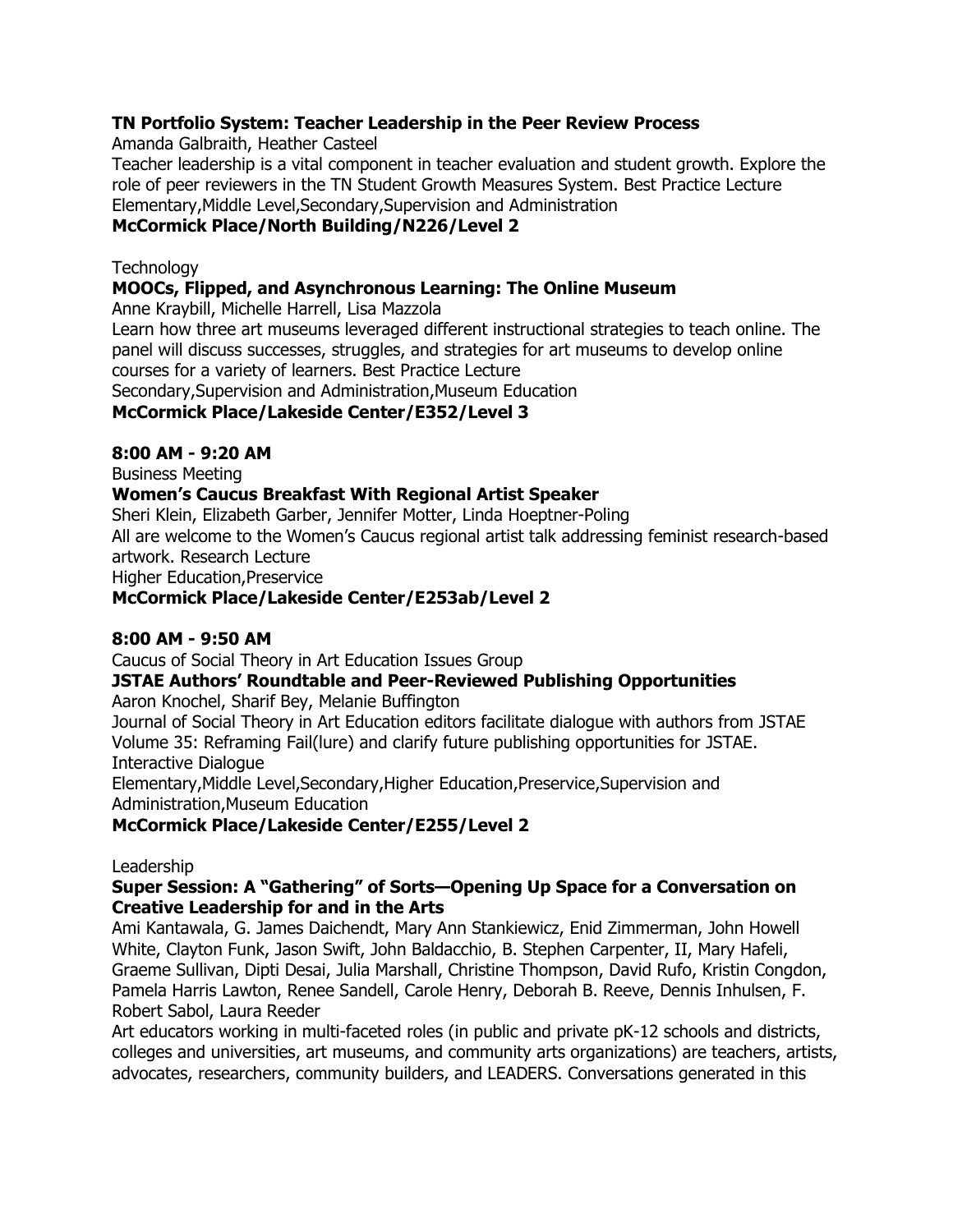session will help extend the notion of art education leadership in a variety of ways to shape the field of research and practice in art education. Best Practice Lecture Elementary,Middle Level,Secondary,Higher Education,Preservice,Supervision and Administration,Museum Education

### **McCormick Place/Lakeside Center/Arie Crown Theater/Level 2**

### Curriculum Design

## **Teaching and Learning Chinese Calligraphy With Creative Design**

Kevin Hsieh

Discover how to integrate brushwork and Chinese Calligraphy to teach students about visual art through imagination—contextualizing, coding, and decoding symbols. Explore basic calligraphy skills and different instructional strategies, then learn how to create a calligraphy-style work. Hands-on Studio Workshop (Ticketed)

Elementary,Middle Level,Secondary,Higher Education,Preservice,Museum Education **McCormick Place/Lakeside Center/E272d/Level 2**

#### Global Connections

### **Our West Meets the East: A Global Connection With Chinese Painting**

Regina-Champagne Babin

Enter a spiritual journey, creating four symbolic plants—the Four Gentlemen of Chinese Painting—following Chinese cultural traditions from thousands of years ago. Correlate the plants to characteristics of mankind and the seasons of the year. Practice using Asian brushes, ink, technique, and Eastern papers. Globalize student learning by connecting their Western methods of teaching to the introduction of these Eastern methods. Hands-on Studio Workshop (Ticketed) **Elementary** 

### **McCormick Place/Lakeside Center/E272a/Level 2**

Instructional Practice

### **The Seven Deadly Sins: Mixed-Media Abstract Collaboration Art Workshop**

Michael Bell, David Modler

Learn how to lead your students through an engaging and extremely fun hands-on abstract, mixed-media collaboration art workshop based on one of the seven deadly sins as a tantalizing prompt. Experiment with various media and expressing a drawing's formal qualities only, without using any recognizable imagery!. Hands-on Studio Workshop (Ticketed) Middle Level,Secondary,Higher Education

### **McCormick Place/Lakeside Center/E252/Level 2**

Instructional Practice

### **Sur/Real: Marriage of Surrealism and Realism**

Debra Cleary

Explore Realism and Surrealism using a sketchbook/journal to experiment with drawing media and techniques. Review and discuss artworks, the ideas of surrealism and realism, and a 9 lesson unit for high school students. Hands-on Studio Workshop (Ticketed) **Secondary** 

### **McCormick Place/Lakeside Center/E257/Level 2**

Instructional Practice **Symbolic Paintings Inspired by Pueblo Pottery**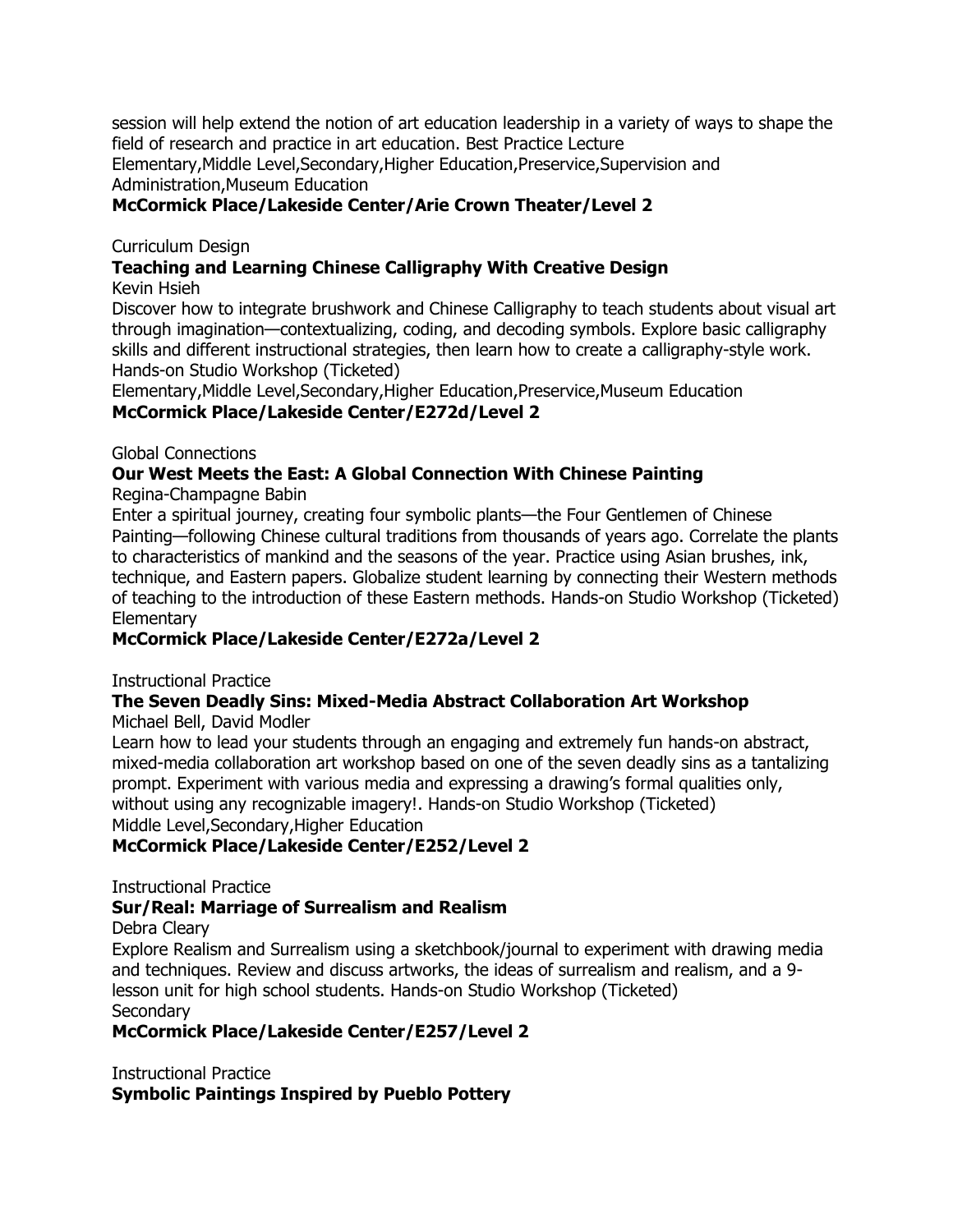Kathryn Morice, Patricia Belleville

Explore the rich traditions in Pueblo pottery and Puebloan artists while creating a vocabulary of personal symbols and repeating designs. Create personal symbols and repeat them in a pattern, resulting in a radially symmetrical mixed-media painting. Hands-on Studio Workshop (Ticketed) Elementary,Middle Level,Secondary

### **McCormick Place/Lakeside Center/E272c/Level 2**

**Technology New Art Forming**

Jessica Garrick, Ben Chickadel

Artists often seek inspiration from the manufacturing world and take these ideas to new and interesting places. Learn about and build your own easy-to-use vacuum former and practice mold-making using supplied materials. Explore the possibilities of how to incorporate this tool into your curriculum. Hands-on Studio Workshop (Ticketed) Elementary,Middle Level,Secondary

### **McCormick Place/Lakeside Center/E266/Level 2**

### **8:30 AM - 8:55 AM**

Instructional Practice **Stained Glass in Clay**

Tracy Fortune

Explore innovative contemporary ceramic projects inspired by traditional stained glass ideas. Learn how combining glass & clay techniques gives stunning results through experimentation, problem solving, and conceptualizing personal ideas. Best Practice Lecture **Secondary** 

### **McCormick Place/Lakeside Center/E259/Level 2**

### **9:00 AM - 9:25 AM**

Research and Professional Practice

#### **Insights From Alice: Artistic Community in the 1960s at Central Technical School** Dustin Garnet

An engaging multimedia presentation will illuminate one student narrative that encapsulates the essence of artistic community formed during the 1960s in the Art Department at Toronto's Central Technical School. Research Lecture

Secondary,Higher Education,Preservice

### **McCormick Place/Lakeside Center/E353a/Level 3**

Research and Professional Practice

#### **The Viability of the Metacognitive Awareness Instrument (MAI) as a Research Instrument in Art Education**

Sara Wilson McKay

Discuss the use of MAI as a pre- and post-assessment research tool to describe change in students as a result of an art-based intervention. VCU Art of Nursing research findings will be discussed. Research Lecture

Higher Education

**McCormick Place/North Building/N227b/Level 2**

**9:00 AM - 9:50 AM**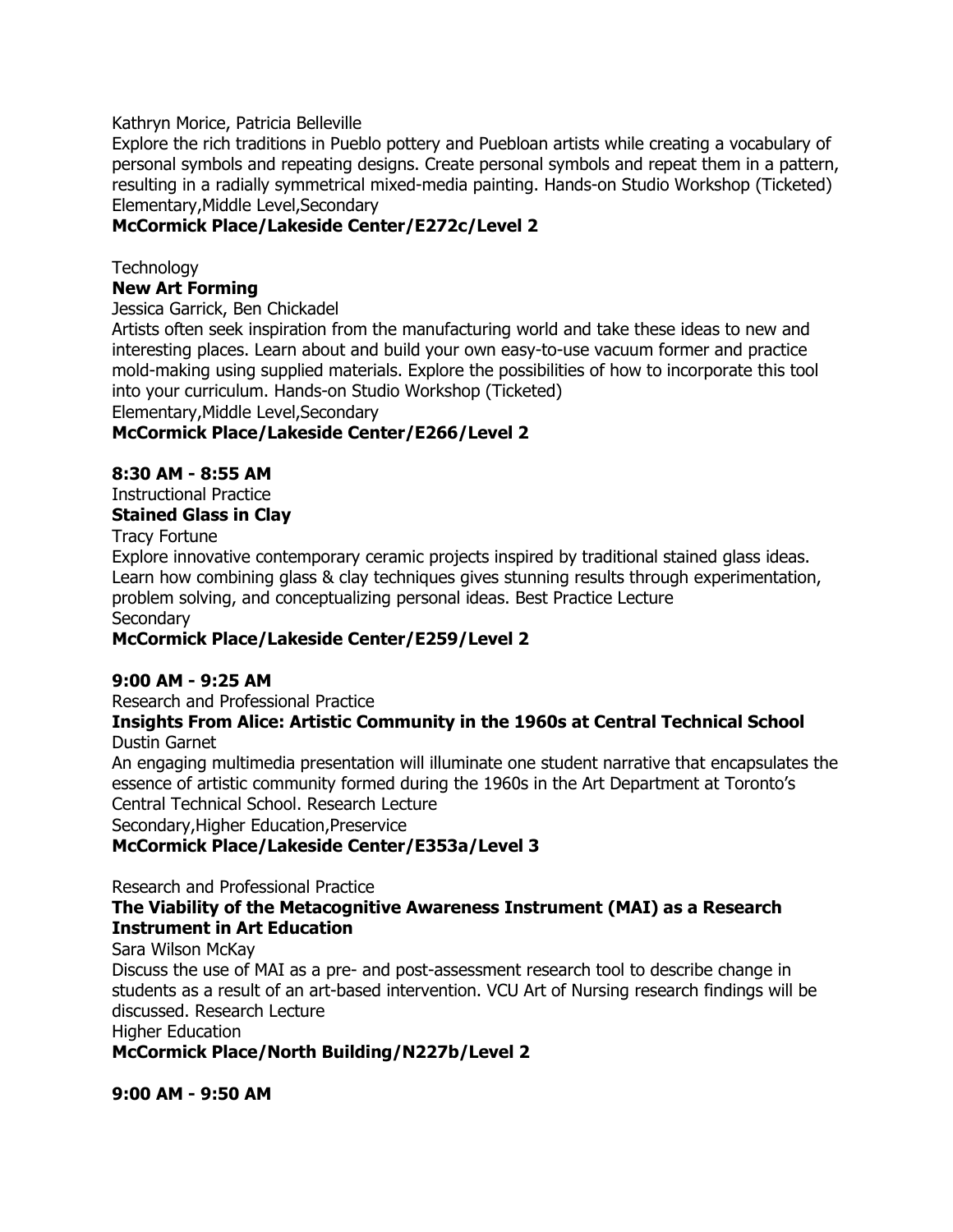Art Education Technology Issues Group

#### **Youth Practices in Digital Arts and New Media: Learning in Formal and Informal Settings**

Joanna Black, Juan Carlos Castro, Ching-Chiu Lin

Youth's digital art practices are discussed in formal and informal educational contexts providing insights into youth practices making new media. Highlighted are critical convergences and divergences found in these settings. Research Lecture

Secondary,Higher Education,Preservice,Supervision and Administration

#### **McCormick Place/North Building/N231/Level 2**

Arts Integration

### **The Collaborative Art of Teaching Science Through Drawing**

Merrie Koester, Seymour Simmons

Explore one of STEAM's best practices, where art and science teachers collaborate to design lessons using drawing as a "language of science" and a medium of cognition, especially for struggling readers. Best Practice Lecture

Elementary,Middle Level,Secondary,Higher Education,Preservice,Supervision and Administration **McCormick Place/North Building/N134/Level 1**

#### Arts Integration

### **Making Writing a Work of Art: A Powerful Paradigm Shift!**

Beth Olshansky

It's been proven. Place art at the center of literacy learning and students thrive who once struggled. Learn about a powerful paradigm shift that promises to close longstanding achievement gaps. Best Practice Lecture

Elementary,Preservice,Supervision and Administration

### **McCormick Place/North Building/N138/Level 1**

Award Function

#### **VAR Invited Lecture: Reimagining Teacher Evaluation Through Motherhood as a Performative Practice**

Tyler Denmead, Anne Thulson, Jorge Lucero, Kate Thomas, Laura Hetrick Imagine new possibilities for teacher evaluation through the durational practice of motherhood. Participants will gain an understanding of motherhood as a performative practice that has transformative possibilities for being an art teacher. Performance Higher Education

#### **McCormick Place/North Building/N230a/Level 2**

Caucus of Social Theory in Art Education Issues Group

### **Speed Dating With Theory: Exploring Alternative Perspectives**

Marianna Pegno, Anne Thwaits, Shana Cinquemani, Manisha Sharma

During this participatory performance-based session, participants have the opportunity to both experiment with and be inspired by theory through the experience of short "speed dates" with various theorists/theatrical lenses. Performance

Higher Education,Museum Education

### **McCormick Place/North Building/N227a/Level 2**

Community Arts Caucus Issues Group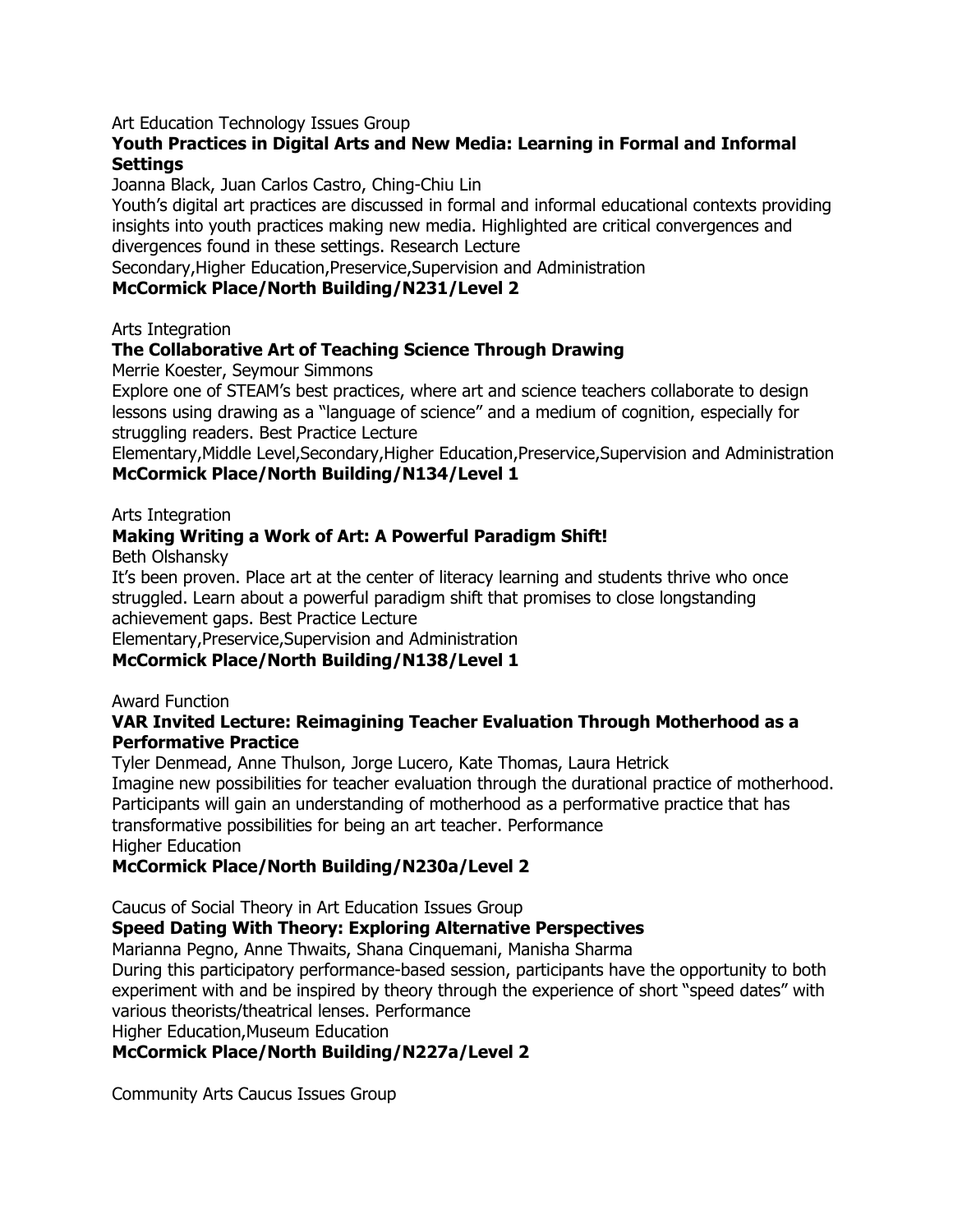### **Listen to Their Stories: Refugee/Immigrant Youth in Columbus**

Hyunju Kim

Watch videos created by refugee/immigrant youth, learn about the population and their videomaking process, and share experiences about immigrant youth to discuss how best to support their learning. Interactive Dialogue

Middle Level,Secondary

### **McCormick Place/North Building/N139/Level 1**

### Curriculum Design

### **Welcome to Enter the Museum Field, But Not at the Entry Level**

Jinyi Kim, Kyungeun Lim, Ahran Koo, Sujin Kim

Come and learn how to start your museum career by listening to and questioning new and experienced museum interns. Learn practical advice from those already in the museum field. Best Practice Lecture

Museum Education

### **McCormick Place/Lakeside Center/E263/Level 2**

Curriculum Design

#### **The Success of Choice-Based Art Through Routine, Authentic Choice, and Reflection** Maryellen Picker, Elizabeth Williams

How in the world do we teach creativity? Two teachers share their reality of changing to Choice Art and how you can make it work for you. Best Practice Lecture

**Elementary** 

### **McCormick Place/Lakeside Center/E271b/Level 2**

Design Issues Group

## **Design Thinking Artmaking Activities: Be Prepared to Get Inspired!**

Rande Blank

―Design for Thinking‖ focuses on teaching students how to learn and understand—and become independent, innovative, and thoughtful decision makers. Identify and participate in design activities to explore process. Lessons included. Best Practice Lecture Elementary,Middle Level,Secondary

### **McCormick Place/North Building/N427d/Level 4**

Early Childhood Art Educators Issues Group

## **Leading Their Own Learning: Early Childhood Explorations of Their City**

Nathalie Ryan, Terry Thomas

The arts can help students have a voice in their community. The Children Are Citizens project partners the National Gallery of Art, Harvard's Project Zero, and Washington, DC, early childhood classrooms. Best Practice Lecture

Elementary,Preservice,Supervision and Administration

**McCormick Place/North Building/N226/Level 2**

Instructional Practice

## **Social and Cultural Awareness Through the Lens of Aesthetic Experience**

Lynnette Gilbert

Come and take a look through the lens of the aesthetic experience. Discuss works of art dealing with social and cultural awareness and explore critical thinking strategies that prompt the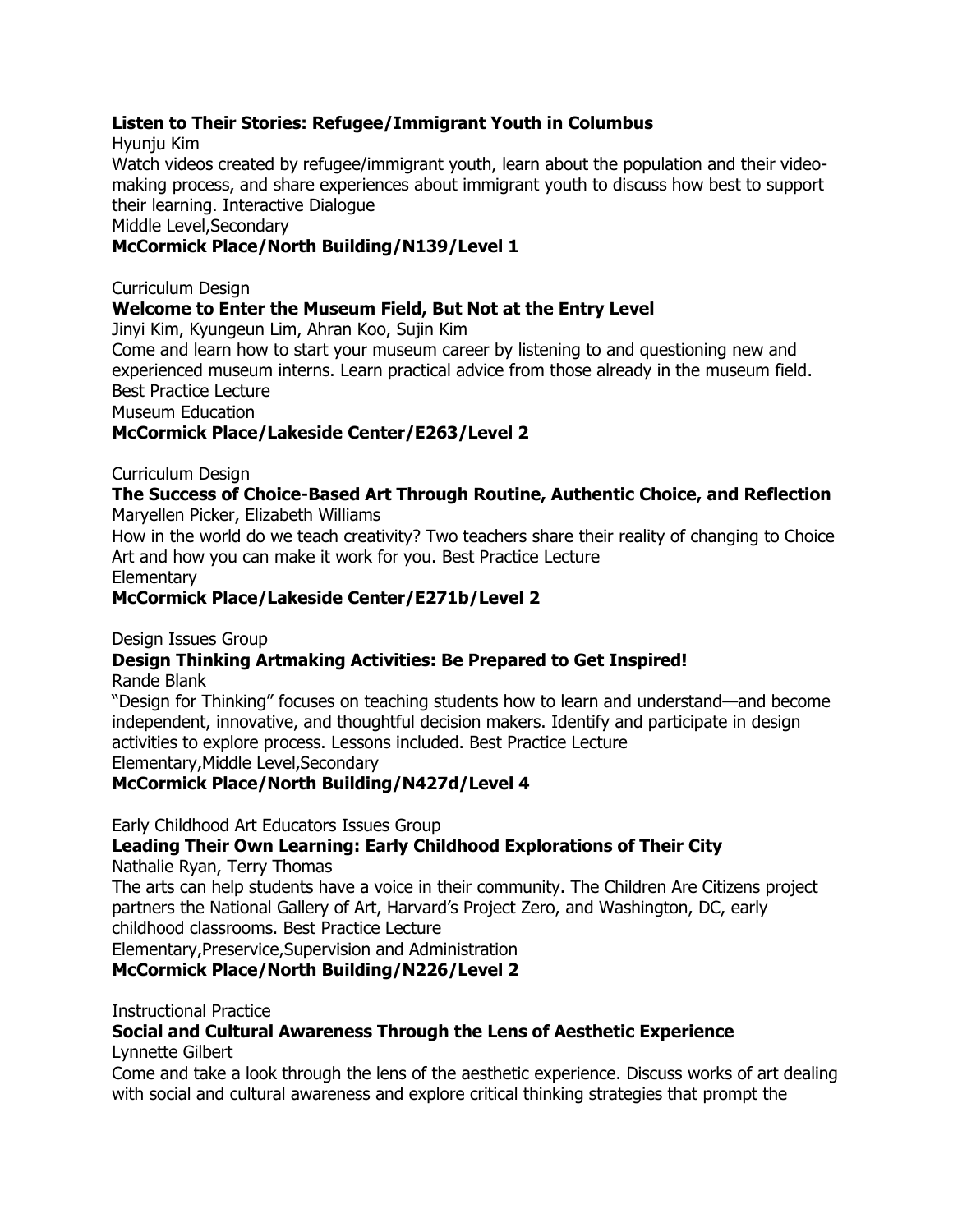connection between the work or art, the observer, and the world around them. Best Practice Lecture

**Secondary** 

### **McCormick Place/Lakeside Center/E262/Level 2**

Instructional Practice

#### **Leading the Way: Team Middle**

Holly Kincaid, Janine Campbell, Theresa McGee, Stacy Lord Members of #artsedPLN share diversified approaches that will transform your students into lifelong learners through choice, technology, and curriculum connections. Join our TEAM for engaging ways to enrich your program. Best Practice Lecture Middle Level

#### **McCormick Place/Lakeside Center/E264/Level 2**

Instructional Practice

#### **Ugly Critters, Creepy Dolls, and Imaginary Creatures**

Heather Lass, Christa Bellock

Ready to make a soft sculpture in 50 minutes? Not enough time for your students but how about for you? Get info and lessons on these fun creatures!. Best Practice Lecture Elementary,Middle Level,Secondary,Preservice

#### **McCormick Place/North Building/N136/Level 1**

Instructional Practice

#### **Teaching AP Art History and AP Studio Art in a Digital World**

Christine Plumer, Anne Walker

Learn how personal learning communities and online resources can enhance AP Studio and AP Art History classes using tools such as Blackboard, Digication, ArtStor, Zaption, and Kahoot!. Best Practice Lecture

**Secondary** 

#### **McCormick Place/North Building/N427a/Level 4**

Leadership

#### **Leaders Emerge in a Student-Centered Found Object Assemblage Unit**

Danielle Dravenstadt

Take an in-depth look at the impact of an instructional shift toward student-centered learning in an inner city, 7th-grade art classroom in this interactive research lecture. Research Lecture **Secondary** 

#### **McCormick Place/Lakeside Center/E270/Level 2**

Leadership

### **Activating Your Leadership Capacity**

Michelle Wiebe

Consider a study of an exemplary program built through art teacher leadership, then reflect on their practice and identify leadership behaviors that they are likely already using. Research Lecture

Elementary,Middle Level,Secondary,Preservice

**McCormick Place/Lakeside Center/E271a/Level 2**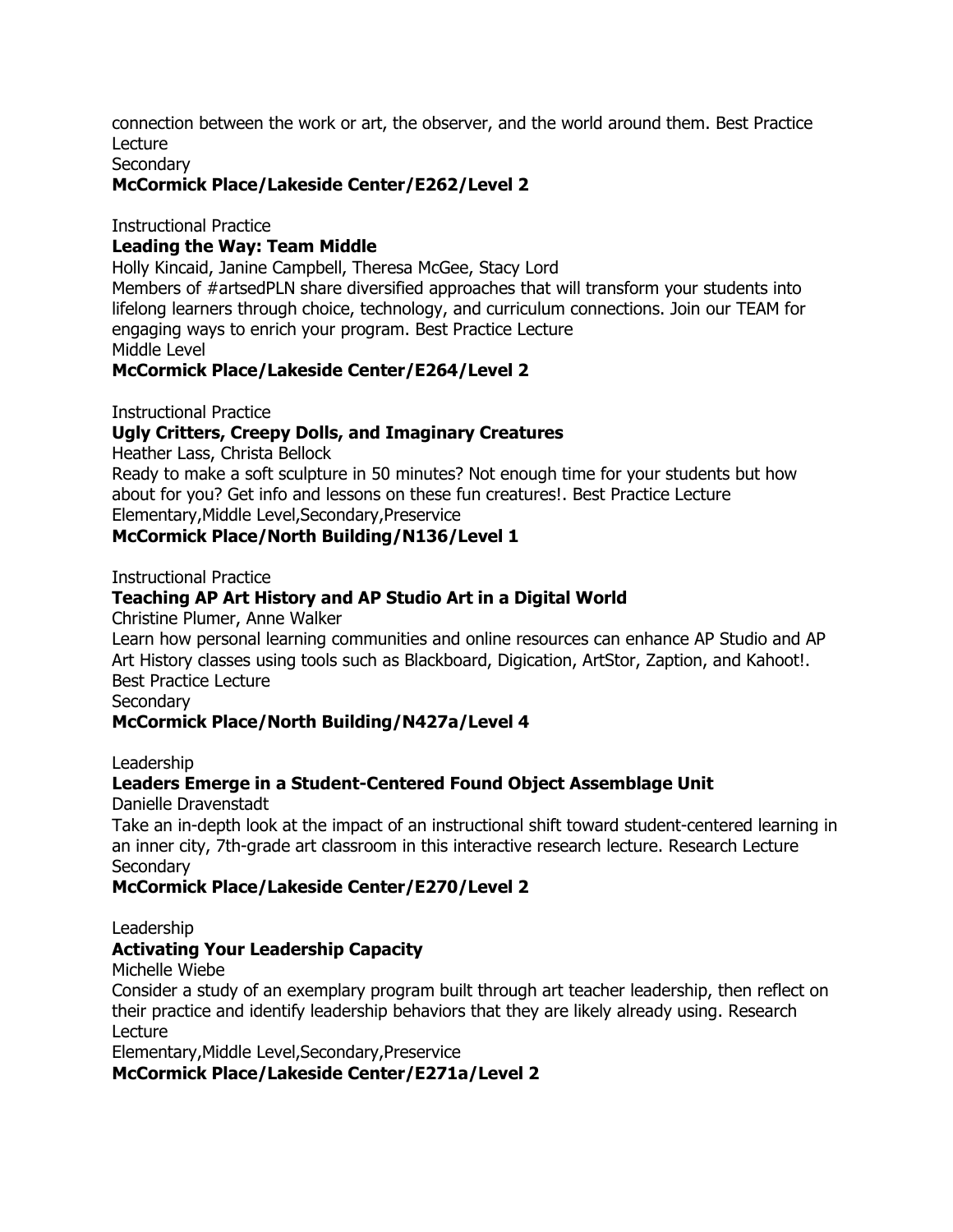### Lesbian Gay Bisexual Transgendered Issues Caucus Issues Group

### **How Do I Explain Queer to My Grade 5 Students?**

Melissa-Ann Ledo

Discover a study following elementary teachers who created and implemented arts lessons focused on the fight against homophobia. Walk away with lessons on gender stereotypes, family diversity, and anti-bullying!. Best Practice Lecture

Elementary,Preservice

### **McCormick Place/North Building/N426a/Level 4**

Research and Professional Practice

## **2015 NAEA Survey Results: How Educators Are Using Research to Inform Practice**

Melanie Buffington, Lorinda Rice, Justin Sutters, Amy Pfeiler-Wunder, Shyla Rao This presentation highlights the 2015 Professional Learning through Research (PLR) national survey of NAEA members, opening dialogue for how the PLR can support educators' use of research in their practice. Research Lecture

Elementary,Middle Level,Secondary,Higher Education,Supervision and Administration,Museum Education

### **McCormick Place/Lakeside Center/E265/Level 2**

#### Research and Professional Practice

#### **Professional Development Program Assessment: The California Arts Project (TCAP)** Teresa Cotner, Kris Alexander, Armalyn De La O

This session presents an overview of The California Arts Project, followed by the Cycle of Inquiry self-report on teacher professional development programs, and lessons learned for 2014-2017. Research Lecture

Higher Education

### **McCormick Place/Lakeside Center/E350/Level 3**

Research and Professional Practice

### **Beyond the Artist-Teacher Fantasy: A Psychoanalytic Investigation of Art Teachers' Artist Identities**

#### Jeff Horwat

Examine dissertation research that draws from psychoanalytic theory to investigate how four K-12 art teachers, who identify as artists and teachers, negotiated their artist identities while teaching. Research Lecture

Elementary,Middle Level,Secondary,Higher Education

**McCormick Place/Lakeside Center/E450a/Level 4**

Research and Professional Practice

### **Visual Inquiry: A Radical, Ethical, & Evolutionary Practice**

Natalie LeBlanc

This presentation explores school closure through a photographic practice and a site-specific installation performed with a closed school in which a temporal site of exchange took place. Research Lecture

Higher Education

**McCormick Place/North Building/N228/Level 2**

Research and Professional Practice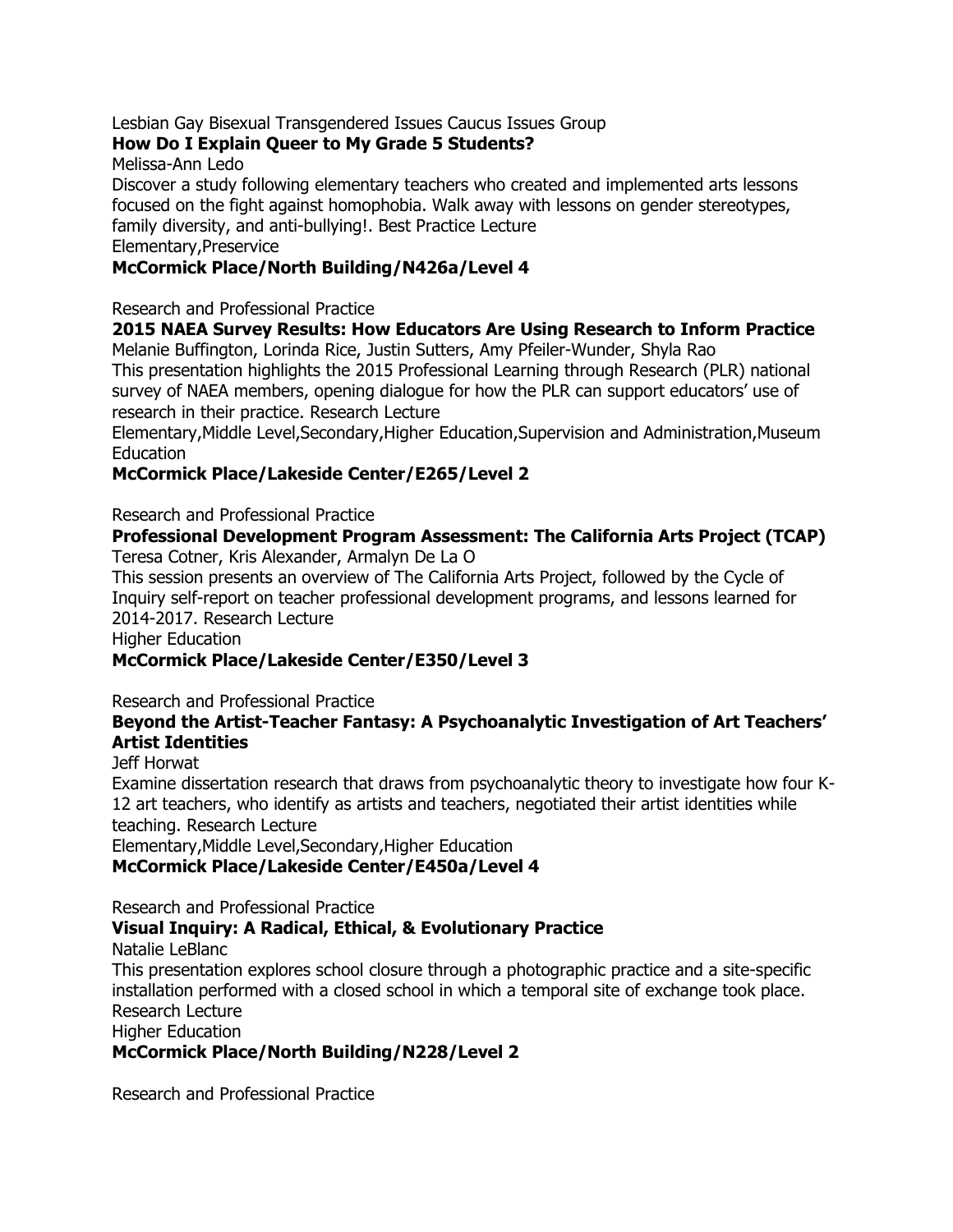### **Creating Productive Ambiguity: A Visual Research Narrative**

Becky Shipe

Employing arts-based research generated new understandings of presenter's teacher/researcher/artist self, students, and elementary art practice while exploring the concept of "productive ambiguity.". Sketch and Tell

Elementary,Middle Level,Secondary,Higher Education,Preservice

### **McCormick Place/North Building/N427bc/Level 4**

Seminar for Research in Art Education Issues Group

### **Researching the Essence of Leadership: Bio-Art and the Genetic Structure of Art Education**

Kevin Tavin, Juuso Tervo

What are the characteristics and genetic entanglements of art education leadership? Learn how bio-art can produce infinite potentiality for different species of leaders, or develop mutations that cause radical passivity. Research Lecture

Higher Education,Supervision and Administration

### **McCormick Place/North Building/N137/Level 1**

Special Needs in Art Education Issues Group

### **Special Needs in Art Education Business Meeting II**

Juliann Dorff, Doris Guay

Join us for a discussion of the current issues and concerns with teaching art to students with disabilities. We will review our agenda for growth and support. New members always welcomed. Interactive Dialogue

Elementary,Middle Level,Secondary,Higher Education,Preservice,Supervision and Administration,Museum Education

### **McCormick Place/Lakeside Center/E256/Level 2**

Student Growth and Assessment

### **What Were You Thinking?! SHoM Assessments That Document Students' Thought Processes**

### Diane Jaquith

Studio Habits of Mind prompt students' reflection on their planning, sources, and decisionmaking. See how you can build a culture of reflective writing in an upper elementary art program. Best Practice Lecture Elementary,Middle Level

### **McCormick Place/Lakeside Center/E351/Level 3**

**Technology** 

## **Let Them Lead: Tech Tips to Talk Less and Empower Student Creativity**

Andrew McCormick

Talk less while getting students more involved with research at the beginning of projects and in critiques at the end. Apps and websites covered: Padlet, Schoology, GAFE's, Aurasma, and Voicethread. Best Practice Lecture

Middle Level,Secondary

### **McCormick Place/Lakeside Center/E352/Level 3**

UnConference: Relax and Rewind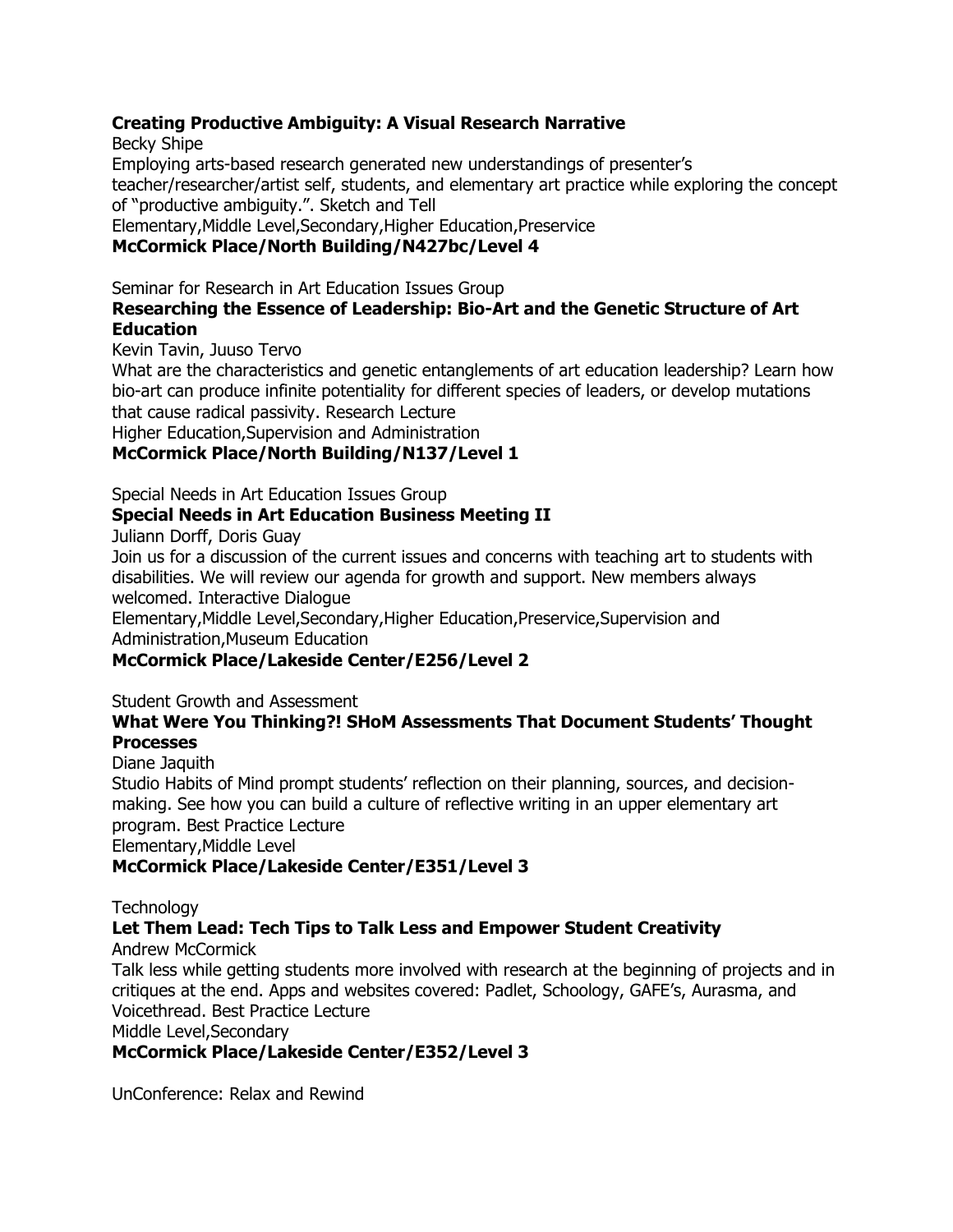### **The Science of Breath**

#### Stephanie Chewning

Follow along and learn how better breathing habits affect your overall health. Practice various therapeutic breathing exercises including some traditional yoga pranayama techniques. Seated, no special clothing required. Interactive Dialogue

### **McCormick Place/North Building/N140/Level 1**

### **9:00 AM - 10:20 AM**

Business Meeting

### **Business Meeting of the Professional Materials Committee**

George Szekely

The Professional Materials Committee will discuss upcoming proposals, procedures, and processes associated with the official published materials of NAEA. Interactive Dialogue Supervision and Administration

**McCormick Place/Lakeside Center/E258/Level 2**

### **9:30 AM - 9:55 AM**

Research and Professional Practice

#### **Post-Modernisms From the Past: Ambiguous Identities in George Herriman's Krazy Kat Comics**

Christopher Jeansonne

Learn how a cartoon strip about a crazily complicated cat, and the complex story of its creator, have much to teach arts educators about contemporary questions of identity. Research Lecture Secondary,Higher Education

### **McCormick Place/Lakeside Center/E353a/Level 3**

### **11:00 AM - 11:25 AM**

Women's Caucus, Art Education Technology, Design Issues Group, and Caucus of Social Theory in Art Education

### **Cross-Interest Group Dialogue on Leadership and Shared Visions**

Sheri Klein, Aaron Knochel, Christine Liao, Robin Vande Zande

Four leaders representing the Design, Social Theory, Women's Caucus, and Technology Issues Groups will have an interactive discussion to explore shared issues and areas for future collaboration. Hot Topic Panel

Higher Education

### **McCormick Place/North Building/N427d/Level 4**

### **11:00 AM - 11:50 AM**

Art Education Technology Issues Group

### **Art Education Technology: Technology and Research**

Debra Pylypiw, Hsiao-Cheng (Sandrine) Han, Joanna Black, Sean Justice, Kathy Browning Four panelists will each discuss trends in the use of technology in art education research for a few minutes, then respond to both prepared questions and those from attendees. Topics include Second Life, youth practices in digital arts, digital artmaking, and teaching exemplars. Hot Topic Panel

Elementary,Middle Level,Secondary,Higher Education,Preservice,Supervision and Administration **McCormick Place/North Building/N231/Level 2**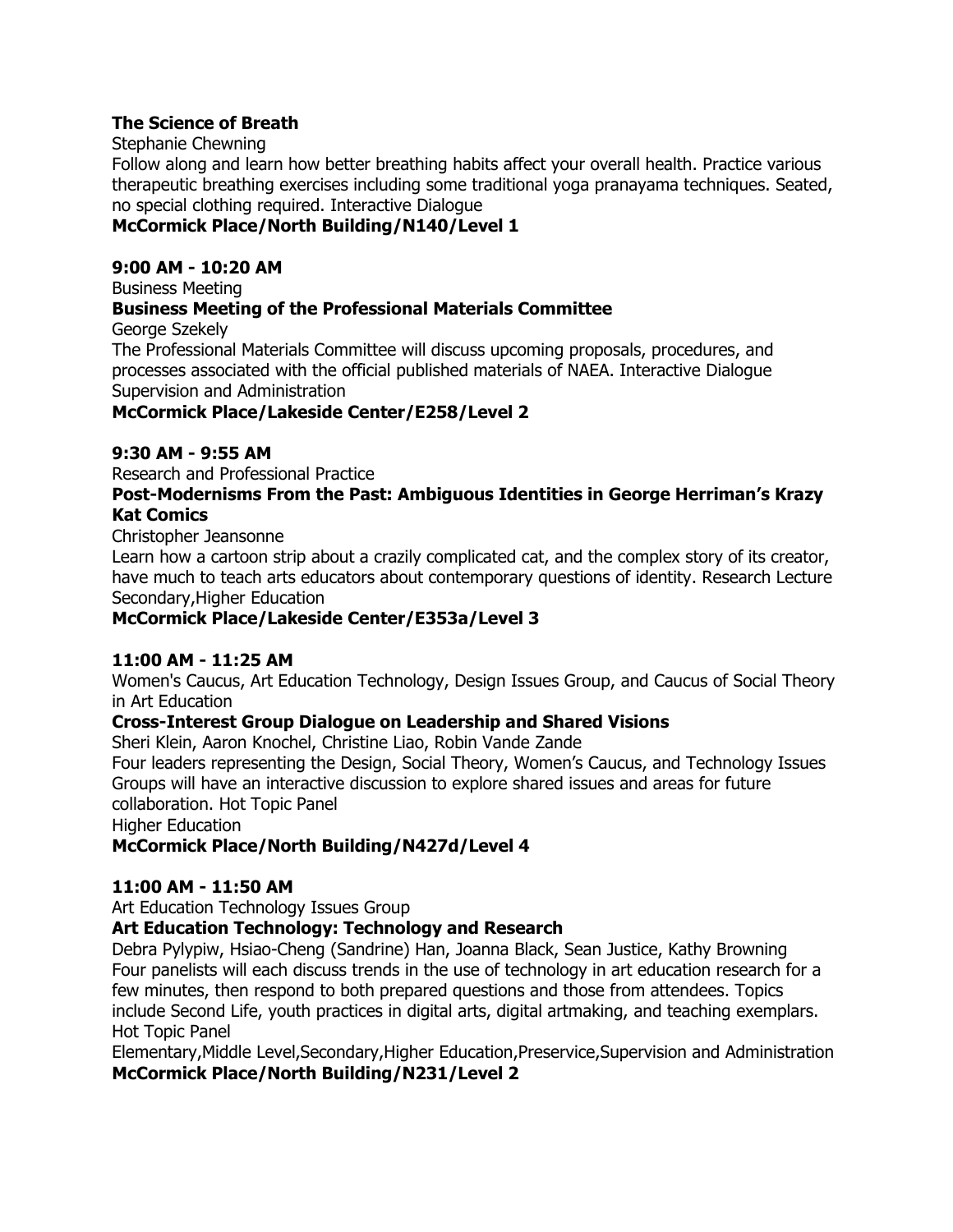#### Arts Integration **Artist Series**

### Juan Angel Chavez

Juan Angel Chávez is a Mexican-born artist who focuses on the creation of larger-scale projects dealing with the conundrum of survival and surveillance, and the interpretation of the battle against permanence. His current work consists of interactive, larger-than-life assemblages, sculptures, and installations made of found materials, light, and sound—blending public art interaction practices with contemporary concepts of sculpture and installation. Best Practice Lecture

Elementary,Middle Level,Secondary,Higher Education,Preservice,Supervision and Administration,Museum Education

### **McCormick Place/Lakeside Center/E451/Level 4**

Arts Integration

#### **Seeing Books Differently Through Art**

Jason Lyons, Tara Carpenter

This presentation will discuss principles for successful visual art teaching and integration, then describe an integrated art and writing lesson that uses illustrations to support reading comprehension and writing skills. Best Practice Lecture

**Elementary** 

#### **McCormick Place/North Building/N134/Level 1**

Arts Integration

## **The Arts Integration Ladder: Building Buy-In One Rung at a Time**

Susan Riley

Need a game-plan for building an "arts integration startup" in your school that naturally creates buy-in from other staff? Join us and learn how to become your school's MVP!. Best Practice Lecture

Elementary,Middle Level,Secondary,Supervision and Administration

### **McCormick Place/North Building/N138/Level 1**

Caucus of Social Theory in Art Education Issues Group

### **Radical Actions: Roundtable Discussion and Publication Information**

Annie Buckley, Mary Anna Pomonis

Join our discussion and submit an article for publication in Radical Actions: From Teaching Artist to Social Practice. Artists, teachers, activists, scholars, and all are invited to share their perspectives. Interactive Dialogue

Secondary,Higher Education,Museum Education

### **McCormick Place/North Building/N227a/Level 2**

Caucus of Social Theory in Art Education Issues Group

# **Leading to Nothing: Untimely Politics for Art Education**

Juuso Tervo

Consider a take on politics or art education that disrupts the demand for historical situatedness, thus unfolding an inherently untimely politics. The possibly radical untimeliness of art education will be discussed through untimely learning, untimely teaching, and untimely presence. Research Lecture

Higher Education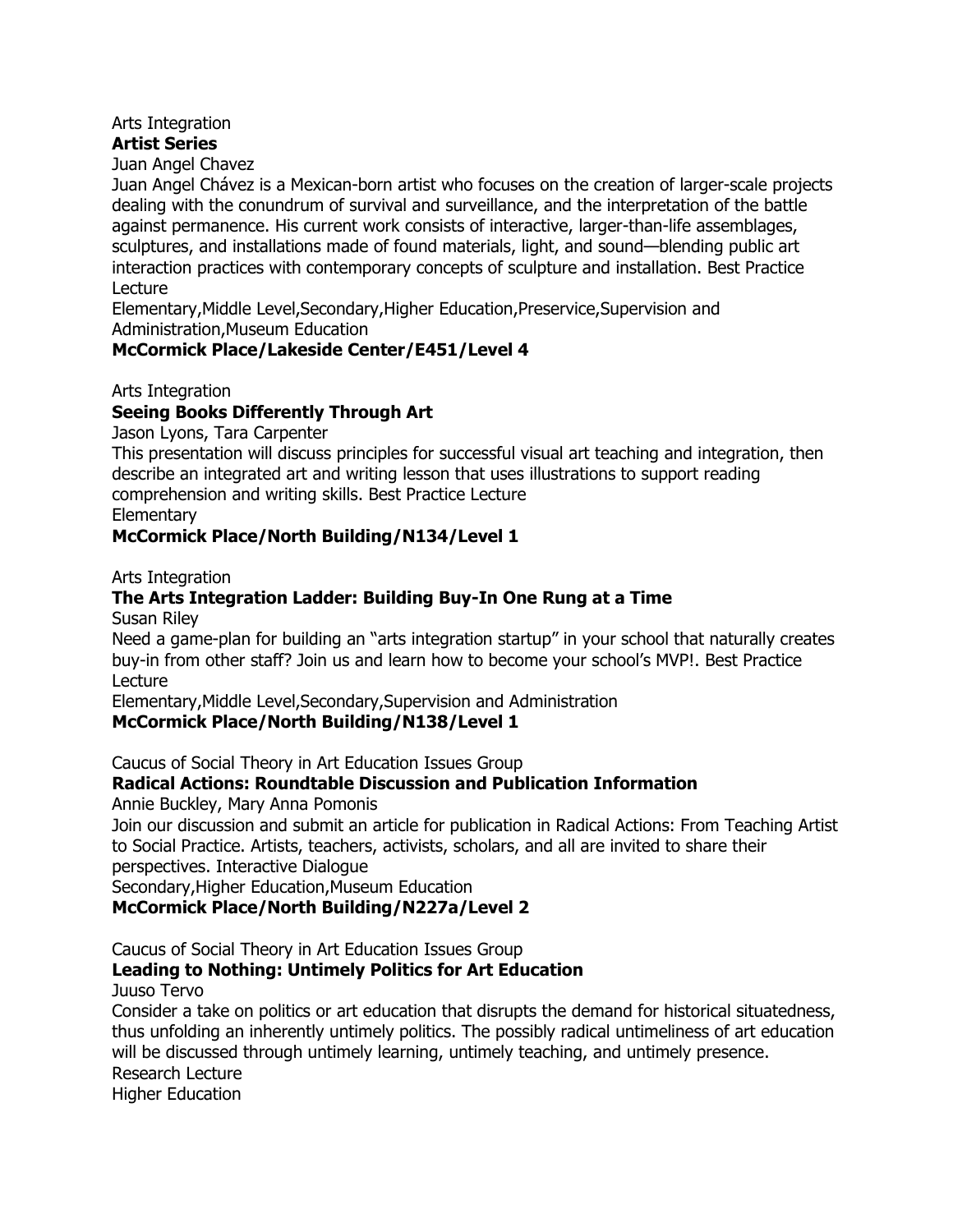### **McCormick Place/North Building/N230a/Level 2**

Caucus on the Spiritual in Art Education Issues Group

#### **Developing The Inner Self: Nurturing Studio Practices for Non-Art Graduate Students**

### Eunji Lee

A research study explores how studio practices fostered spiritual development among five nonart graduate students. Findings from students' responses and approaches to foster spiritual awareness will be discussed. Research Lecture

Higher Education

### **McCormick Place/Lakeside Center/E261/Level 2**

Committee on Lifelong Learning, Community Arts Caucus, Special Needs in Art Education, and Museum Education

#### **Converging Dialogues**

Christine Woywod, Meghan Brady Nelson, Juliann Dorff, Emily Holtrop

Representatives of LLL, CAC, SNAE, and the Museum Education Division encourage all SIG members to join in roundtable discussions to connect, identify shared concerns, and create opportunities for collaboration. Interactive Dialogue

Elementary,Middle Level,Secondary,Higher Education,Preservice,Supervision and Administration,Museum Education

### **McCormick Place/North Building/E353c/Level 3**

Committee on Multiethnic Concerns Issues Group

### **Recovering History: The Struggle for Benito Juarez High School**

Nicole Marroquin, Paulina Camacho

In 1968, students walked out demanding a new school; in 2015, students at this school used critical action research and research-based art to engage this history. Research Lecture Secondary,Higher Education

### **McCormick Place/Lakeside Center/E256/Level 2**

Curriculum Design

### **Against the Grain: Artistic Rebellion as Leadership**

Victoria Krieger, Julia Schneider

This discussion will examine artist Philip Guston and his influence on the art world by rejecting convention. We will discuss how to view artistic outliers as leaders rather than anomalies. Sketch and Tell

Middle Level,Secondary,Preservice

### **McCormick Place/Lakeside Center/E263/Level 2**

Curriculum Design

#### **Street SmART—Socially Connected Visual Arts, From Australia to the World** Karen Profilio

Learn about an innovative, collaborative program in an Australian academically selective HS. Utilizing online mentorships with female Street Artists, students made and exhibited works that empowered them and enriched community. Best Practice Lecture **Secondary** 

### **McCormick Place/Lakeside Center/E271b/Level 2**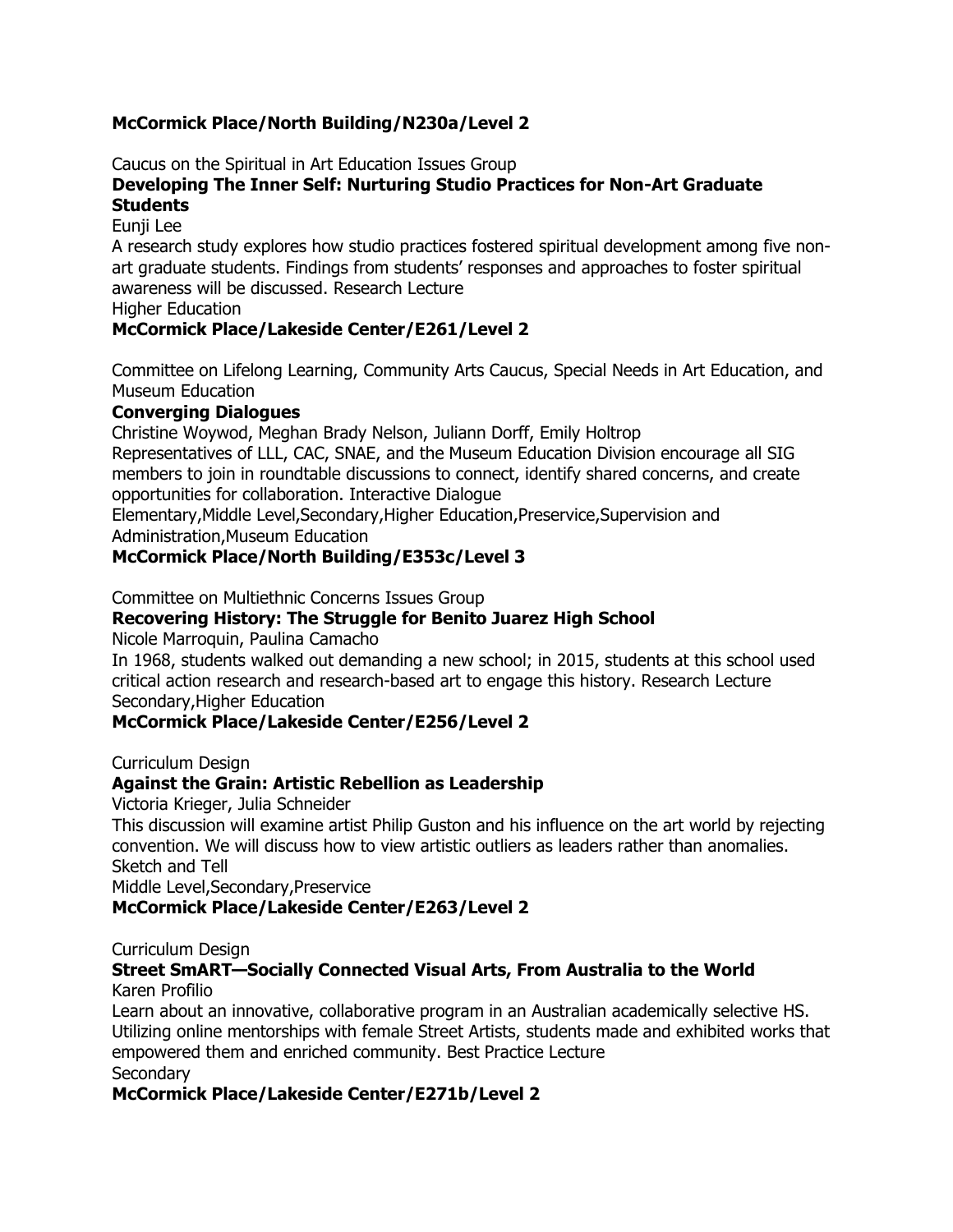Early Childhood Art Educators Issues Group

### **Halls of Wonder: The Museum as a Reggio-Inspired Learning Space**

Heidi Davis-Soylu, Mary Soylu

Characteristics of Reggio-inspired art museum education programs and recommendations for creating similar programs are presented and discussed. Best Practice Lecture Elementary,Museum Education

### **McCormick Place/North Building/N226/Level 2**

Independent School Art Education Issues Group

### **Infusing Art and Design Into Girls' Leadership**

Brigida Swanson

How can we use art and design to raise confident, innovative, and risk-taking girls? Learn how to teach girls leadership skills like collaboration, creativity, and negotiation through the artistic process. Best Practice Lecture

Middle Level

### **McCormick Place/North Building/N128/Level 1**

Instructional Practice

### **NAEA Middle Level Awardee Showcase**

September Buys, Peter Curran

Come see what nationally recognized middle level teachers from around the country are doing to make their art programs vibrant. Gain valuable insight into what makes an exemplary program and loads of ideas you can use in your classroom right away! Awardees will be recognized. Best Practice Lecture

Middle Level

### **McCormick Place/North Building/N229/Level 2**

Instructional Practice

## **Histories of Art Education: Mapping the Time of American Art Education**

Adam Greteman

Art educator shares student timelines that engage histories of art education. Teacher candidates conduct collaborative inquiries into the role of history in teaching art. Best Practice Lecture

Higher Education,Preservice

### **McCormick Place/Lakeside Center/E262/Level 2**

Instructional Practice

### **Visualizing and Making in an ELL Humanities Classroom**

Karen McGarry

Leading a project-based classroom methodology for ELL students in a high school Humanities course proved a challenging yet rewarding undertaking. Visualizing the content created pathways of unique discovery and appreciation. Sketch and Tell Secondary,Higher Education,Preservice,Supervision and Administration

**McCormick Place/North Building/N136/Level 1**

Instructional Practice **STEM to STEAM Summer Camp for Educational Outreach**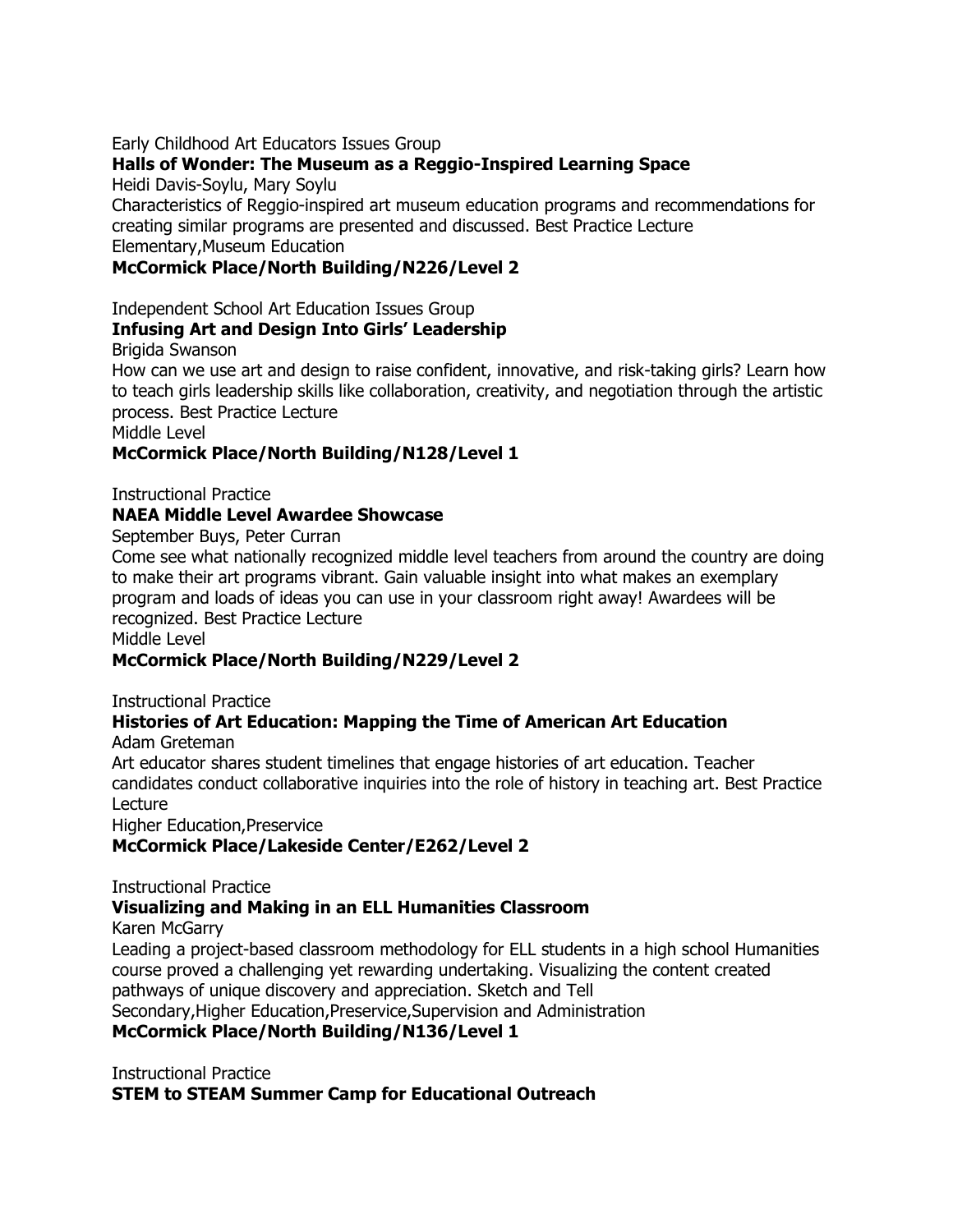Robert Quinn

Learn about a recent outreach to our university community: the STEM to STEAM Summer Camp combines an interdisciplinary approach to exploring art for kids K-12. Best Practice Lecture Elementary,Middle Level,Secondary,Higher Education,Supervision and Administration **McCormick Place/North Building/N427a/Level 4**

Leadership

### **This Is Not a Democracy—Or Is It? 21st-Century Leadership**

Victoria Ali, Cheryl Milligan, Jennifer McBrien

Learn how to lead, motivate, collaborate, and advocate in your schools and community. Share best practices, discuss successes while keeping your department motivated, inspired, and energized throughout the school year. Interactive Dialogue Middle Level,Secondary

### **McCormick Place/Lakeside Center/E271a/Level 2**

Leadership

### **Resource Guide for Political Leadership for the Art Educator**

Mary Lou Hightower

Learn how to influence your school board for quality art education from a current school board trustee. Tips given on how budgets, personnel, and facilities are determined. Interactive Dialogue

Elementary,Middle Level,Secondary,Supervision and Administration

### **McCormick Place/Lakeside Center/E270/Level 2**

### Leadership

### **SummerVision Professional Learning Community (PLC)—Expanding Vision and Leadership**

#### Renee Sandell, Enid Zimmerman

SummerVision fosters leadership and vision resulting from a 6-year professional learning community's 4-day museum explorations. Past participants discuss the transformative impact of collaborative professional development/leadership model. Best Practice Lecture Elementary,Middle Level,Secondary,Higher Education,Preservice,Supervision and Administration,Museum Education

### **McCormick Place/North Building/N139/Level 1**

Lesbian Gay Bisexual Transgendered Issues Caucus Issues Group

### **Curriculum Development: Engaging Students in the Process of Self Identification and Tolerance**

#### Barry Morang

Focus on developing curriculum as a means to explore issues of Gender, Identity, and Sexual Orientation. Discover how a non-stereotypical curriculum plan can stimulate student exploration and acceptance. Hands-on Demonstration

Middle Level,Secondary,Higher Education,Preservice

### **McCormick Place/North Building/N426a/Level 4**

Lesbian Gay Bisexual Transgendered Issues Caucus Issues Group **Disciplining Eros: An Author's Reflection on a Forthcoming NAEA Publication** James H Sanders III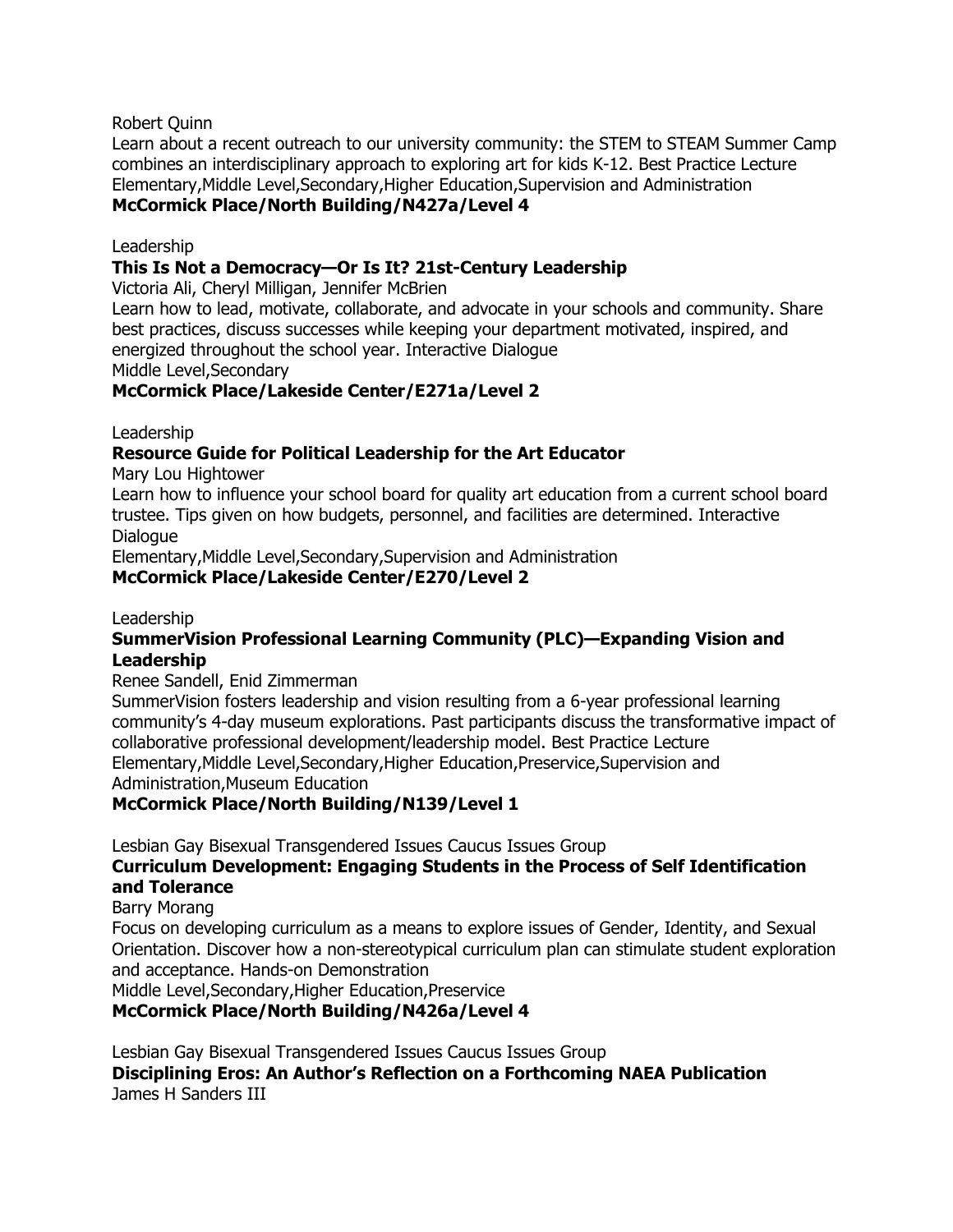Given Supreme Court findings on same-sex population rights, this discussion of a forthcoming NAEA press publication may be valuable to Arts Educators (re)thinking how to approach sexuality subjects in school settings. Research Lecture

Higher Education,Preservice,Museum Education

### **McCormick Place/North Building/N227b/Level 2**

#### Media Arts

### **Machinima Art: Virtual Storytelling Projects by Art Education Students**

Lilly Lu, Matthew Etherington

This presentation will showcase art education students' machinima as art to make art statements or as trailers to tell stories about their co-created virtual art spaces and co-hosted art events. Best Practice Lecture

Higher Education

### **McCormick Place/North Building/N230b/Level 2**

Pk-16 Collaborations

### Bowling "STRIKES" Against Hunger in "L.A." (Lower Alabama)

Larry Percy, Carrie Rigdon

Chronicle the birth and early growth of a "collaboration-rich" Empty Bowls initiative serving Pike County and surrounding areas in rural south Alabama. Strong K-16 collaboration with underserved schools highlighted. Best Practice Lecture Higher Education

## **McCormick Place/Lakeside Center/E353a/Level 3**

#### Research and Professional Practice

#### **Fellows Forum: Four Propositions Toward Innovative Practice and Social Change** Judith Burton

Discuss the role of dialectic reflection in the education of art teachers for innovative practice and social change. Best Practice Lecture

Higher Education

### **McCormick Place/Lakeside Center/E450b/Level 4**

Research and Professional Practice

### **The Influence of Shepard Fairey and What That Means for Art Education**

G. James Daichendt

Shepard Fairey is arguably the most influential artist in the world. The reach of his work stretches art world boundaries, yet is his unconventional approach is problematic for art education?. Research Lecture Secondary,Higher Education

**McCormick Place/Lakeside Center/E350/Level 3**

Research and Professional Practice

### **The Six Key Factors to STEAM Leadership**

Tracey Hunter-Doniger

Become a leader in STEAM education. In this session, discuss the Six Key Factors to STEAM and how to implement them into your school curriculum. Sketch and Tell

Elementary,Middle Level,Secondary,Higher Education,Supervision and Administration

### **McCormick Place/Lakeside Center/E450a/Level 4**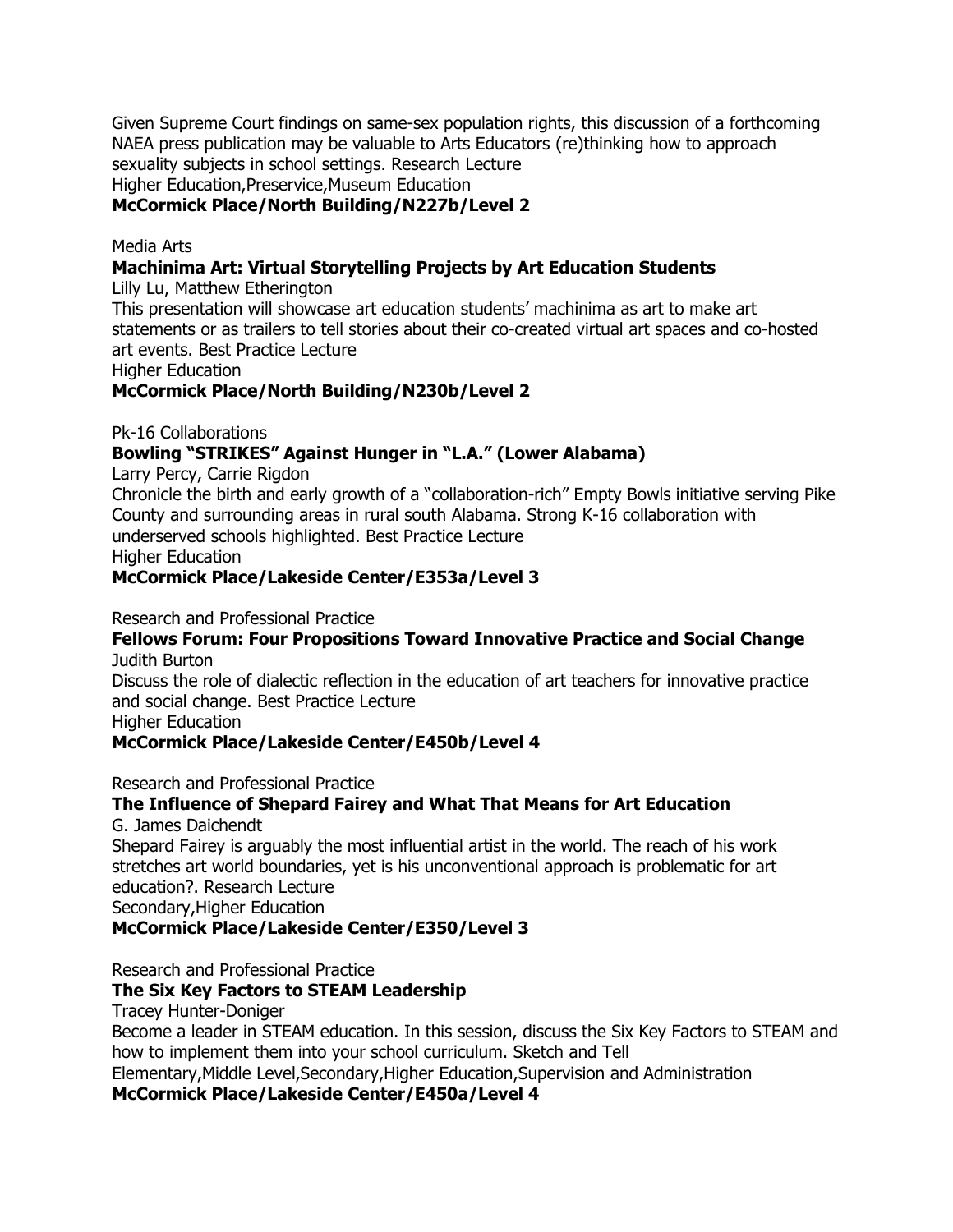### Research and Professional Practice

### **Contested Participation in Art and Museum Education**

Elsa Lenz Kothe, Nadine Kalin

What are some possibilities and pitfalls of participatory practices in art museums? Address this question through an interactive dialogue that challenges the notion that all participation is valuable. Interactive Dialogue

Museum Education

### **McCormick Place/North Building/N228/Level 2**

Research and Professional Practice

### **Wide-Awakeness: How Art Education Leads to It and What It Might Lead to in Life** Rebecca Williams

Come consider how findings from an investigation of wide-awakeness in a secondary art course advocate for the impact of art education and how you might lead students to enact wideawakeness. Research Lecture

Secondary,Higher Education

### **McCormick Place/North Building/N427bc/Level 4**

Seminar for Research in Art Education Issues Group

#### **Capture STEAM With Student-Centered Research in a Studio Environment** Cynthia Bickley-Green

Research presentation about phosphenes generated by sound, changing illumination, and physically lifting weights. Learners become aware of relations between the physical environment and visual experience. Sample activity accompanies presentation. Research Lecture

Elementary,Middle Level,Secondary,Higher Education,Preservice,Supervision and Administration,Museum Education

### **McCormick Place/North Building/N137/Level 1**

Special Needs in Art Education Issues Group

### **Mentoring Artists With Developmental Disabilities in Transition: A Community Integration Model**

Sharon Malley, Yasmine Iskander

Three young adult artists with disabilities thrive in a mentorship program within a large community visual arts organization with open membership. Hear from one of the artists and her teacher/mentor. Best Practice Lecture

Secondary,Higher Education,Preservice

### **McCormick Place/Lakeside Center/E260/Level 2**

Student Growth and Assessment

#### **State Arts Assessments for Learning and Advocacy in Michigan: The MAEIA Project** Michael Letts

Michigan teachers share use of new state art assessments to improve and document learning and advocate for arts. View student projects, rubrics, and teacher and student reactions to these assessments. Best Practice Lecture

Elementary,Middle Level,Secondary,Higher Education,Preservice,Supervision and Administration **McCormick Place/Lakeside Center/E351/Level 3**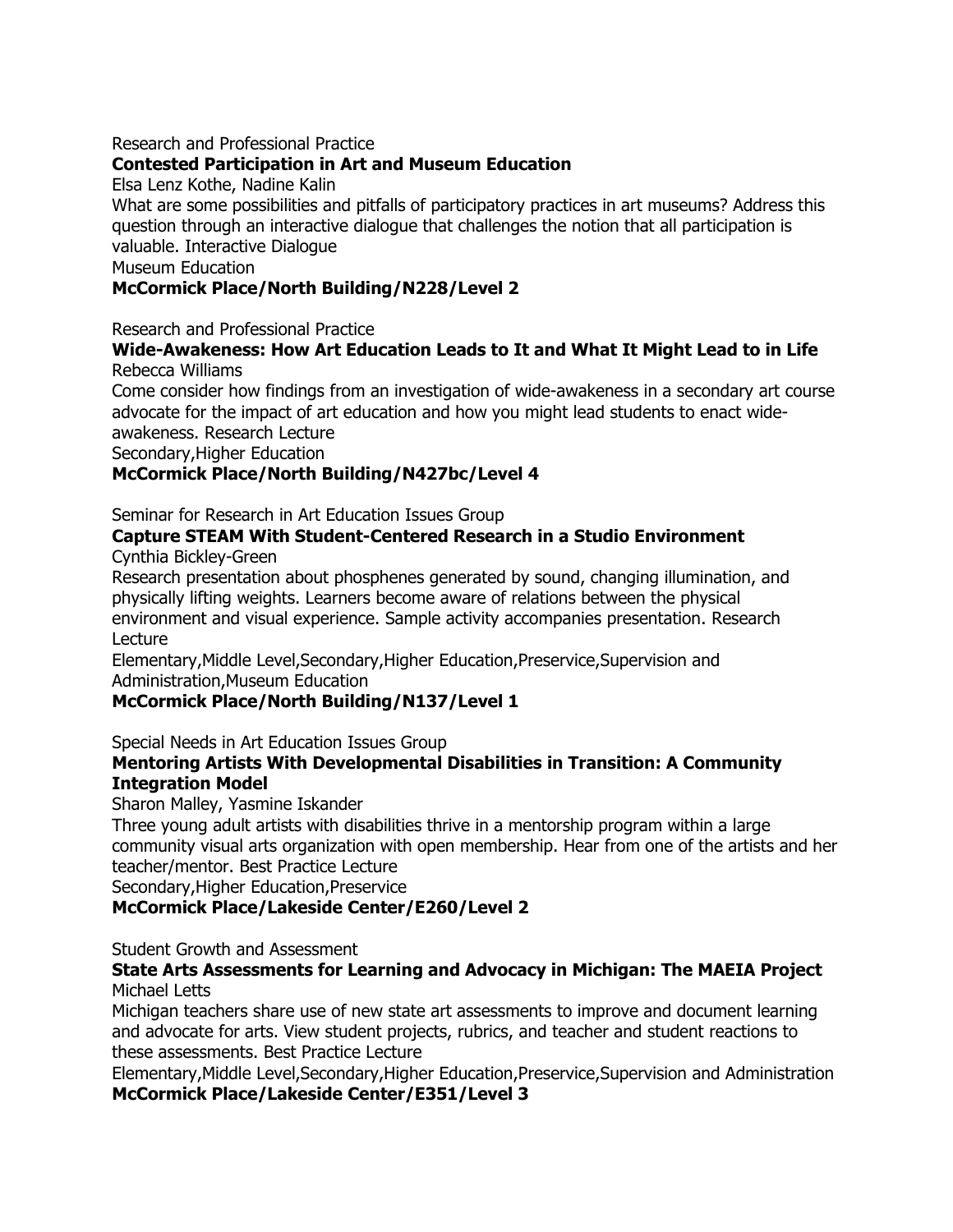### **Technology**

### **Share Your Teaching Practice: NAEA Virtual Art Educators Webinars**

Dennis Inhulsen, Rebecca Stone-Danahy, Debra Pylypiw

NAEA monthly webinars support members worldwide with best practices, research, innovations, and opportunities for art educators! Learn how to submit a proposal to share your ideas through webinars and the NAEA Virtual Art Educators Platform. Best Practice Lecture Elementary,Middle Level,Secondary,Higher Education,Preservice,Supervision and Administration,Museum Education

### **McCormick Place/Lakeside Center/E352/Level 3**

United States Society for Education through Art Issues Group

### **Korean Art, Visual/Popular Culture, and Intercultural Pedagogy in the Context of Globalization**

Oksun Lee, Michelle Bae-Dimitriadis, Maria(Eun\_hee) Lim, Ryan Shin This panel will discuss Korean art, visual/popular culture, and cross-cultural, intercultural research/practice and its pedagogical implications for K-12 art teachers in the context of globalization. Hot Topic Panel

Elementary,Middle Level,Secondary,Higher Education

#### **McCormick Place/North Building/N135/Level 1**

Women's Caucus Issues Group

### **Leading by Visual Voice: Women's Caucus 2016 Juried Art Exhibition**

Elizabeth Garber, Catherine Chen

Artist presentation of juried artwork on the theme of Leading by Visual Voice; includes discussion of work and theme. Performance

Elementary,Middle Level,Secondary,Higher Education,Preservice,Supervision and Administration,Museum Education

### **McCormick Place/Lakeside Center/E253ab/Level 2**

### **11:00 AM - 12:50 PM**

Curriculum Design

### **Curriculum Slam! 2016: Leading Contemporary Creative Research through Art, Media & Design Curriculum**

Lydia Ross, Olivia Gude, James Rees

Teachers share innovative curriculum in fast-paced presentations. Curated by the MCA Teachers' Advisory Committee, these projects and activities engage students in investigating contemporary life with contemporary creative practices. Best Practice Lecture Elementary,Middle Level,Secondary,Higher Education,Preservice,Supervision and Administration,Museum Education

### **McCormick Place/Lakeside Center/Arie Crown Theater/Level 2**

Issues Groups

### **Issues Groups "Speed Dating"**

Meet with representatives from various Issues Groups to learn more about the goals and work of respective Issues Groups. Interactive Dialogue

### **McCormick Place/Lakeside Center/E258/Level 2**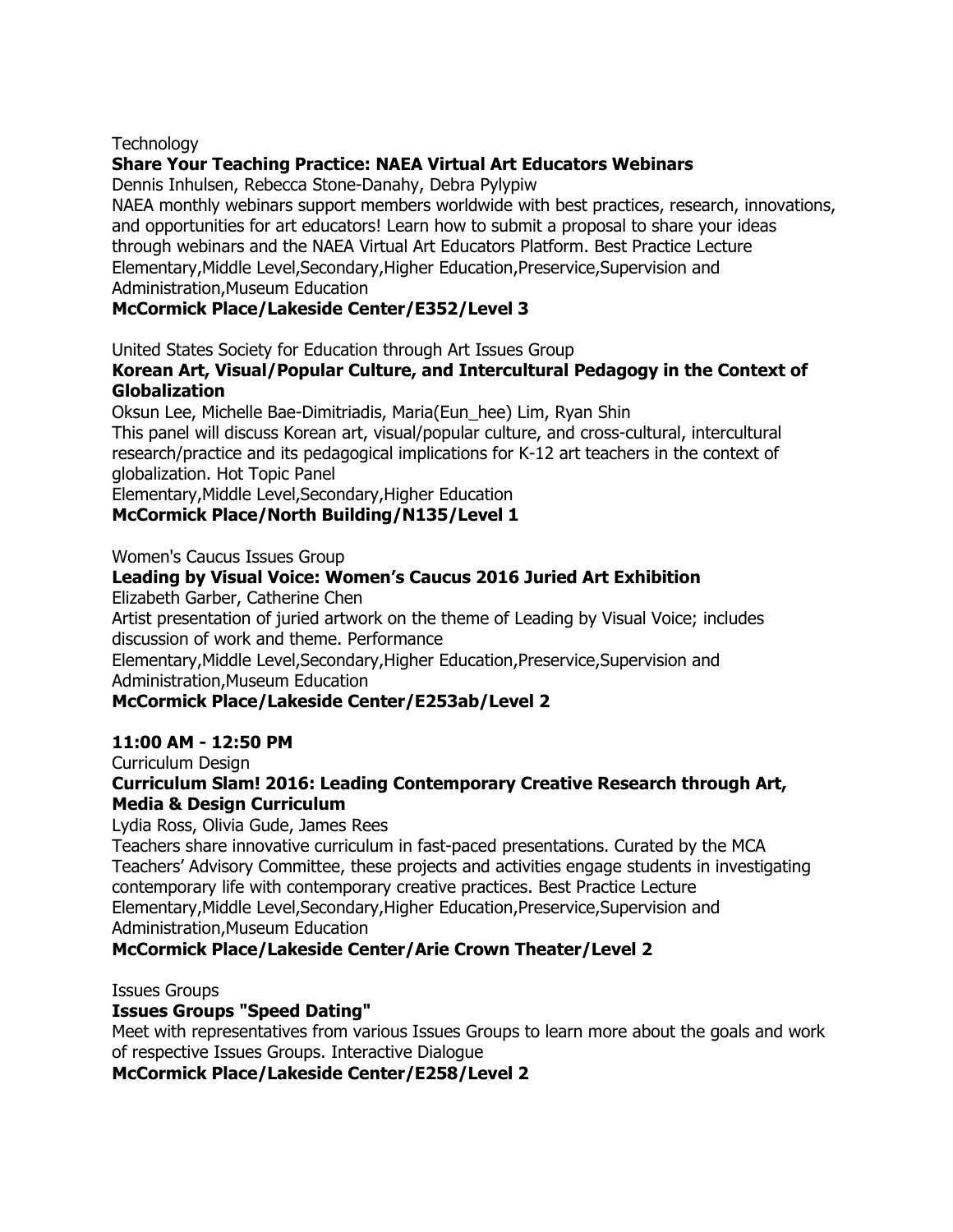#### Leadership

#### **Higher Education Division Forum: Art Educators in Academia as Public Intellectual** Juan Carlos Castro, Karen Heid

Participate in a moderated discussion on the role of art educator in academia as public intellectual. Panelists include B. Stephen Carpenter II, Kit Grauer, David Pariser, and Laura Trafí-Prats. Interactive Dialogue

Higher Education

### **McCormick Place/Lakeside Center/E265/Level 2**

#### **11:30 AM - 11:55 AM**

Instructional Practice

#### **ELL Students Hiding in My Art Room: New Research in High School ELL Art Pedagogy**

Jamie Forslund

Explore new research regarding English Language Learners (ELL) in secondary art classrooms. Discuss issues of advocacy, pedagogy, and research to better serve ELL students in our art classrooms. Research Lecture

Middle Level,Secondary,Higher Education,Preservice,Supervision and Administration **McCormick Place/Lakeside Center/E259/Level 2**

#### **12:00 PM - 12:25 PM**

Women's Caucus Issues Group

### **The Invitation to the Archive: Access, Pedagogy, and Transformation**

Ann Holt

Learn about feminist archival sensibilities and feminist orientations to archives through transdisciplinary dialogue. Research Lecture Higher Education

### **McCormick Place/North Building/N135/Level 1**

### **12:00 PM - 12:50 PM**

AICAD Live Learning Lab

### **A Design Process for Education and Community**

Yim Lim

This session teaches an approach to build and install design projects with the use of cardboard, foam core, and wood frames. The in-situ designs enrich the environments of the user. This is a low-tech approach, accessible by all. Presented by California College of the Arts. Hands-on **Demonstration** 

Elementary,Middle Level,Secondary

### **McCormick Place/Lakeside Center/E253ab/Level 2**

Arts Integration

### **Connecting the Dots: The Bottle Cap Mural, An Integrated Project**

Phaedra Mastrocola, Camille Harrison, Jennie Benipayo

How did a first-grade team use 4,000 plastic bottle caps and Peter Reynold's book, The Dot, to inspire multi-disciplinary project-based learning? Find out how you can, too. Best Practice Lecture

**Elementary** 

### **McCormick Place/North Building/N134/Level 1**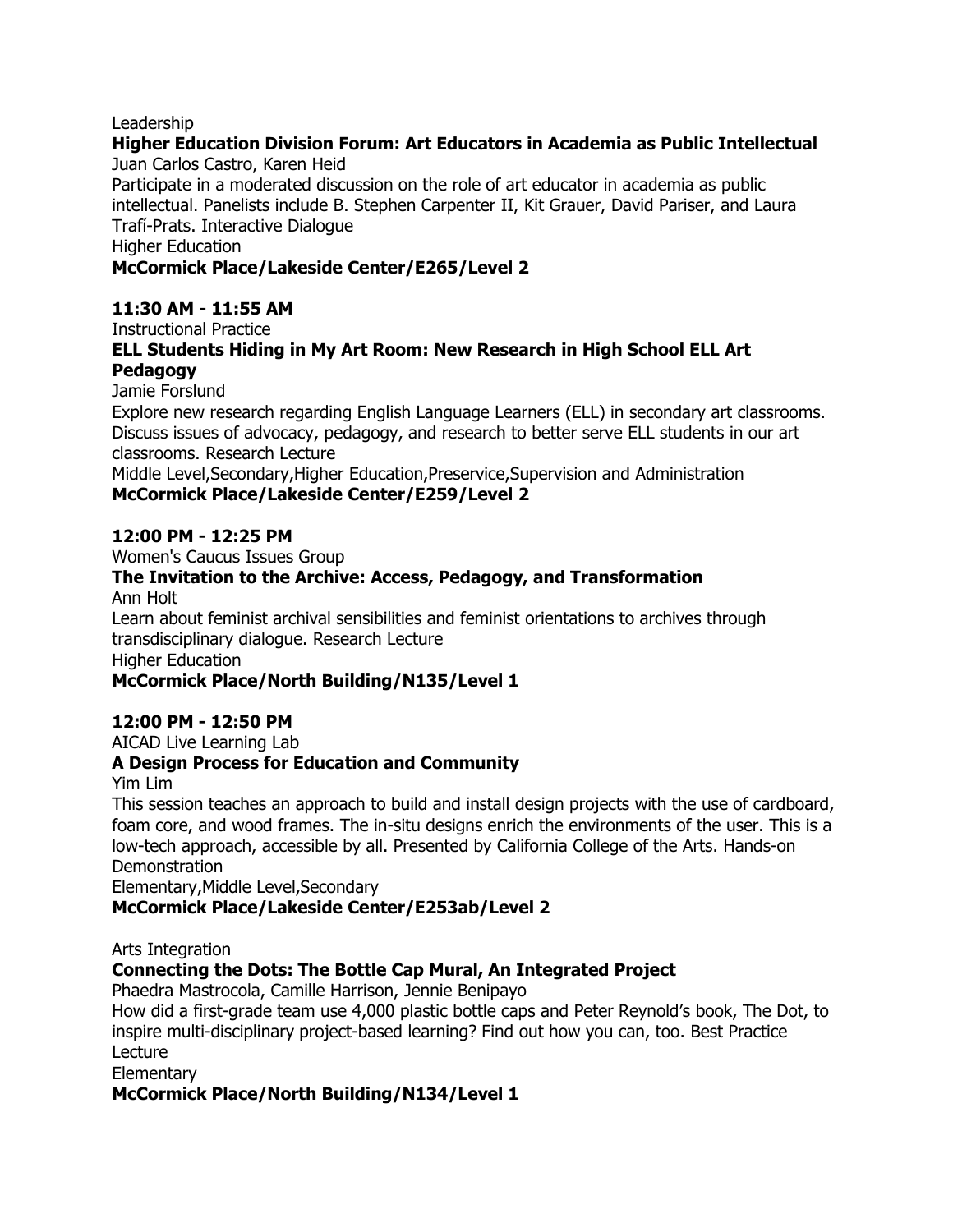#### Arts Integration

### **Merging Puppetry With Technology in an Arts-Integrated Curriculum**

Nicole Romanski

Investigate in-depth approaches to puppetry in the classroom. Many traditional and emerging technologies will be discussed including contemporary puppeteers, sound recordings, and stop motion puppet show techniques. Incudes all levels. Hands-on Demonstration

Elementary,Middle Level,Higher Education

### **McCormick Place/North Building/N138/Level 1**

Arts Integration

### **Active Planning, Active Learning: Collaborative STEAM Curriculum Design**

Colleen Wilson, Don Glass, Erin Riley

Arts institutions can partner with teachers, content experts, and evaluators to improve artsintegrated programming by examining the collaborative re-design of a STEAM-based outreach program at the Barnes Foundation. Best Practice Lecture

Elementary,Middle Level,Museum Education

### **McCormick Place/Lakeside Center/E255/Level 2**

#### Caucus of Social Theory in Art Education Issues Group

# **Classroom as a Work of Art: Rethinking Art Education Practices**

Dipti Desai

Explore education as an art form, by taking on the provocative question posed by Felix Guattari: How can we make a classroom operate like a work of art?. Research Lecture Higher Education

### **McCormick Place/North Building/N227a/Level 2**

Committee on Lifelong Learning Issues Group

#### **Art Education Studio: Innovative Leadership—Teaching Art as a Home-Based Business**

Barbara Reser

Thinking about teaching art outside the traditional school setting? Participants will discuss the formation and operation of a home-based art education business. Best Practice Lecture **Elementary** 

### **McCormick Place/North Building/N128/Level 1**

#### Curriculum Design

### **Leading the Way: Fulfilling Significance in Visual Arts Instruction**

Sheryl Lamme, Kathy Unrath, VaLynda Fremont, Michelle Ridlen

Explore the ways art teachers from grades K-16 have moved past formalism, creating pedagogy designed to nurture rich exploration of common enduring understandings. Best Practice Lecture Elementary,Middle Level,Secondary,Higher Education

### **McCormick Place/Lakeside Center/E263/Level 2**

Curriculum Design

**Positioning Students as Leaders in Promoting Participatory Museum Cultures** Natasha Reid, Rebecka Black, David Romero, Kathryn Medill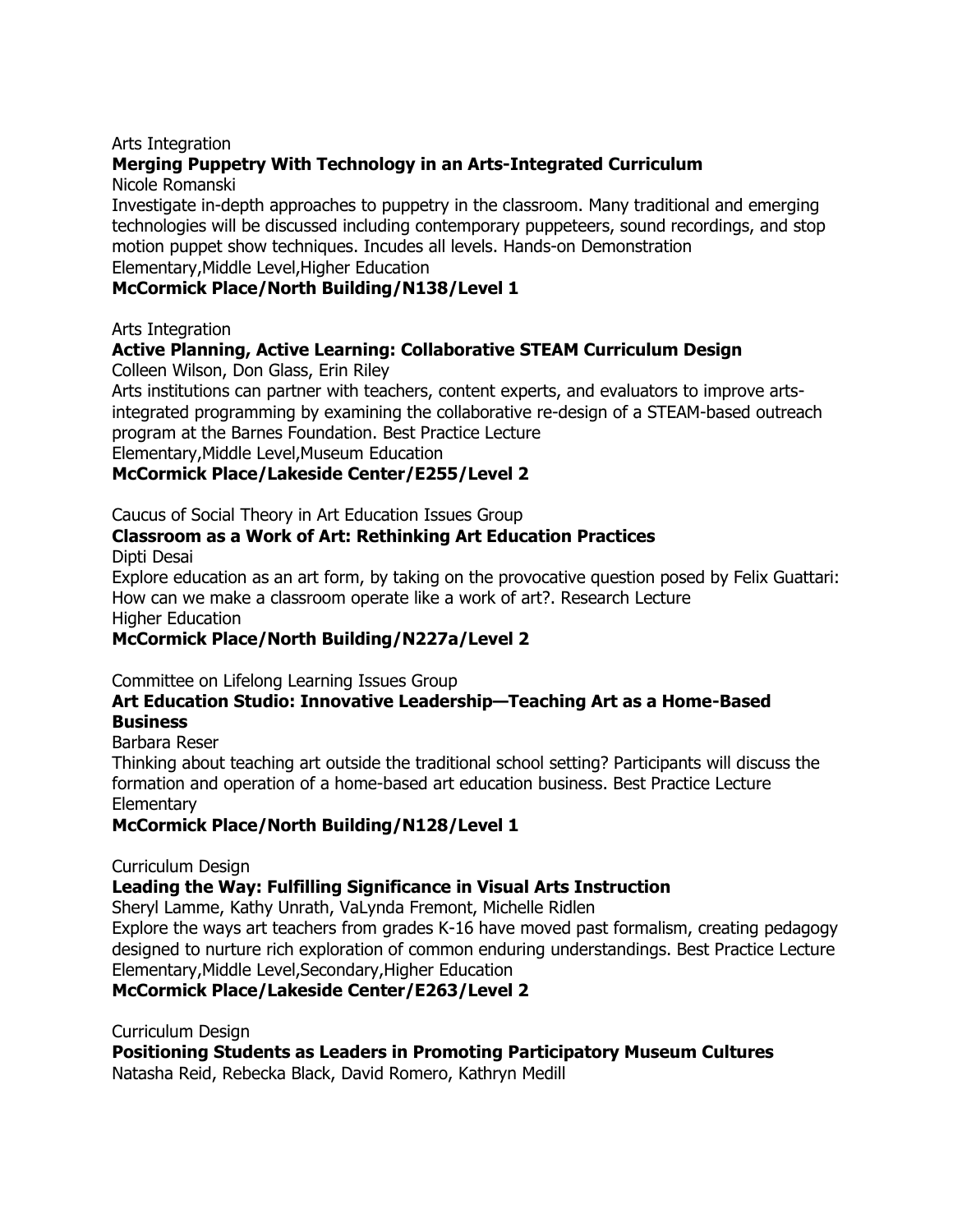Explore the primary tenets of participatory museums and how university instructors can design curricula that help students take leading roles in efforts to infuse such notions into art museums. Best Practice Lecture

Higher Education,Museum Education

#### **McCormick Place/Lakeside Center/E271b/Level 2**

Design Issues Group

**Visioneer Design Challenge: Meeting the 21st-Century Challenges in Art Education** Kathryn Rulien-Bareis

Visioneer Design Challenge connects students with professional designers. This session is an introduction to VDC from the teachers, designers, and students who have participated within the program. Best Practice Lecture

Middle Level,Secondary,Higher Education

#### **McCormick Place/North Building/N427d/Level 4**

Global Connections

## **Culturally Sensitive Art Education in a Global World: A Handbook for Teachers**

Marjorie Manifold, Steve Willis, Enid Zimmerman

Editors and authors of a recently published NAEA handbook for teachers, Culturally Sensitive Art Education in a Global World, present models and guidelines for culturally sensitive art curricula. Hot Topic Panel

Elementary,Middle Level,Secondary,Higher Education

#### **McCormick Place/Lakeside Center/E259/Level 2**

Instructional Practice

#### **Classroom Rescue**

Vanessa Hayes-Quintana

Manage difficult behaviors of students with disabilities and high-risk life circumstances. To be covered: Key understandings and specific strategies connected to classroom management, planning, relationships, and attending to learning. Best Practice Lecture Middle Level,Secondary

#### **McCormick Place/Lakeside Center/E262/Level 2**

Instructional Practice

#### **Bridging the Divide Between Class and Classroom: Field Experiences for Preservice Teachers**

Susan Hendricks, Margaret Walker

Hear how preservice teachers are provided with over 180 hours of field experiences linking theory taught in formal courses to practice in real school settings—prior to actual student teaching. Best Practice Lecture

Higher Education

#### **McCormick Place/Lakeside Center/E264/Level 2**

Instructional Practice

**2015 National Elementary Art Educator of the Year Showcase**

Thomas Knab, Jennifer Dahl, Drew Brown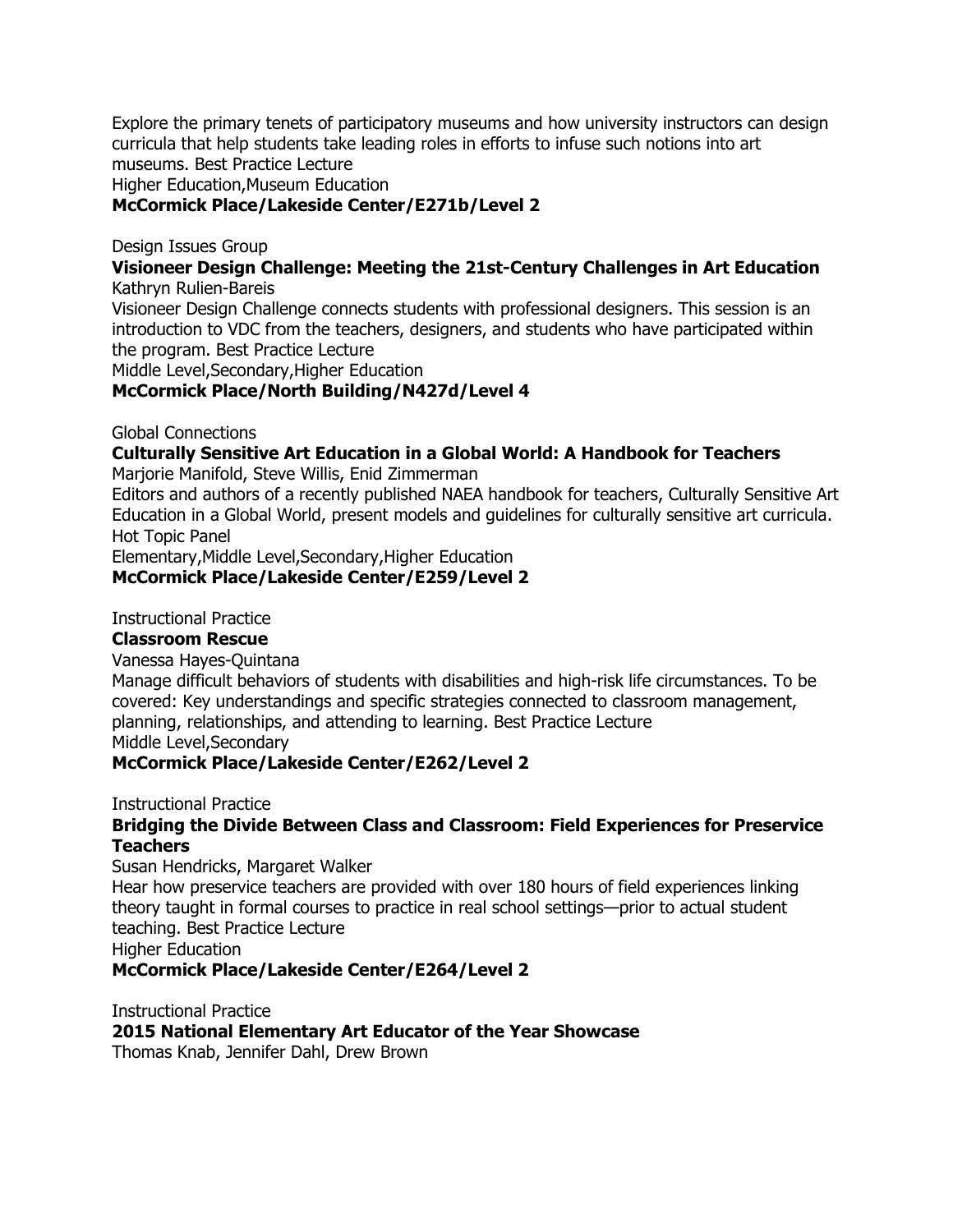2015 National Elementary Art Educator of the Year Drew Brown will share her exemplary art program in this presentation. You don't want to miss what this award-winning art teacher from Georgia has to share. Best Practice Lecture

Elementary

### **McCormick Place/North Building/N228/Level 2**

Instructional Practice

### **Game Changers: Collaboration, Play, and the Search for New Ideas**

Gino Molfino, Jaye Ayres

Learn how to utilize theme-based exhibits to nurture and challenge creative practices of both teacher and student while supporting rigorous curricular outcomes aligned with national and district initiatives. Best Practice Lecture

Elementary,Middle Level,Secondary,Supervision and Administration

### **McCormick Place/North Building/N136/Level 1**

Instructional Practice

### **Latchhook Selfies: Creating Gorgeous Digitally Generated Portraits With Elementary Students**

Lindy Russell-Heymann

Explore the connection between digital picture manipulation and latch hook rugs. Learn how to start your own engaging, fun, long-term program for strong family-school connections and stunning visual results. Best Practice Lecture

**Elementary** 

### **McCormick Place/North Building/N427a/Level 4**

Leadership

### **What Are the Impacts of Cultivating Leadership Through Teen Councils?**

Jennifer Beradino, Mari Robles, Sarah Bloom

Learn how to cultivate the next generation of teen leaders. Examine three scalable models and strategize implementation plans for your own museum. Best Practice Lecture Museum Education

### **McCormick Place/Lakeside Center/E271a/Level 2**

Leadership

### **Fostering Dynamic Teacher–Leaders in Art and Design Education**

Delane Ingalls Vanada

Explore transformative methods for preparing artist/teacher/leaders and necessary shifts for fostering their capacities as balanced, reflexive leaders who build independence, integrative learning, and creative confidence in their 21st-century students. Best Practice Lecture Higher Education,Preservice,Supervision and Administration

**McCormick Place/Lakeside Center/E270/Level 2**

Leadership

#### **SummerVision Reunion: A PLC Reunion Celebrating 6 Years of Leadership and Vision** Renee Sandell, Carole Henry

SummerVision DC participants and museum educators reconnect as a growing professional learning community to network face-to-face, share personal and professional developments, explore new teaching strategies, and more. Best Practice Lecture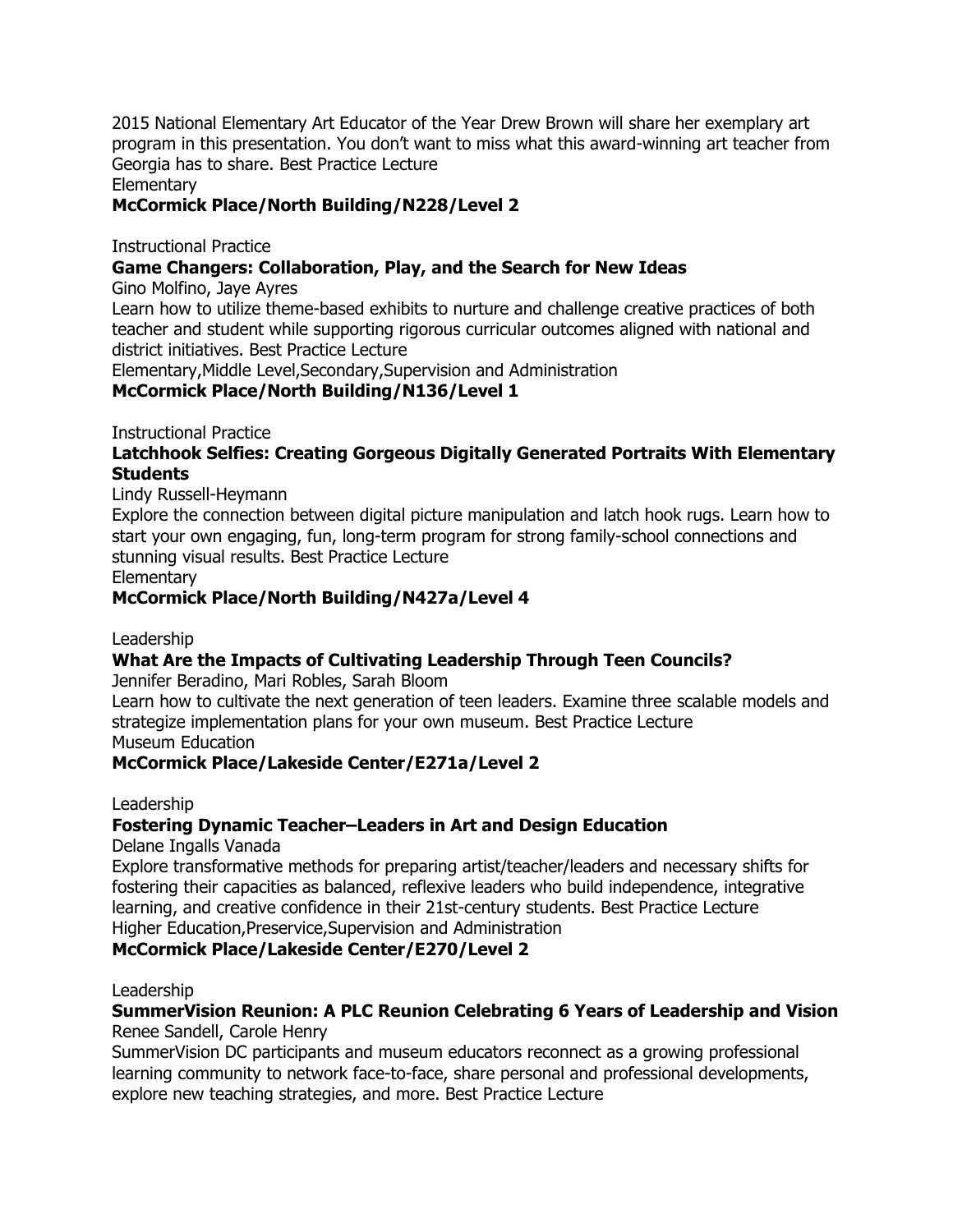Elementary,Middle Level,Secondary,Higher Education,Preservice,Supervision and Administration,Museum Education

### **McCormick Place/North Building/N139/Level 1**

Media Arts

### **Your Social Life: Using Smartphones to Combat Cyberbullying**

Salome Chasnoff, Lauren La Rose

Cyberbullying is one of the fastest rising forms of violence affecting youth. This hands-on media workshop shows teachers how to use smartphones and tablets with students to combat digital abuse. Bring Your Own Device (BYOD)

**Secondary** 

### **McCormick Place/Lakeside Center/E253cd/Level 2**

National Standards or State Standards

### **Getting to the Core: Narrative Writing Around Artworks**

Jessalyn Aaland, Julie Charles

In this hands-on workshop, facilitators will model strategies for integrating artwork and the Common Core for ELA. Participants will discuss an artwork, engage in creative writing, and consider classroom applications. Hands-on Demonstration

Elementary,Middle Level,Secondary,Preservice,Museum Education

### **McCormick Place/North Building/N227b/Level 2**

Research and Professional Practice

**Serving Preschool Latino Children Through Parent Engagement in an Art Museum** Stephanie Downey, Helena Vidal

Learn how one museum addressed the needs of its immigrant Latino community through a bilingual parent–child art program; hear results from a year-long program evaluation. Best Practice Lecture

Museum Education

### **McCormick Place/Lakeside Center/E350/Level 3**

Research and Professional Practice

## **Insights From Artists of the Dreaming Art Studio: Considering Children as Curators**

Dianna Huxhold, Lara Lackey

This presentation contrasts traditional conceptualizations of educational exhibitions, typically adult-driven, with research involving elementary-aged artists who make all the artistic and curatorial decisions for displaying their own artwork. Research Lecture Elementary,Secondary,Higher Education

### **McCormick Place/Lakeside Center/E450a/Level 4**

Research and Professional Practice

### **Moving On Up: Why Tenure Matters and How to Achieve It**

Karin Tollefson-Hall, Amy Pfeiler-Wunder

Tenure is more than an institutional hurdle. What is tenure and why does it matter? Join a discussion about tenure and learn how to prepare a tenure and promotion dossier. Interactive Dialogue

Higher Education

### **McCormick Place/North Building/N427bc/Level 4**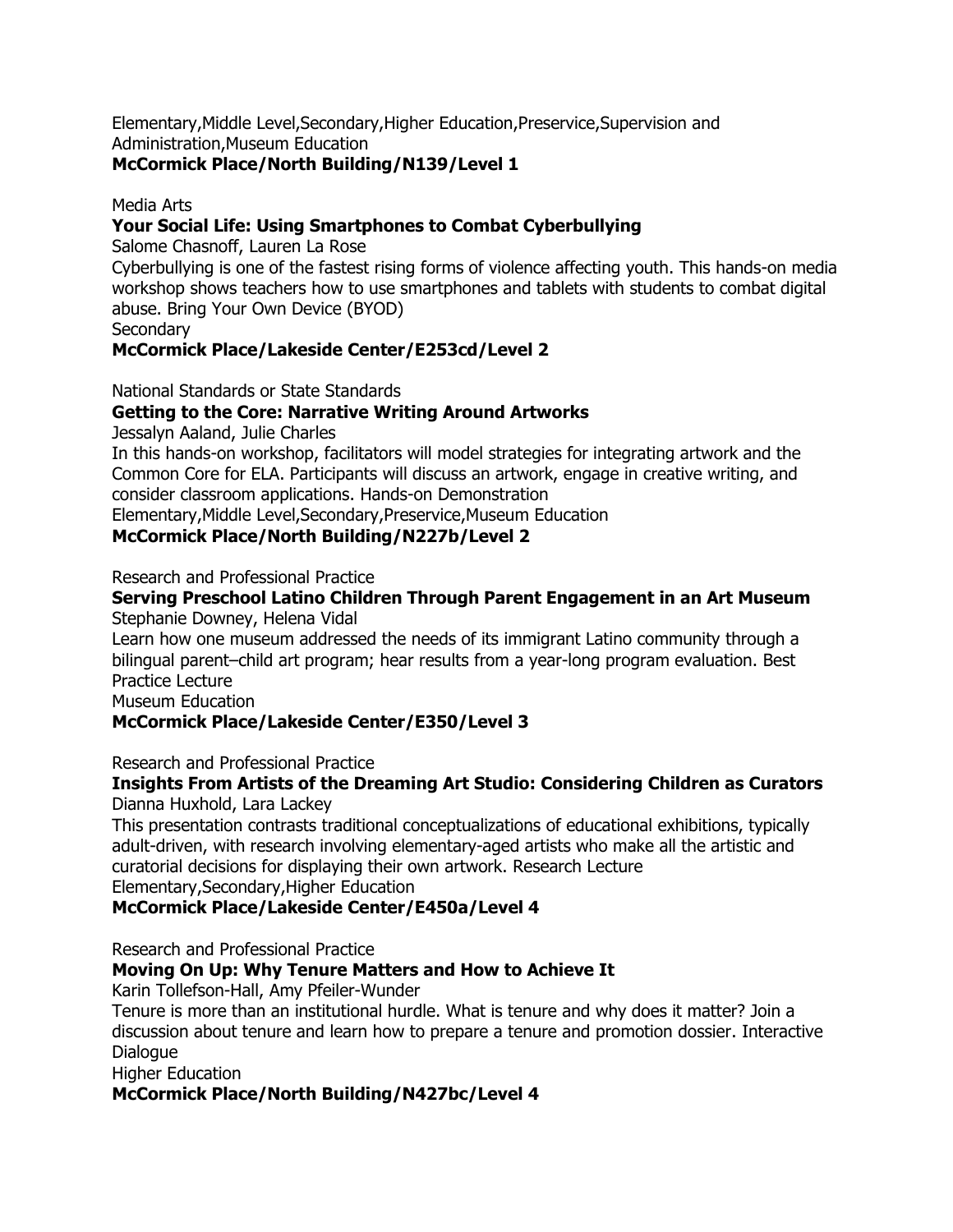Research and Professional Practice

### **Fellows Forum: Touch**

John White, Doug Blandy, Laurie Hicks

Presenters and Audience members will consider the place of touch as sense and metaphor in teaching, creating, and responding to the Visual Arts. Interactive Dialogue Higher Education

### **McCormick Place/Lakeside Center/E450b/Level 4**

Special Needs in Art Education Issues Group

### **Art Adaptations: Strategies and Scaffolds for Student Success**

Jean-Marie Galing, Carol Trost, Aaron Stratten

Reduce frustration and increase access to content and skills in art class. Learn visual, verbal, and fine motor adaptations that support independence, comprehension, and participation of students with special needs. Best Practice Lecture

Elementary,Middle Level,Secondary,Preservice

### **McCormick Place/Lakeside Center/N230b/Level 2**

Student Growth and Assessment

#### **Methods That Develop Students to Become Strong Communicators in Art Criticism** Felissa Onixt

Presenter shares varied critique styles to encourage students to become more insightful during discussions. Critiques become an exciting activity where the entire class happily participates. Best Practice Lecture

Middle Level,Secondary

### **McCormick Place/Lakeside Center/E351/Level 3**

### Teacher Evaluation

### **Creating Pathways for Training Art Educators Toward Certification**

Hazel Bradshaw-Beaumont

This presentation highlights challenges related to training art educators toward certification and discusses several alternatives utilized during the process—understanding that all teachers should be rigorously trained in mastering content, exposed to effective pedagogy, and have a firm understanding of classroom management. Performance

Higher Education

### **McCormick Place/North Building/N226/Level 2**

**Technology** 

### **Level Up! Video Game Design in Art Museum Programming for Youth**

Rebecca Mir, Carolyn Keogh, Mark German, Allison Mishkin, Juliet Pusateri Join panelists in discussing how educators and museums can harness students' interest in video games to make space for Art among the STEM disciplines. Hot Topic Panel Elementary,Middle Level,Secondary,Supervision and Administration,Museum Education

### **McCormick Place/Lakeside Center/E352/Level 3**

UnConference: Relax and Rewind

**Zone Breathing: Moving Meditation Combined With Breath**

Stephanie Chewning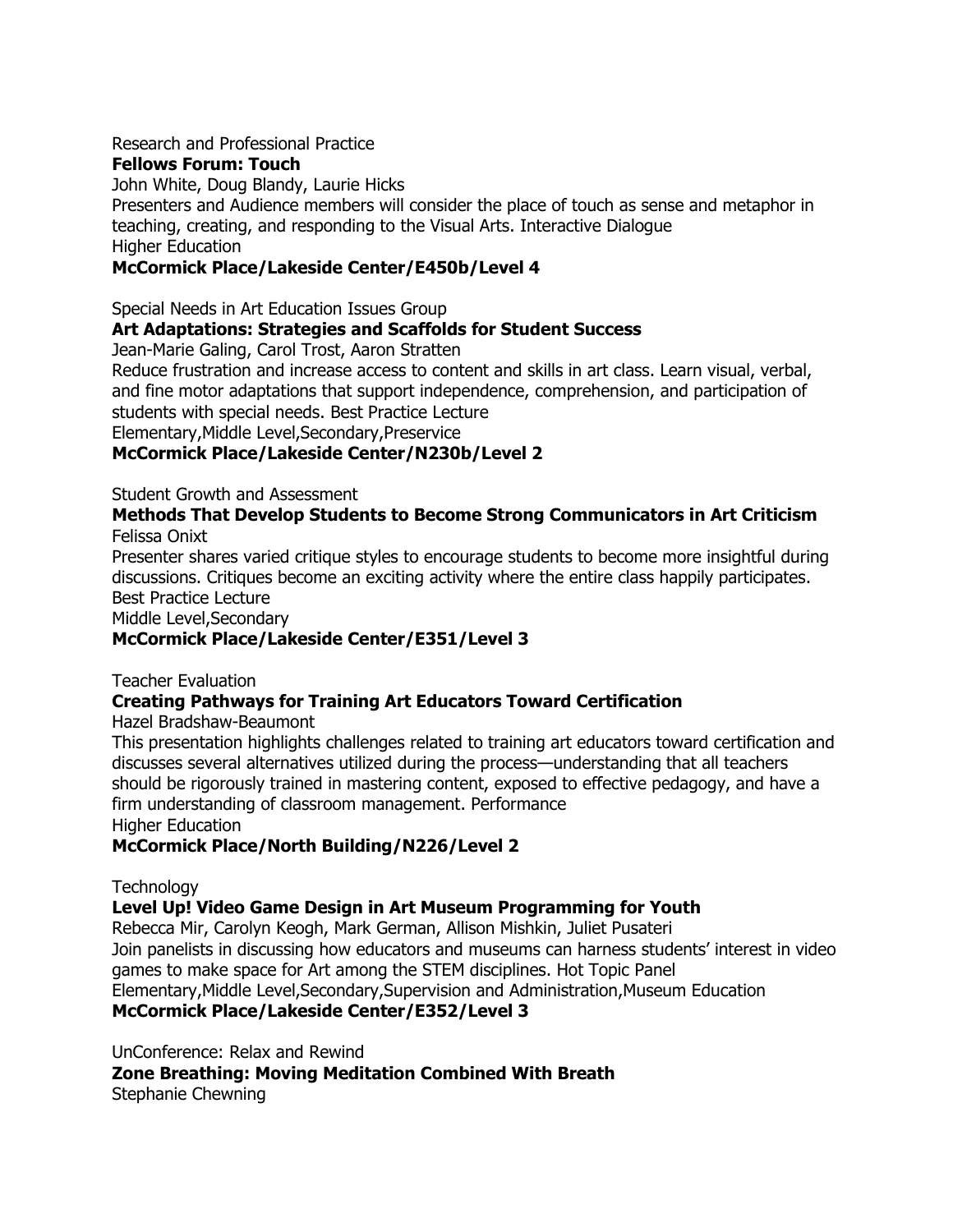Learn a simple moving meditation that is combined with breathwork to oxygenate your body, cleanse your system and calm your mind. A fun way to pause and rebalance at the start or end of your day or anytime you need a break! Zone breathing puts you in the therapeutic zone (achieving a resonant breathing rate) where the electrical rhythms of the heart, lungs and brain becomes synchronized. Start a daily practice for 20 minutes each day, 5 days a week, for lasting results. Seated or standing, no special clothing required. Interactive Dialogue

### **McCormick Place/North Building/N140/Level 1**

### **12:00 PM - 1:20 PM**

#### Research and Professional Practice

### **Curiosity Roundtables: Research is for EVERYONE!**

Amy Pfeiler-Wunder, Kirby Meng, Linda Kieling

Join us in this carousel session to engage in discussion with multiple presenters about the ways research can advance arts teaching and learning in all art education settings. Interactive Dialogue

Elementary,Middle Level,Secondary,Higher Education,Preservice,Supervision and Administration,Museum Education

### **McCormick Place/North Building/N426b/Level 4**

#### **12:00 PM - 1:50 PM**

Curriculum Design

### **Placeable: Mapping, Mobility, and New Media Art Educational Practices**

Aaron Knochel, Karen Keifer-Boyd, Ryan Patton, Robert Sweeny

Mapping makes "movement" a pedagogical and artistic consideration in understanding place as networked knowledge, lived-experiences, and design. Workshop participants will experiment with place-able art strategies and curricular ideas of gamification, GPS drawing, and feminist intervention tactics. This Placeable Digital Studio Hands-On Workshop includes a feedback session. Hands-on Studio Workshop (Ticketed)

Elementary,Middle Level,Secondary,Higher Education

### **McCormick Place/Lakeside Center/E272a/Level 2**

Instructional Practice

### **Tearing Mountains / Watercolor Collage**

Woody Duncan

Explore the magic of watercolor combined with a torn-paper collage. This is a very successful approach to teaching watercolor to students from 4th grade through high school. Take home a finished masterpiece, a full lesson plan with examples, and a new appreciation for watercolor. Hands-on Studio Workshop (Ticketed)

Elementary,Middle Level,Secondary

### **McCormick Place/Lakeside Center/E257/Level 2**

### Instructional Practice

### **Where Did Realistic Art Go? The Resurgence of the Atelier**

#### Camilla Haneberg

After nearly dying out of Art History, Atelier is back! See how current trends are bringing back the skills and methods of the Old Masters for exciting new applications. During this hands-on drawing session, slow down to enjoy some critical observation and structured approaches to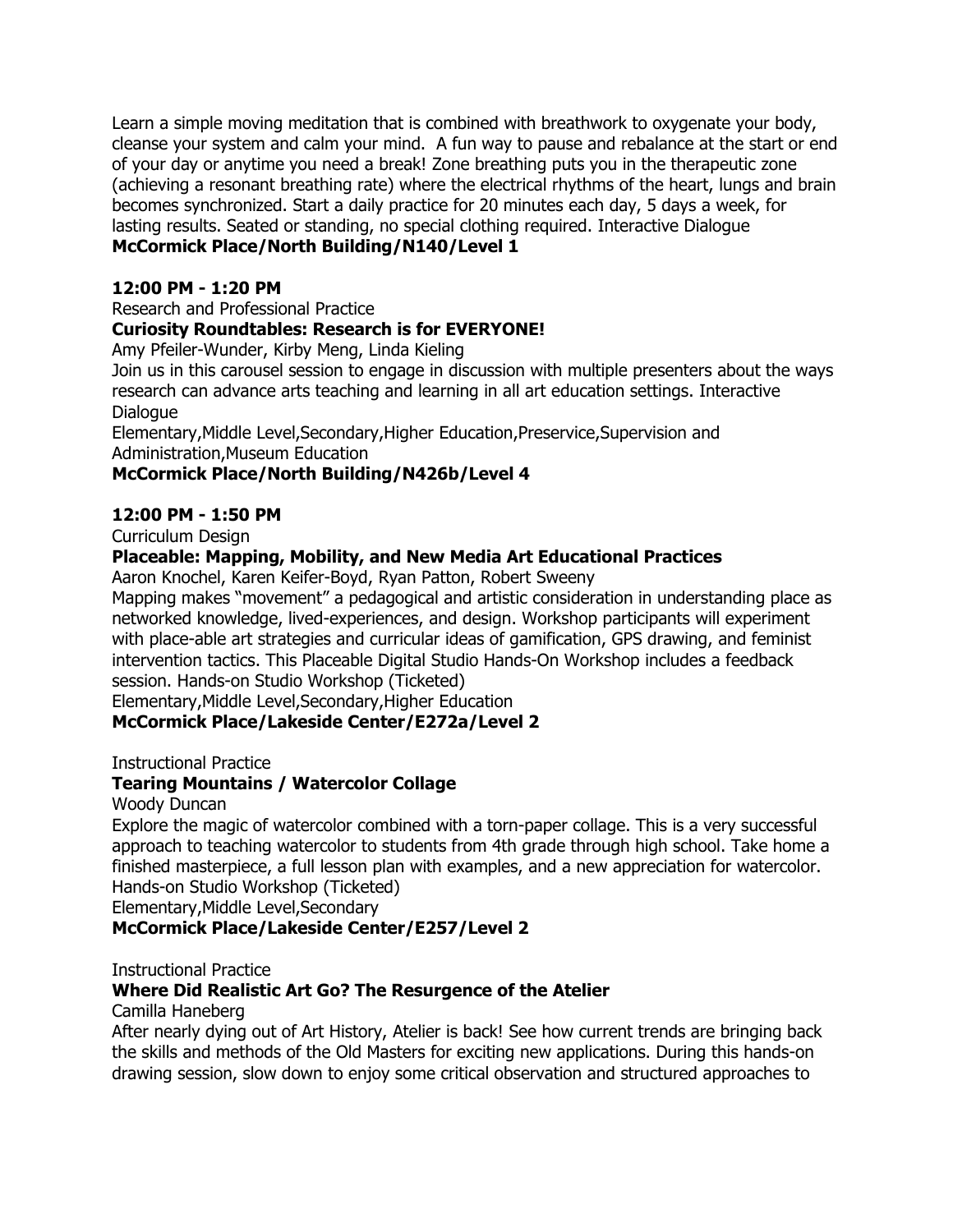drawing that you can include in your curriculum for K-12 and beyond. Hands-on Studio Workshop (Ticketed) Middle Level

### **McCormick Place/Lakeside Center/E266/Level 2**

**Technology** 

#### **Retro Videogame Lab**

Steven Ciampaglia

Create an original videogame in the retro 8-bit style of the original Super Mario Brothers and Flappy Bird using Scratch visual programming language. Explore resources and approaches for adapting this lesson for multiple age groups. Attendees must bring a laptop (no tablets). Handson Studio Workshop (Ticketed)

Elementary,Middle Level,Secondary,Higher Education

**McCormick Place/Lakeside Center/E252/Level 2**

**Technology** 

### **Art, Technology, and Collaboration: Student-Created Digital Books in Elementary School**

#### Beth Thompson, Paul Redmond

Students take charge! You can't get any closer to student-centered learning than this. Learn how to incorporate technology and arts to create a visual template designed to teach students how to create digital books with an ABC theme. Discover strategies to incorporate vertical learning and collaboration in which the students will become the teachers, creating studentcentered learners. Hands-on Studio Workshop (Ticketed) Elementary,Supervision and Administration

### **McCormick Place/Lakeside Center/E272b/Level 2**

#### **12:30 PM - 12:55 PM**

Leadership

### **Shifting Toward Caring Leadership During Promotion and Tenure: Humanistic and Systems Thinking**

#### Jeffrey Broome

A newly tenured associate professor shares efforts in re-envisioning leadership roles in mentoring tenure-track junior faculty, as guided by care for others, his own frustrating/positive experiences, and humanistic systems thinking. Interactive Dialogue Higher Education

### **McCormick Place/Lakeside Center/E353a/Level 3**

#### **1:00 PM - 1:25 PM**

Retired Art Educators

#### **Building Community With the Artz: City of the World, A Working Model** Roz Knight

So, I'm retired. What to do? Build a community with the arts. Learn about a model nonprofit for local artists and how to activate the arts in your city. Best Practice Lecture Elementary,Middle Level,Secondary,Higher Education,Preservice,Supervision and Administration,Museum Education

### **McCormick Place/Lakeside Center/E259/Level 2**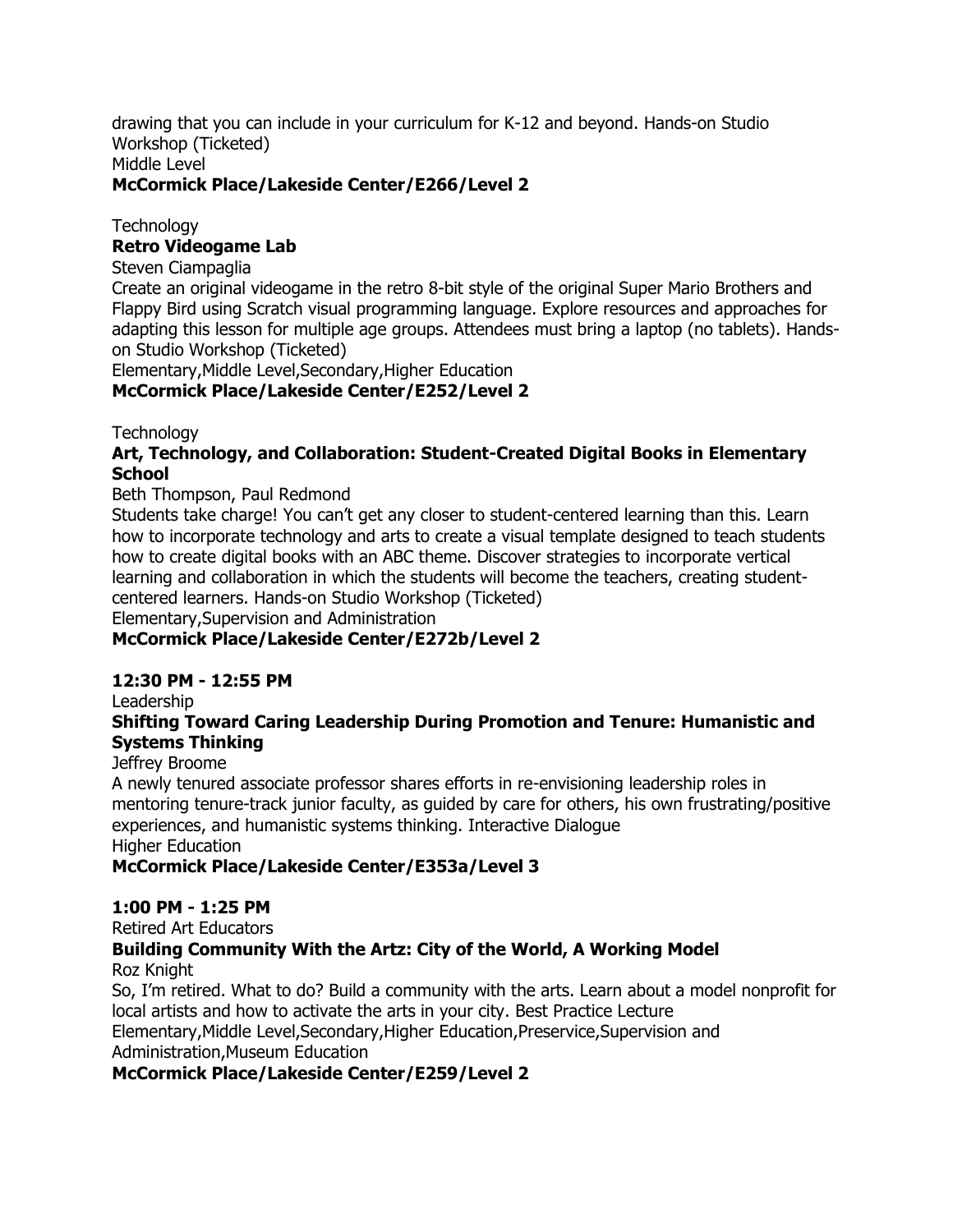#### **1:00 PM - 1:50 PM**

Art Education Technology Issues Group

### **Makerspaces With STEAM: Research-Supported Practices for Authentic Multidisciplinary Learning**

Shaunna Smith

Discover research and best practices supporting the amazing multidisciplinary learning taking place in makerspaces, including personally meaningful artifact creation, authentic multidisciplinary/STEAM learning, and the development of persistence. Resources provided. Best Practice Lecture

Elementary,Middle Level,Secondary,Higher Education,Preservice,Supervision and Administration **McCormick Place/North Building/N231/Level 2**

Arts Integration

### **Art Therapy Research: Using Papermaking to Assess Self-Efficacy in Military Veterans**

Annie McFarland

Explore the use of paper-making with military veterans in art therapy research. Examine data, interpret results, and discuss practical applications of this study for both art therapists and art educators. Research Lecture

Secondary,Higher Education,Preservice,Museum Education

**McCormick Place/North Building/N134/Level 1**

Arts Integration

### **Visual Literacy: The Power of the Photograph as Primary Source**

Corinne Rose, Amy Andrews

Modeling the close reading of photographs to foster critical thinking skills and a 21st-century concept of literacy, including deeply engaging texts across a range of media. Hands-on **Demonstration** 

Elementary,Middle Level,Secondary

### **McCormick Place/North Building/N138/Level 1**

Caucus of Social Theory in Art Education Issues Group

## **Egress Denied: Art Education, Disability, and the Obligation to Access**

Mikko Koivisto

Disability studies and Agambenian theory are employed in a discussion on the importance of egressibility for art education theory that strives to acknowledge the full subjectivity of the disabled subject. Research Lecture

Higher Education

### **McCormick Place/North Building/N227a/Level 2**

Caucus of Social Theory in Art Education Issues Group

#### **Social Justice Mural Making: A Case Study of Student Empowerment** Katherine Truskoski

Learn how storytelling in social justice art education can be intersected with public place pedagogy to empower students through the visual arts at the secondary level. Best Practice Lecture

Middle Level,Secondary,Higher Education

**McCormick Place/North Building/N230a/Level 2**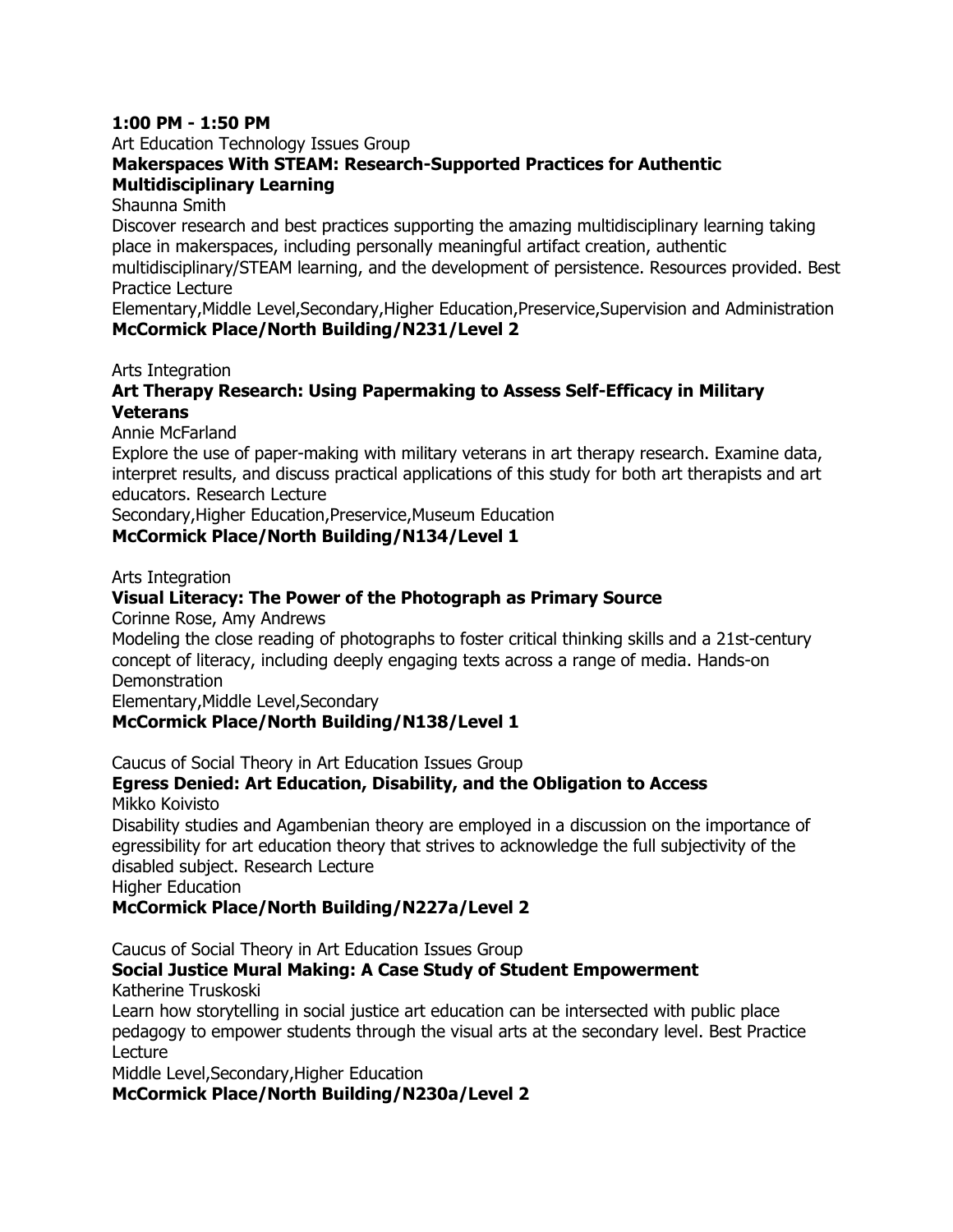#### Committee on Multiethnic Concerns Issues Group

### **Becoming a Woman of Color: Sharing Lived Experiences**

Adriane Pereira

Explore a new higher education faculty member's experience being considered a woman of color in a new city and new teaching position. Listen in and/or share your experiences too. Interactive Dialogue

Higher Education

### **McCormick Place/Lakeside Center/E256/Level 2**

Community Arts Caucus Issues Group

### **Public Art, Socially Engaged Art, and Service-Learning: Exploring the Intersections** Melanie Buffington, Patty Bode, Kate Collins

Art educators' leadership in public art, socially engaged art, and service-learning is investigated. Through examples from artists and our practices across pK-12 and higher education, panelists share ideas for implementation. Hot Topic Panel

Elementary,Middle Level,Secondary,Higher Education

### **McCormick Place/North Building/N139/Level 1**

Curriculum Design

#### **More Than Just Copy/Paste: Designing a Digital Art Program That's Relevant** Gregory Lawrence

Everything you need to know about starting a Digital Art program in your Middle School. Come for Photoshop lesson plans. Stay for ways to sell it to your administration. Best Practice Lecture Middle Level

### **McCormick Place/Lakeside Center/E263/Level 2**

Curriculum Design

#### **Envisioning Home, Self, and Community Through Vernacular Art Environments** Liz Rex, Christine Woywod

Presenters share ideas for learning and information inspired by Vernacular Art Environments, developed in relation to concepts of home, self, and community. These unique and engaging art forms are sure to excite your students!. Best Practice Lecture **Secondary** 

**McCormick Place/Lakeside Center/E271b/Level 2**

Early Childhood Art Educators Issues Group

### **Unleashing Creative Explorers: Engaging Early Learners Through Museum Experiences**

Angela Houdyshell, Kristina Mahoney

Delve into lessons learned from Denver Art Museum's exploration of best approaches for engaging the early childhood education audience through multiple touch points: on-site, offsite, and online. Best Practice Lecture

Museum Education

### **McCormick Place/North Building/N226/Level 2**

Global Connections **Fostering Global Awareness in the Digital Age**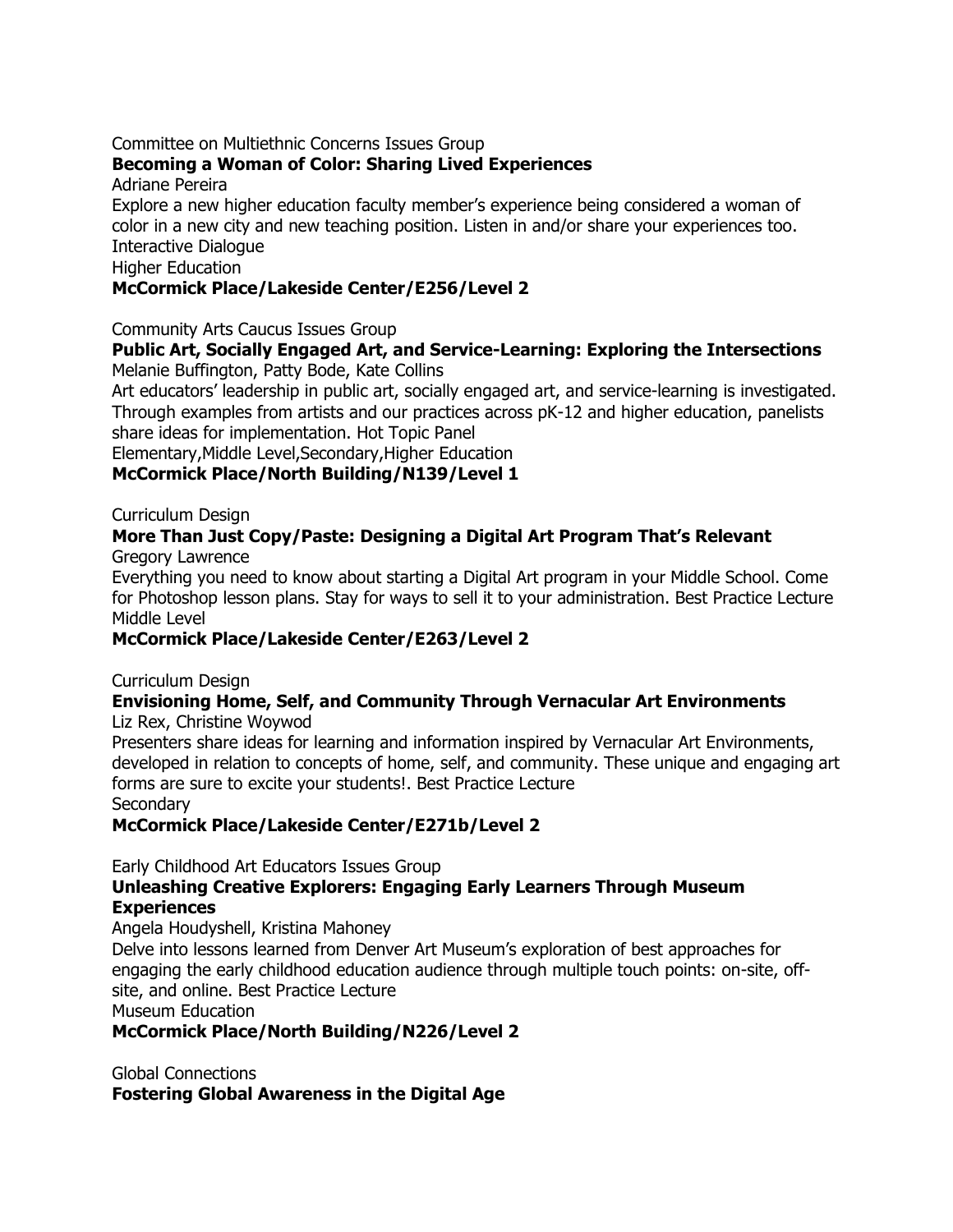John Sessler, Scott Hagedorn

Find out how digital media can help students cultivate the skills and empathy they need to become true citizens of the world. Interactive Dialogue Middle Level

**McCormick Place/North Building/N426a/Level 4**

Instructional Practice

### **Changing Students' Perceptions of Homelessness Through Imagery, Advocacy, and Community**

Linda Helmick

A collaborative visual project engaging high school students and members of a homeless community changed perceptions, built mutual respect, promoted empathy, and nurtured youth to become leaders of social justice. Best Practice Lecture

**Secondary** 

### **McCormick Place/Lakeside Center/E264/Level 2**

Instructional Practice

### **From Frustration to Fabulous: Teaching Colorblind Art Students**

Peter Nosalik

Creating art experiences with colorblind students can impart lessons that will last a lifetime! Learn tips and techniques for turning a handicap into something wonderful. Normally sighted students also benefit. Best Practice Lecture

**Elementary** 

### **McCormick Place/North Building/N136/Level 1**

Instructional Practice

### **Doing it Dialogically: Bilingual Co-Teaching in an Art Museum**

Andrea Saenz Williams

How can art museums better serve English Language Learners? Learn about the Blanton Museum of Art's dialogic model of gallery teaching that supports bilingual education. Best Practice Lecture Museum Education

**McCormick Place/North Building/N427a/Level 4**

Instructional Practice

### **NAEA SummerStudio: Craft in America and NAEA at Kutztown University**

Marilyn Stewart, Michael Radyk, Carol Sauvion, Dennis Inhulsen

Deepen involvement with craft mediums and processes while working with artists featured in the award-winning PBS series, Craft in America. Attend this session to find out how you can be part of this NAEA SummerStudio (taking place June 27-July 1, 2016). Best Practice Lecture Elementary,Middle Level,Secondary,Higher Education,Preservice,Supervision and Administration,Museum Education

### **McCormick Place/Lakeside Center/E352/Level 3**

Leadership

**Leading, Listening, and Linking: Fearlessly Crowdsourcing an Art Program Overhaul** Lynn Berkowitz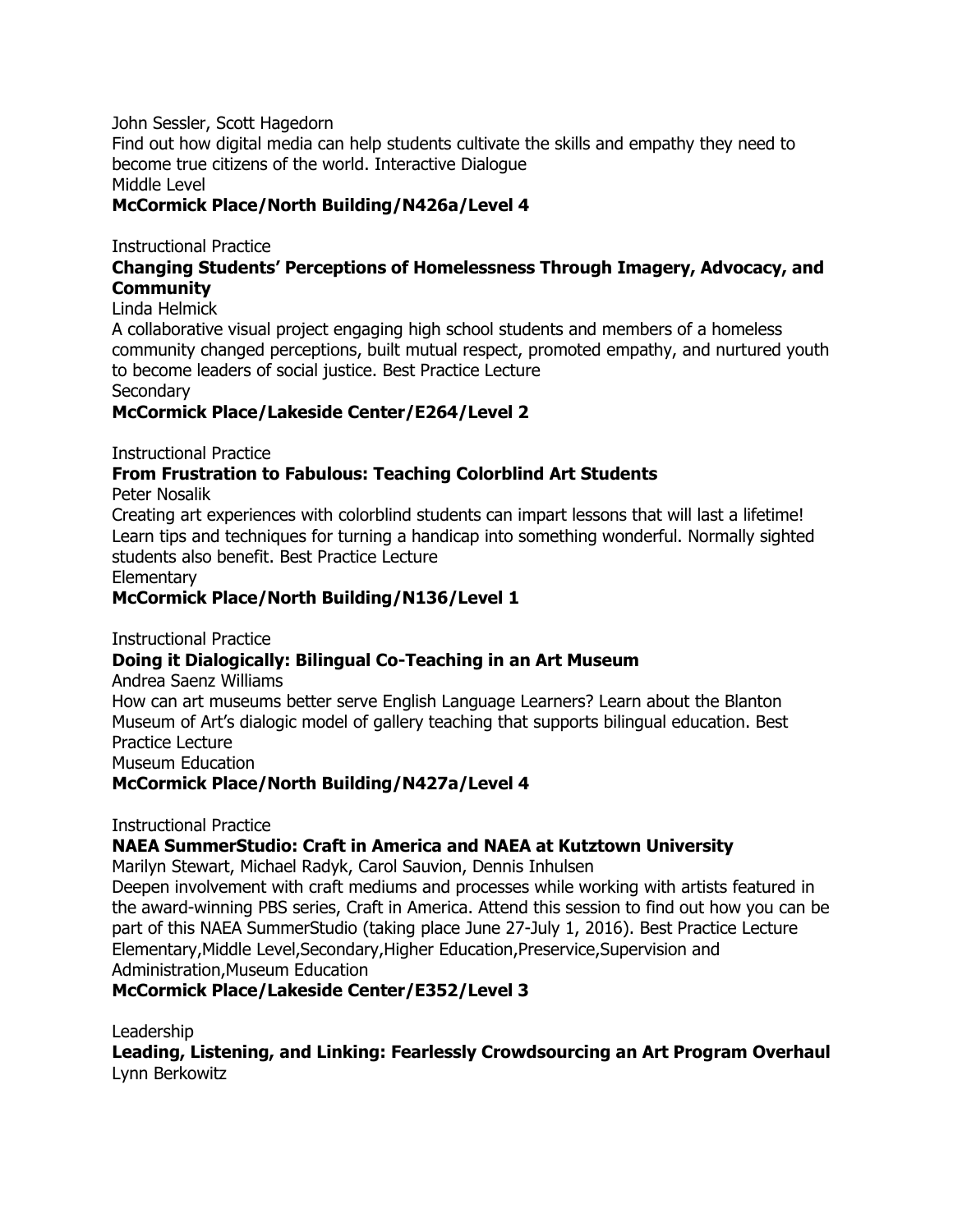Learn about—and try out—creative leadership strategies and action-oriented crowdsourcing approaches that guided the dynamic overhaul of an out-of-school art program with the very volunteers who help run it. Hands-on Demonstration

Museum Education

### **McCormick Place/Lakeside Center/E271a/Level 2**

#### Leadership

#### **Membership Growth and Management Idea Swap for State Association Leaders** Christie Castillo, Krista Brooke

Join NAEA staff and fellow state association leaders in a roundtable discussion to discover how you can reach potential members in your state—using resources you can easily access for free! Gain tips and tools to organize and motivate your current members. Best Practice Lecture

### **McCormick Place/Lakeside Center/E270/Level 2**

Leadership

### **National Art Honor Society 2015 Award Winner Showcase**

Andrea Haas, Windy Spiridigliozzi, Joshua Drews

2015 Secondary Division NAHS Sponsor of the Year Windy Spiridigliozzi shares her expertise and best practices as well as the leadership and community service opportunities NAHS offers her students and school. Gain invaluable insight into what makes her NAHS Chapter so successful!. Best Practice Lecture

Middle Level,Secondary

### **McCormick Place/Lakeside Center/E350/Level 3**

#### Media Arts

### **Youth Media, Youth Voice, and Adult Response**

Beth Balliro, Joe Douillette

A screening of provocative youth films from the Fast Forward program (ICA, Boston) will be followed by an interactive discussion of censorship, youth development, and the selfdetermination of youth artists. Interactive Dialogue Elementary,Secondary,Preservice,Museum Education

**McCormick Place/North Building/N230b/Level 2**

Pk-16 Collaborations

### **Senior to Senior, Artmaking Crossing Generations**

Nancy Raia

Your students will love this Community Outreach service project! Linking Senior Citizens in assisted living centers with your art club students builds enrichment and collaboration you have to see to believe. Best Practice Lecture

**Secondary** 

**McCormick Place/Lakeside Center/E353a/Level 3**

Research and Professional Practice

## **Elliot Eisner Doctoral Research Award in Art Education: A Storied History of Art Education: The Art Department at Central Technical School, 1892-2014**

Dustin Garnet

Annual presentation by the recipient of the Elliot Eisner Doctoral Research Award in Art Education. Best Practice Lecture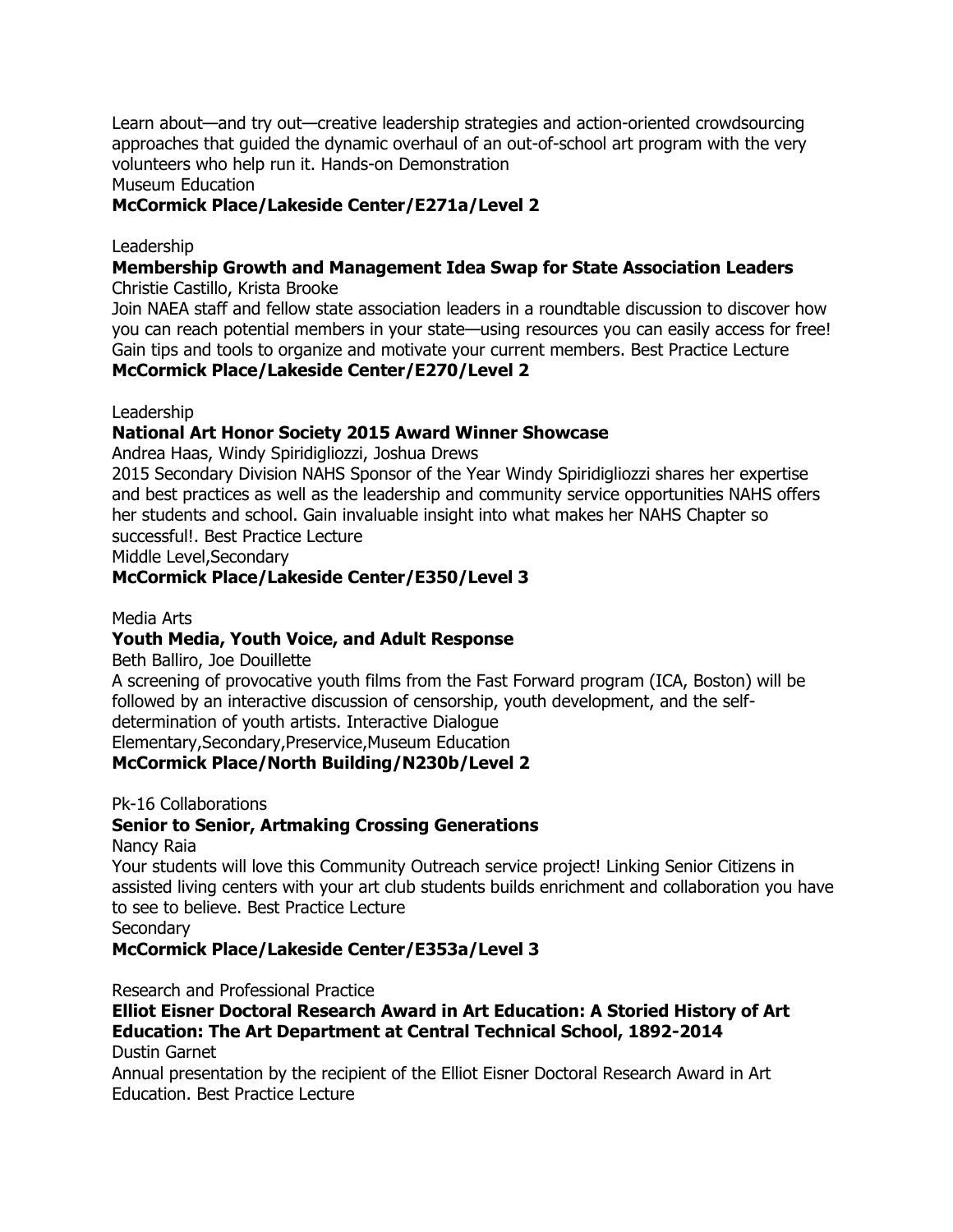#### Higher Education **McCormick Place/Lakeside Center/E451/Level 4**

Research and Professional Practice

### **(Re)Constructing Erased Narratives: Countering Cultural Omissions**

Maria Leake

Disrupting distorted versions of history by revisiting the past through a contemporary lens is what artists Vincent Valdez and Dinh Q. Lé accomplish through their socially engaged artistic practices. Research Lecture

Secondary,Higher Education

### **McCormick Place/Lakeside Center/E450a/Level 4**

Research and Professional Practice

#### **Undergraduate Research Practice: Goals, Methods, and Positive Outcomes** Maria Lim

This presentation discusses exemplary undergraduate research projects in regard to contemporary art education trends and practices, supervised by faculty and conducted by students including research design, processes, and outcomes. Best Practice Lecture Higher Education,Preservice

### **McCormick Place/North Building/N228/Level 2**

Research and Professional Practice

### **Secondary and University Students' Perception of Artists**

Li Yan Wang

This presentation discusses the evolving concepts, varying definitions, commonly held beliefs, and (mis)conceptions of artists based on the drawings and questionnaires collected from secondary and university students. Research Lecture

Middle Level,Secondary,Higher Education

### **McCormick Place/North Building/N427bc/Level 4**

Seminar for Research in Art Education Issues Group

### **The Leadership of Non-Leadership in Art and Its Teaching**

Charles Garoian, Donal O'Donoghue

Examine the hierarchical, hybrid representation of "cross-pollinated" leadership in art education, which overlooks the immersive and immanent processes of creativity in art and teaching. Research Lecture

Higher Education,Supervision and Administration

### **McCormick Place/North Building/N137/Level 1**

Special Needs in Art Education Issues Group

#### **An Alternative Approach to Coping With Societal Issues in the Art Room** Adrienne Hunter

An art teacher with 35 years' experience teaching at-risk, in-crisis, and/or incarcerated youth shares her teaching methods for teaching art to troubled and disruptive students in any art classroom setting. Best Practice Lecture

Elementary,Middle Level,Secondary,Preservice

### **McCormick Place/Lakeside Center/E262/Level 2**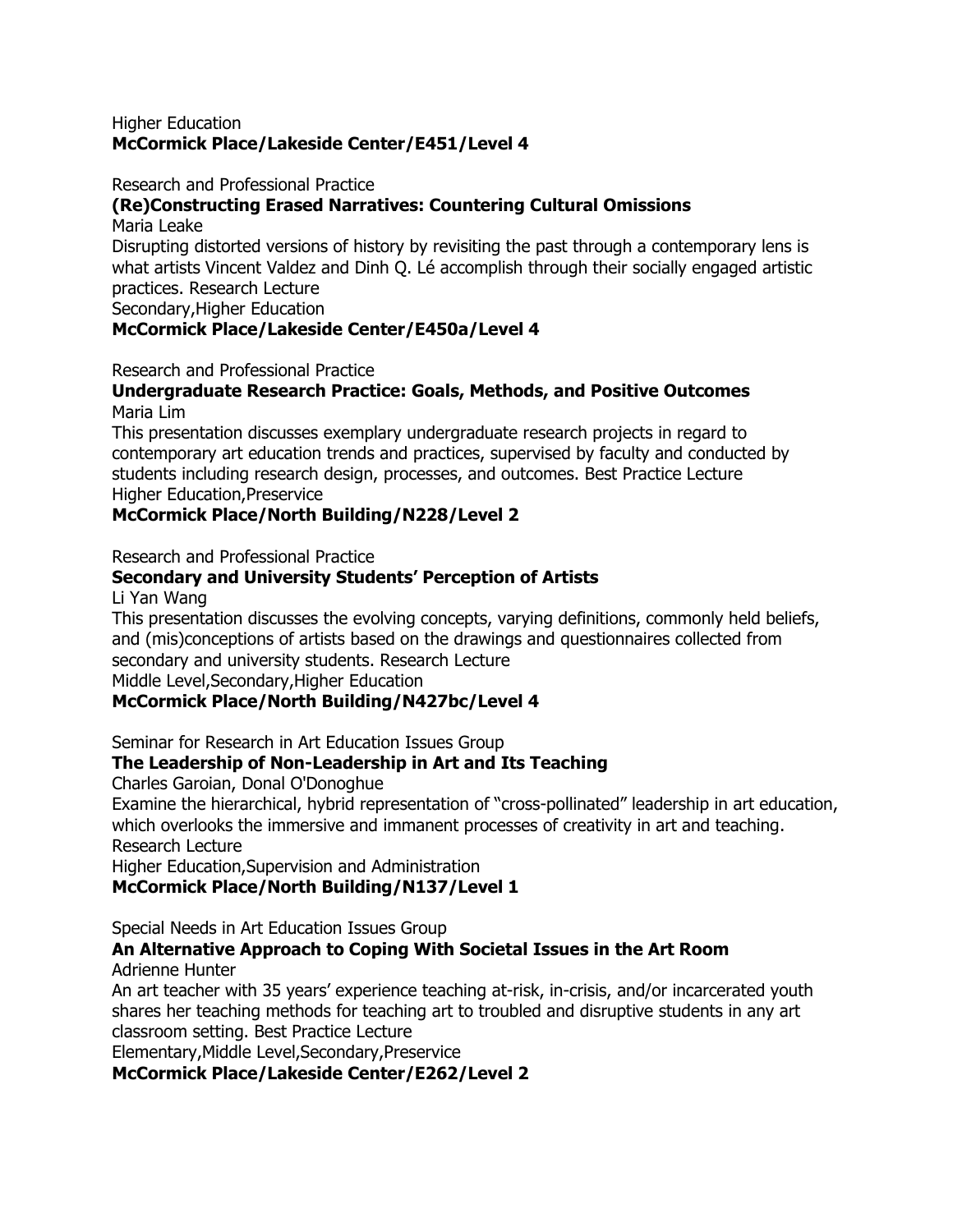#### Student Growth and Assessment

### **Showing Growth Over Time, Using Standards-Referenced Proficiency Scales**

Abi Paytoe Gbayee, Lexie Garrett

Wow your administrators, parents, and even your students with authentic measurable growth in art! Explore exciting ways to show student growth over time using Standards-Referenced Proficiency Scales. Best Practice Lecture

Elementary,Middle Level,Secondary,Higher Education,Preservice,Supervision and Administration **McCormick Place/Lakeside Center/E351/Level 3**

#### Student Growth and Assessment

#### **A Report About Benchmarking the New Model Cornerstone Assessments in 2nd, 5th, and 8th Grade**

#### F. Robert Sabol

Sample Model Cornerstone Assessments (MCAs) created to help assess learning through the new visual arts standards in 2nd, 5th, and 8th grades were piloted last spring. This session will detail the process of benchmarking over 5,500 samples of student work created under these MCAs and include examples of student benchmarked portfolios. Best Practice Lecture Elementary,Middle Level,Secondary

### **McCormick Place/Lakeside Center/E450b/Level 4**

United States Society for Education through Art Issues Group

**International Perspectives on Shojo and Shojo Manga: The Influence of Girl Culture** Masami Toku

This presentation introduces an edited book on the international perspectives of the concept of shojo (girls) and shojo manga (girls' comics), and its influence on the visual cultural world. Research Lecture

Elementary,Middle Level,Secondary,Higher Education,Preservice

### **McCormick Place/North Building/N135/Level 1**

### Women's Caucus Issues Group

#### **Augusta Savage: Social Responsibility and Early 20th-Century African American Art Education**

Sharif Bey

This presentation chronicles the challenges and professional career of Augusta Savage and her efforts to facilitate opportunities for budding African American artists of the 1940s. Research Lecture

Higher Education

**McCormick Place/Lakeside Center/E265/Level 2**

### **1:00 PM - 2:50 PM**

Caucus on the Spiritual in Art Education Issues Group

### **Caucus on the Spiritual in Art Education Business Meeting II**

John Derby, Camilla McComb, Patricia Rain Gianneschi-McNichols, Pattie Chambers This is the annual Business Meeting of the Executive Board. All are welcome to attend and contribute. We are planning a social event in the evening. Interactive Dialogue Elementary,Middle Level,Secondary,Higher Education,Preservice,Supervision and Administration,Museum Education

### **McCormick Place/Lakeside Center/E260/Level 2**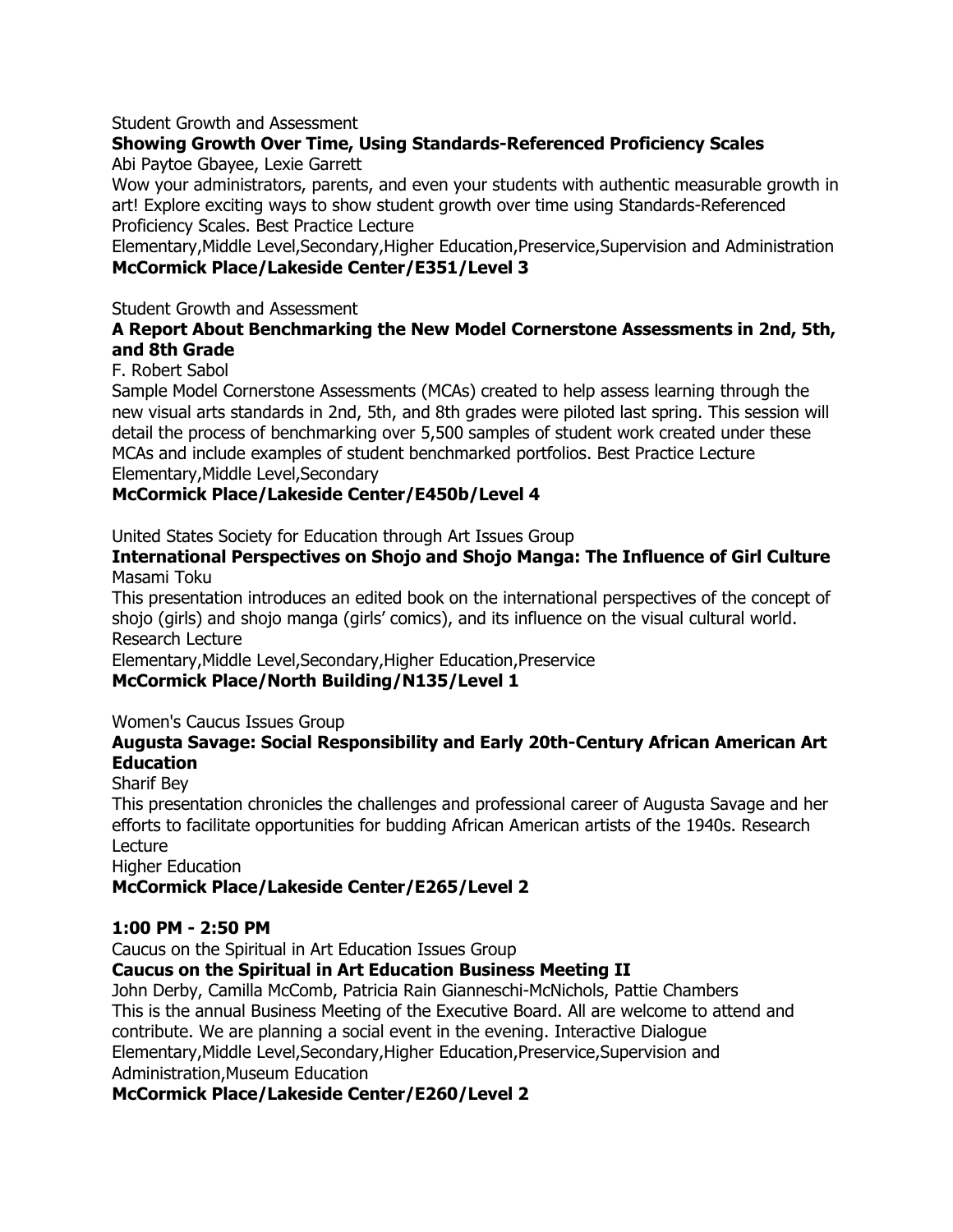#### Research and Professional Practice

### **Preservice Division Roundtables**

Jessica Burton, Amanda Barbee, Carla Majczan

Join your fellow students as they share undergraduate and graduate research, community outreach programs, student chapter initiatives, successful lesson demonstrations, and more! You may attend multiple presentations throughout this session. Best Practice Lecture Preservice

### **McCormick Place/Lakeside Center/E253ab/Level 2**

Research and Professional Practice

#### **Fellows Forum: Distinguished Fellows Mentoring Sessions**

David Burton, Christine Ballengee-Morris, Kit Grauer, Rick Lasher, Maggie Peeno, Bernard Young, Tom Brewer

NAEA Distinguished Fellows with decades of experience and expertise discuss research and teaching ideas and problems with art educators in a conversational setting. Interactive Dialogue Elementary,Middle Level,Secondary,Higher Education,Museum Education

#### **McCormick Place/Lakeside Center/E258/Level 2**

#### **1:30 PM - 1:55 PM**

Media Arts

#### **Graphic Narratives and Lived Experience**

Vicky Grube

Hear a graphic narrative artist explain the history of underground comix, explore annotated lists of must-reads for children and adults, and see the stories drawn of an ordinary life. Best Practice Lecture

Elementary,Middle Level,Secondary,Higher Education,Preservice

### **McCormick Place/Lakeside Center/E259/Level 2**

#### **2:00 PM - 2:25 PM**

Leadership

### **Leaders With Heart: Developing the Affective Capacities of Teachers**

Teri Evans-Palmer

Join in this interactive session challenging teacher education programs to focus on building the emotional capacities of preservice candidates. Interactive Dialogue Higher Education

### **McCormick Place/Lakeside Center/E265/Level 2**

Research and Professional Practice

### **Writing for the NAEA Advisory**

Rebecca Stone-Danahy Are you interested in getting published? Join this session to learn more about the NAEA Advisory, review the history of the publication, and take the opportunity to ask questions. Interactive Dialogue Elementary,Middle Level,Secondary,Higher Education,Preservice **McCormick Place/North Building/N126/Level 1**

#### **2:00 PM - 2:50 PM**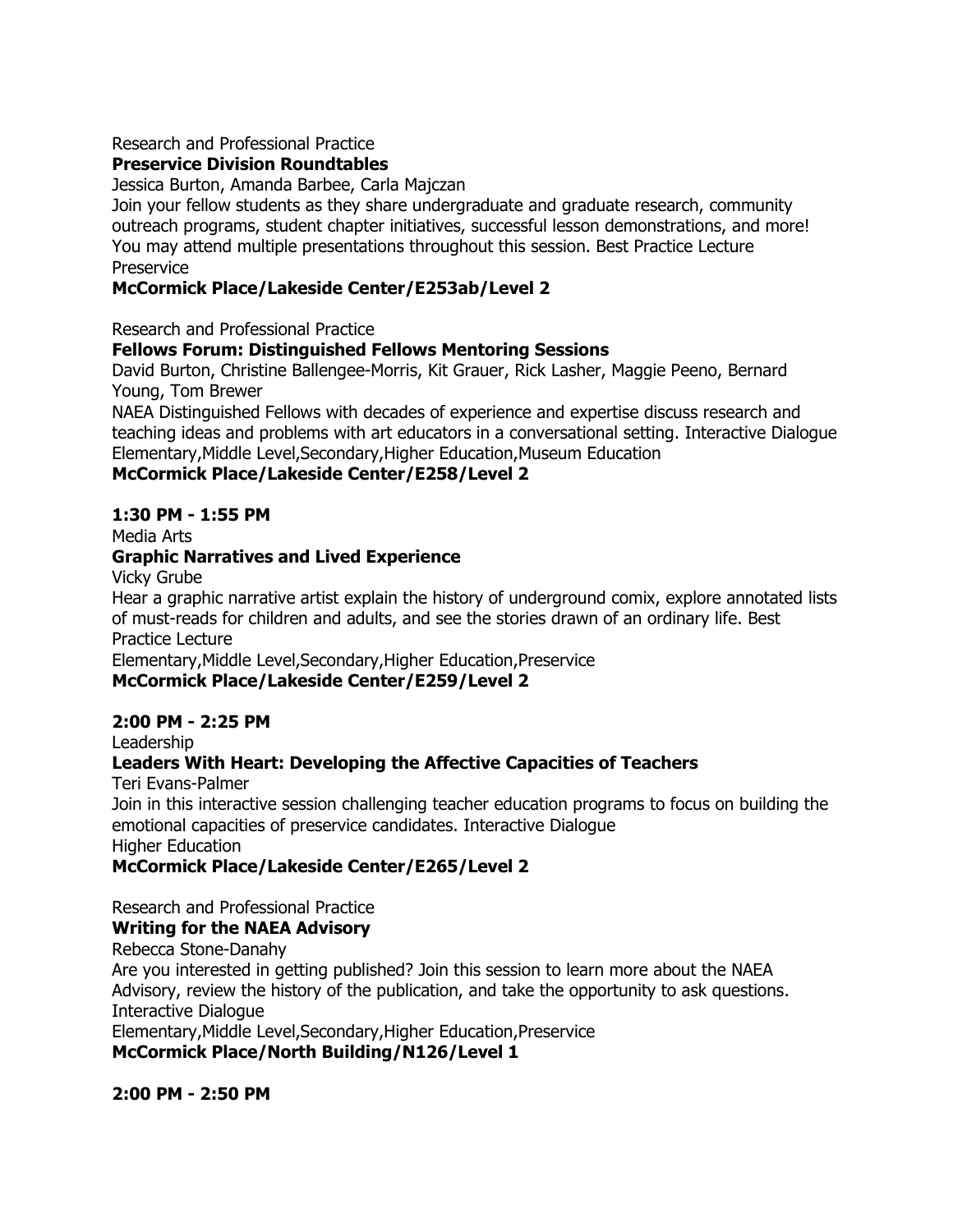#### Arts Integration

## **Super Session: Image/Text Connections in Sequential and Outsider Art**

Michael Bonesteel

The combination of words and images have been Michael Bonesteel's lifelong passion. He is also drawn to outsider art as well as comic books and graphic novels, and his current work fuses these passions and explorations. He is currently a faculty member at The School of the Art Institute of Chicago. Best Practice Lecture

Elementary,Middle Level,Secondary,Higher Education,Preservice,Supervision and Administration,Museum Education

### **McCormick Place/Lakeside Center/E451/Level 4**

Arts Integration

#### **Integrating Art Through Practicum Partnerships in Teacher Preparation** Karen McGarry

Leading a partnership between California State University Long Beach and Prisk Elementary School in Long Beach facilitates meaningful arts integration in a practicum setting as teacher preparation education. Best Practice Lecture

Elementary,Middle Level,Secondary,Higher Education,Preservice,Supervision and Administration **McCormick Place/North Building/N134/Level 1**

#### Arts Integration

#### **Leading Arts Integration by Example: Theater Arts in the Visual Arts Classroom** Elizabeth Rubenstein

Presenters will demonstrate several quick, fun, easy, no-cost, brain-based movement activities to enhance learning and create community in any arts classroom. Bring your techniques for sharing after the demo!. Hands-on Demonstration

Elementary,Middle Level

### **McCormick Place/North Building/N138/Level 1**

#### Arts Integration

#### **Leading From Multiple Viewpoints: Integrating Studio, Art History, and Museum Best Practices**

Justina Yee, Rebecca Tittermary, Jennifer Moore

Integrate art history and studio practices through hands-on activities. You will leave equipped to create lessons based on real-world classroom application of integration strategies and museum best practices. Best Practice Lecture

Elementary,Middle Level,Museum Education

### **McCormick Place/Lakeside Center/E255/Level 2**

#### Award Function

#### **Manuel Barkan Award Lecture: The Paradoxical Performance of Art and Its Education**

#### Charles Garoian

A virtual short-circuiting of dualistic thinking, paradoxical events in art and its education produce compression shock that rattle habituated assumptions and representations, sets them in disequilibrium, and forces waves of differential ideas to emerge and propagate. Research Lecture

Higher Education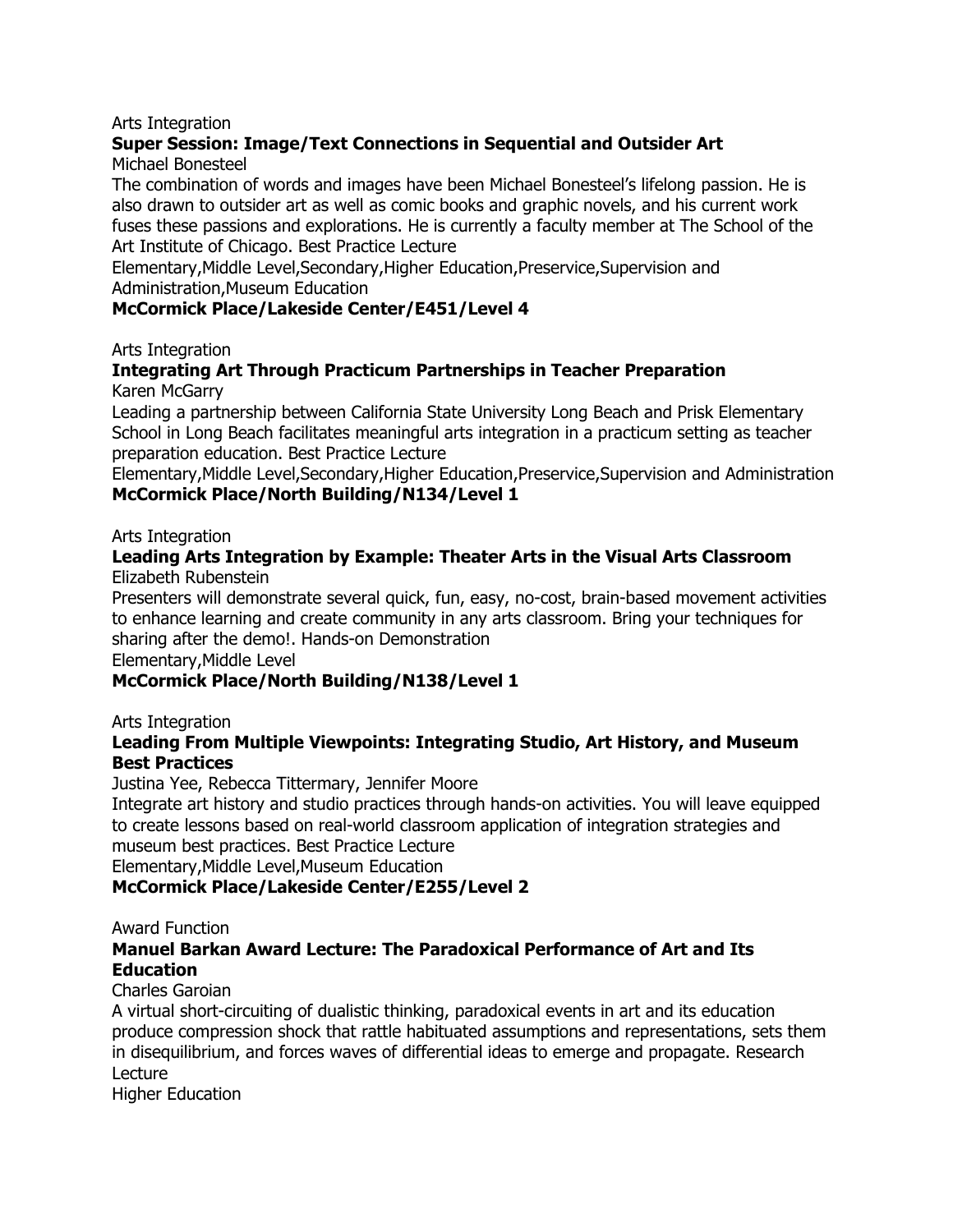### **McCormick Place/Lakeside Center/E270/Level 2**

Business Meeting

### **LGBT Issues Caucus Membership Meeting**

Sunny Spillane, Andres Peralta

Open to LBGTQ art educators, allies, and any people interested in LBGTQ and other social justice issues. Bring your ideas and energy! Come to our annual party!. Interactive Dialogue Elementary,Middle Level,Secondary,Higher Education,Preservice,Supervision and Administration,Museum Education

#### **McCormick Place/Lakeside Center/E261/Level 2**

Caucus of Social Theory in Art Education Issues Group

### **Materialism and Artmaking: Objects, Agency, and Thought**

Jack Richardson, Timothy Smith, Ramya Ravisankar

Through post-structuralist and New Materialist theories, presenters will explore implications of a shift away from the conventional notion that the human subject is the central agent of thought and artmaking. Research Lecture

Higher Education

### **McCormick Place/North Building/N227a/Level 2**

Committee on Multiethnic Concerns Issues Group

#### **Perceptions of Excellence: Visualizing Diverse Standards of Accomplishment in Art and Education**

Pamela G Taylor, Jessie Whitehead, Christine Ballengee-Morris

An open exchange regarding diverse views of excellence in teaching, research, service, and artmaking. Particular attention paid to the ways race, ethnicity, gender, and age affect traditional review and hiring practices. Interactive Dialogue

Higher Education

### **McCormick Place/Lakeside Center/E256/Level 2**

Curriculum Design

### **Design Leaders: Vans Custom Culture Leading the Way**

Shannon McBride

Vans Custom Culture is leading the way in supporting the creation of cutting-edge designers in the classroom. Learn how you can earn \$50,000! Presented by the VCC 2013 winning school. Best Practice Lecture

**Secondary** 

#### **McCormick Place/Lakeside Center/E263/Level 2**

Curriculum Design

### **Starter Kit for Choice-Based Art K-8: Lead the Way to Student Empowerment**

Montie Richter, Dawn Lynn, Kari Schepker-Mueller

Reinvent art classroom practices to pique the interest of all students! Discover the journey of several teachers into the arena of Choice-Based Art and take away a toolkit that will reinvigorate your instruction and joy. Interactive Dialogue Elementary,Middle Level

### **McCormick Place/Lakeside Center/E271b/Level 2**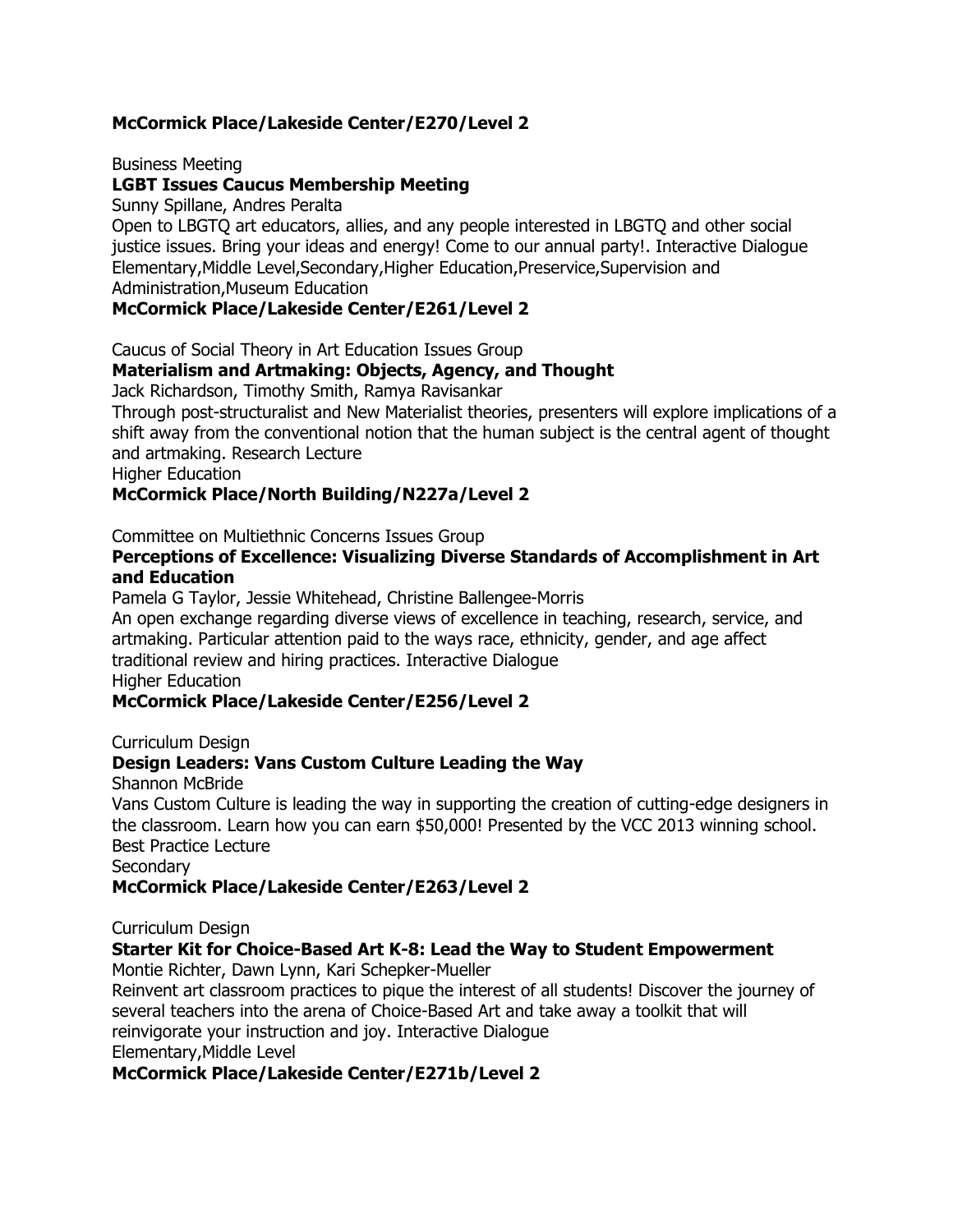#### Design Issues Group

#### **Design THIS Place: The City as the Classroom**

Mark Keane, Linda Keane

Design THIS Place takes learning into the city and connects students and teachers with art, architecture, engineering, and construction as dynamic, creative processes and drivers of 21stcentury innovation. Best Practice Lecture

Elementary,Middle Level,Secondary

#### **McCormick Place/North Building/N427d/Level 4**

Global Connections

### **The Art Effect Project**

Sonia Lowman, Brad LeDuc

Transform your classroom and community by helping students discover role models to celebrate through art and teaching students the power they have to create positive change in the world. Hands-on Demonstration

Middle Level,Secondary

### **McCormick Place/North Building/N139/Level 1**

Instructional Practice

#### **National Art Education Foundation Featured Grantee Projects**

Larry Barnfield, Joni Boyd Acuff, Timothy B. Garth

This panel session features two NAEF grantees sharing their NAEF-funded grant projects. Mary McMullan grantee Joni Boyd Acuff presents her project, "Reimagining the Curriculum: The Redevelopment of the Course `Art Education for Children with Special Needs." Research grantee Timothy B. Garth presents his research entitled "Art Education Policy: Interpretation and the Negotiation of Praxis.". Best Practice Lecture

Elementary,Middle Level,Secondary,Higher Education,Preservice,Supervision and Administration,Museum Education

### **McCormick Place/North Building/N230a/Level 2**

Instructional Practice

#### **Fun FREE Ways to Incorporate Android-Created Art in Your Classroom**

Jennifer Patton, Hannah Brown

This session will explore how to incorporate Android tablet art options into your classroom using Free apps. Best Practice Lecture

Elementary,Middle Level,Secondary

#### **McCormick Place/North Building/N136/Level 1**

Instructional Practice

## **The Mysterious How of Guiding Students Through Choice and the Creative Process**

Julia Schickel, Arianna Pieragostini

How did two Title-1 elementary art teachers transition from teacher-led instruction to modified choice? Learn how students make choices; engage in meaning-making; and are creative, independent, and reflective artists. Best Practice Lecture Elementary,Middle Level

#### **McCormick Place/North Building/N427a/Level 4**

Leadership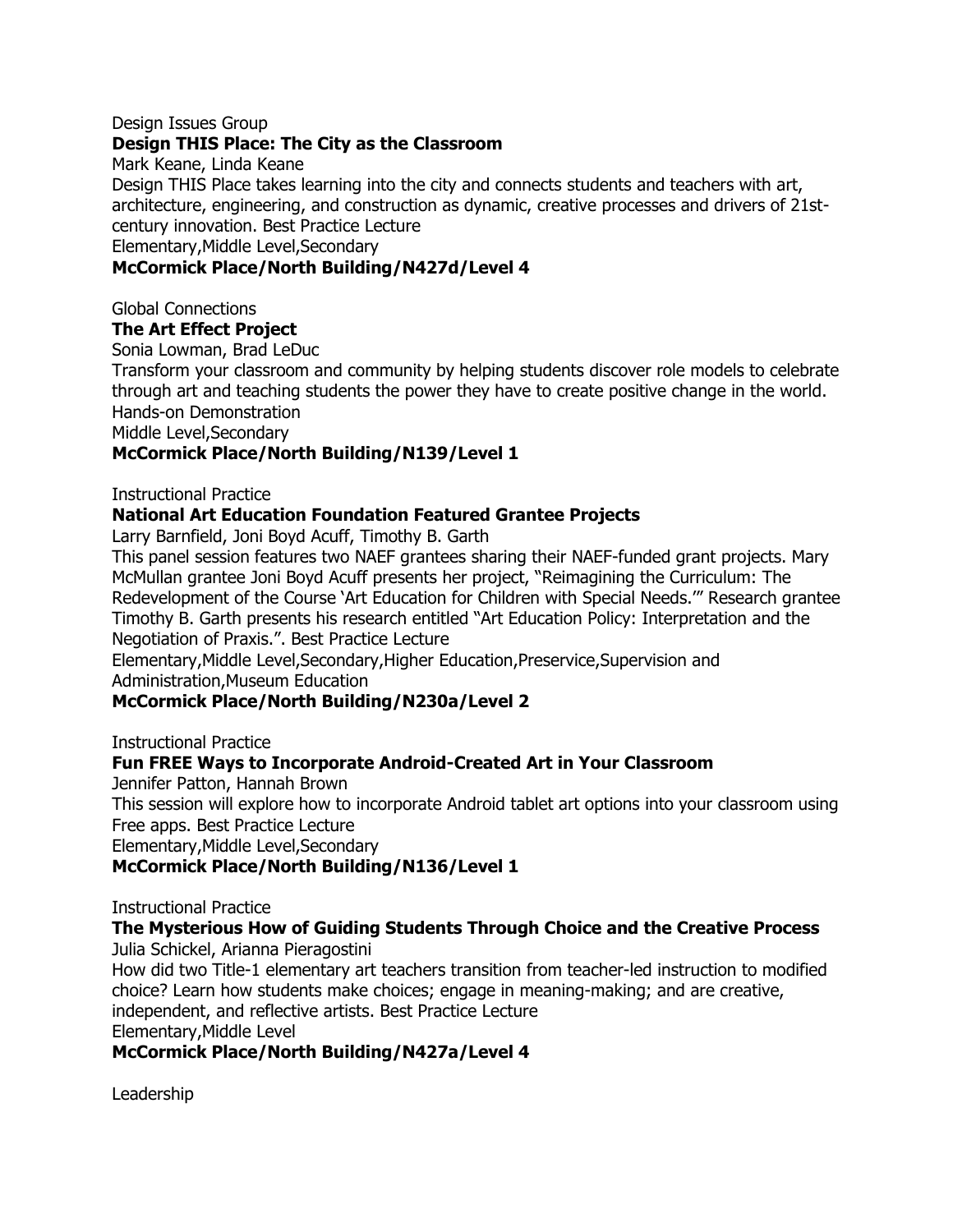### **Throwdown: Head-to-Head Interscholastic Multidisciplinary Arts Competitions**

John Brandhorst, Jeff Mather

Throwdown is an innovative format for leading a paradigm shift through head-to-head multidisciplinary arts competitions. Process and community are emphasized as art production steps into the realm of spectator sport. Best Practice Lecture **Secondary** 

### **McCormick Place/Lakeside Center/E271a/Level 2**

Media Arts

### **Podcasting II: Renaissance of the Medium**

Laurie Gatlin

What is podcasting, and how can you use it? This session will share step-by-step instructions, demonstrations, and assessment tools that will have your students creating podcasts in your art room. Best Practice Lecture

**Secondary** 

### **McCormick Place/North Building/N230b/Level 2**

National Standards or State Standards

#### **Aligning Visual Art Curriculum With Common Core State Standards Through Visual Thinking Strategies**

Jill Rakowicz

Evaluate your current curricula to see where Visual Thinking Strategies (VTS) can be implemented by altering the definition of what production in the art room might look like. Research Lecture

Elementary,Middle Level,Secondary

### **McCormick Place/North Building/N227b/Level 2**

Pk-16 Collaborations

#### **STEM to STEAM: A PK-16 Collaborative Professional Development Workshop** Jennifer Snyder

Explore a STEM to STEAM 4-day professional development. The presenter will share strategies to develop strong cross-curricular activities that incorporate both science and art with existing state standards. Best Practice Lecture

Elementary,Middle Level,Secondary,Higher Education

### **McCormick Place/Lakeside Center/E353a/Level 3**

Research and Professional Practice

**Impact of Museum Programs on K-12 Students Study Update**

Barbara Bassett, Emily Holtrop, Amanda Krantz

This session will share the progress to date of a national impact study sponsored by NAEA and AAMD to determine the benefits of visits to art museums by K-12 students. Interactive Dialogue Museum Education

**McCormick Place/North Building/N226/Level 2**

Research and Professional Practice

**What Adolescents Can Teach Us About a Little Taste Outside of Love** Cheri Ehrlich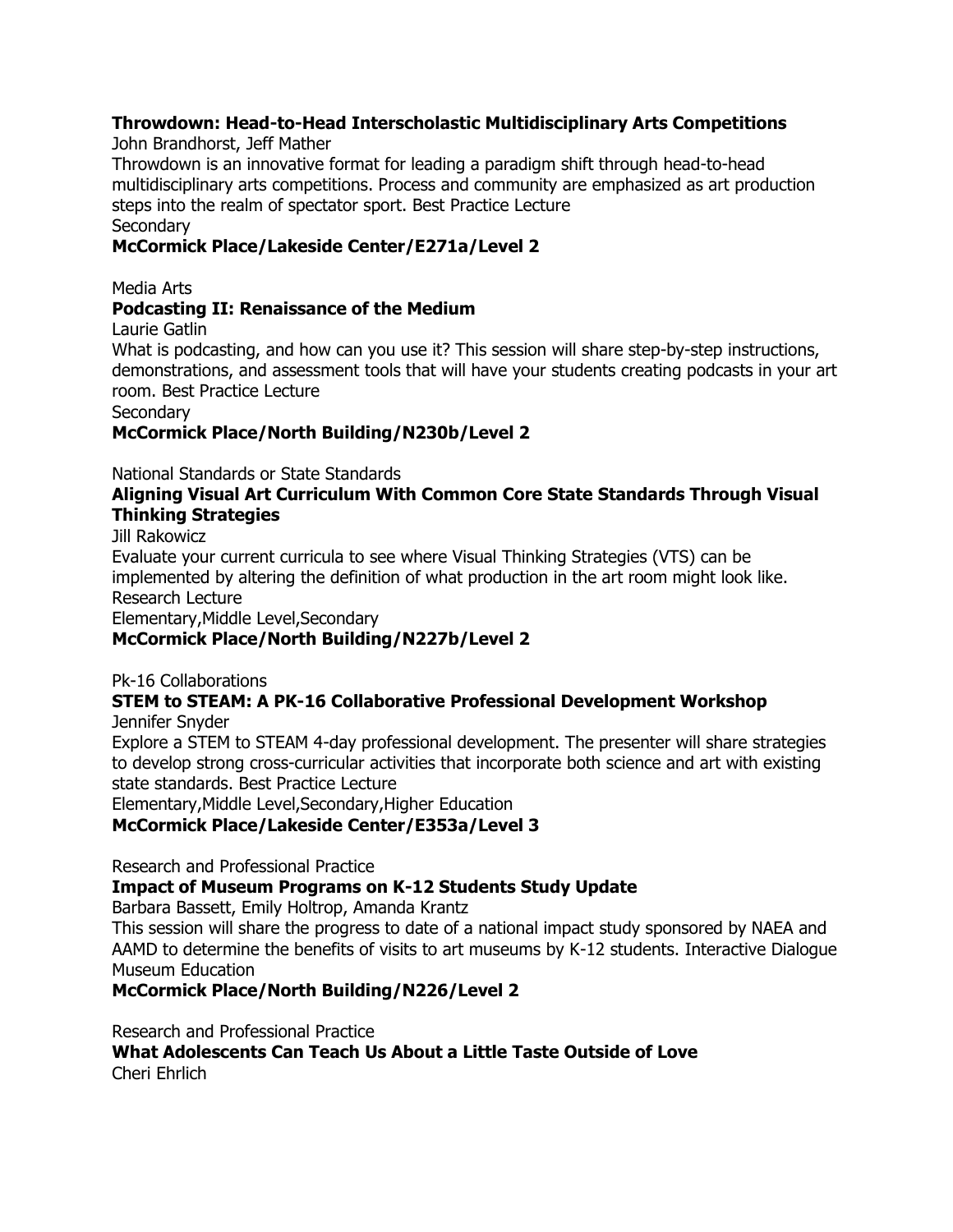In a study conducted at Brooklyn Museum, adolescents discussed Mickalene Thomas' A Little Taste Outside of Love. Find out what NYC adolescents think about gender, race, sexuality, and beauty. Research Lecture

Secondary,Higher Education,Preservice,Museum Education **McCormick Place/Lakeside Center/E350/Level 3**

Research and Professional Practice

### **Utilizing New NAEA Publications and Resources in Your Classroom**

Lynn Ezell

Adapt material from NAEA publications to your students, classroom, and research interests. Dialogue with NAEA editors, authors, and staff about your interest in publications and resources from NAEA. Interactive Dialogue

Middle Level,Secondary,Higher Education

### **McCormick Place/Lakeside Center/E259/Level 2**

Research and Professional Practice

### **iReflection: A Multimodal Journey to Knowing**

Amy Ruopp, Kathy Unrath

The iPad becomes an interactive reflective tool for discovering and documenting how we learn, problem solve, and create by offering insight into the artistic process to inform current and future teaching methods. Best Practice Lecture

Secondary,Higher Education,Preservice,Supervision and Administration

### **McCormick Place/North Building/N228/Level 2**

Research and Professional Practice

### **Leading Visions of Art Education: Three World's Fairs**

Mary Ann Stankiewicz, Paul Bolin, Ami Kantawala

Critical interpretations of three stepping-stones in art education history—international exhibitions in London, Philadelphia, and Chicago—introduce trends, change processes, and related issues for art education leaders today. Research Lecture Elementary,Middle Level,Secondary,Higher Education,Preservice,Supervision and Administration,Museum Education

### **McCormick Place/Lakeside Center/E450a/Level 4**

Research and Professional Practice

### **AP Art History Teacher Forum**

Jackie Wargo

In this session, participants will have ample time to discuss the Advanced Placement Art History course and share curricular ideas and resources. Please bring your syllabus and course content. Bring Your Own Device (BYOD)

**Secondary** 

**McCormick Place/Lakeside Center/E253cd/Level 2**

Special Needs in Art Education Issues Group

## **Special Needs: Engaging All Learners Using Alternative Painting and Printing Techniques**

Laura Hubbard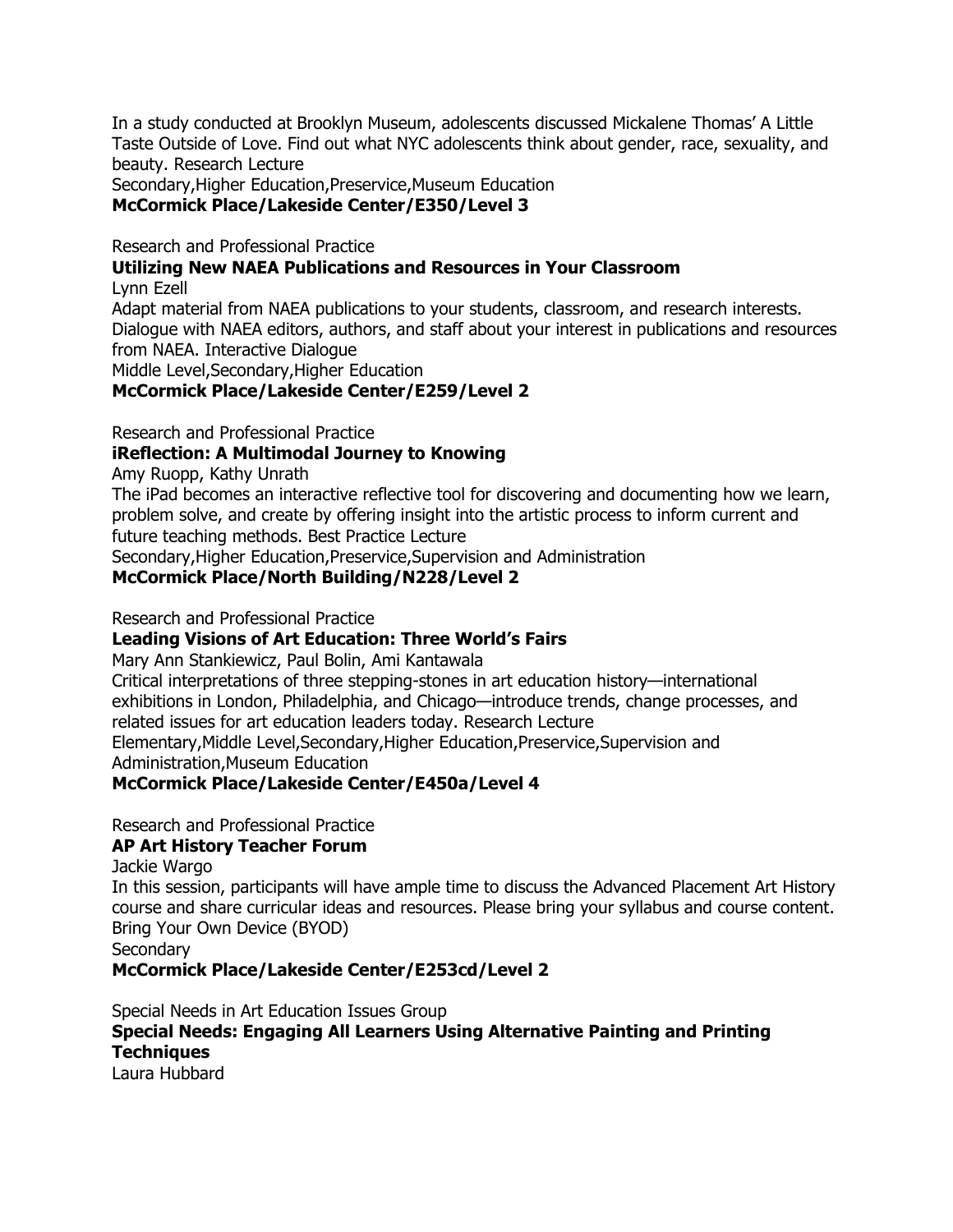Establish yourself as an art education leader within the special needs classroom! Learn alternative techniques, adaptations, and approaches to meet the needs of ALL learners. Best Practice Lecture

Elementary,Middle Level

#### **McCormick Place/Lakeside Center/E262/Level 2**

Student Growth and Assessment

### **Pre-Assessment: A Student-Centered Approach**

Bettyann Plishker, Sandi Hammonds

Use pre-assessment to inform future instructional decisions and match instruction to student needs. Learn to design pre-assessments appropriate for the art room. Elementary and secondary examples are shared. Best Practice Lecture

Elementary,Middle Level,Secondary

#### **McCormick Place/Lakeside Center/E351/Level 3**

Teacher Evaluation

#### **Digital Versus Traditional Portfolios for Art Teacher Candidates**

William Cavill Jr, Stephanie Baer

Digital or Traditional? What kind of portfolio should you create as a prospective art teacher? Find out what administrators want to see! Includes implications for practicing teachers and their professional portfolios. Research Lecture

Higher Education

#### **McCormick Place/North Building/N137/Level 1**

#### UnConference: Relax and Rewind

#### **Principles of Energy**

Stephanie Chewning

Understanding what energy is and how it works is the first step to understanding your health and the life that you have created. Learn how your thoughts and emotions affect your health and how to practice a few Reiki self-healing techniques. Understand why meditation goes handin-hand with energy work and see how to connect with the energy through your breath. Seated or standing, no special clothing required. Interactive Dialogue

#### **McCormick Place/North Building/N140/Level 1**

United States Society for Education through Art Issues Group

### **A Meeting for USSEA Members and Prospective Members to Discuss USSEA Interests and Initiatives**

Alice Wexler, Steve Willis, Allan Richards

Meeting for USSEA members and prospective members to discuss interests, initiatives, and future opportunities such as the Child Art Exchange, Online Juried gallery and annual exhibition, Diversity Resources, Scholarship Mentors, and a contemporary issues Newsletter. Interactive **Dialogue** 

Elementary,Middle Level,Secondary,Higher Education,Preservice,Supervision and Administration,Museum Education

#### **McCormick Place/Lakeside Center/E264/Level 2**

Women's Caucus Issues Group

**Leading Empathetically: A Dialogue on the Feminist Methodology of Vulnerability**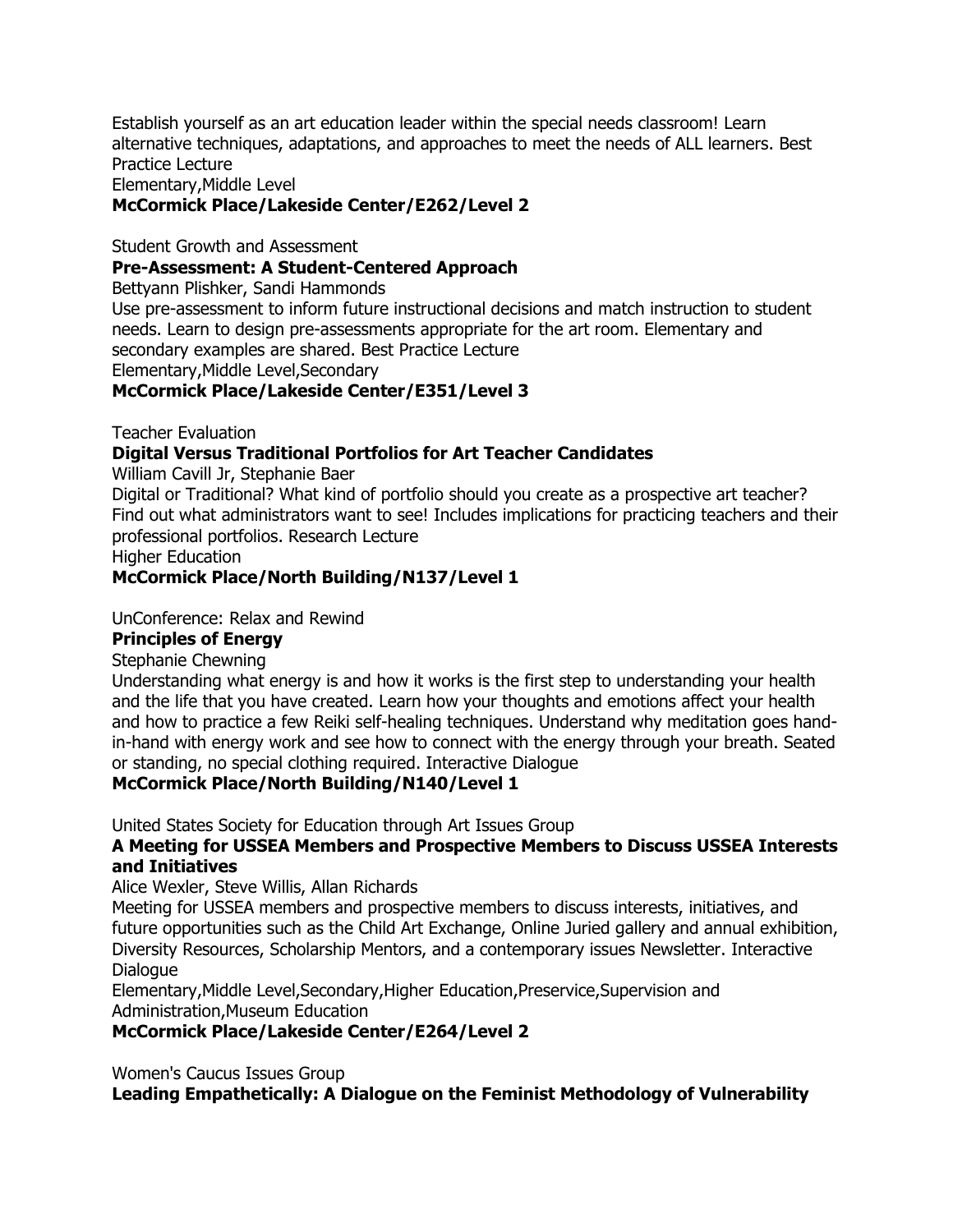Amber Ward, Olga Ivashkevich, Sheri Klein

A "feminist methodology of vulnerability" advances trust, empathy, and advocacy within the field to remove barriers and create equality. Theoretical and practical developments will be discussed with opportunity for participation. Research Lecture Higher Education

### **McCormick Place/North Building/N135/Level 1**

### **2:30 PM - 2:55 PM**

Media Arts

#### **After They Leave: What, If Any, Impact Do Digital Media and Arts-Based Practice Have?**

Francine Cunningham, Kit Grauer

How does digital media, such as short films made by Aboriginal youth, impact other youth who view them? We look to social media to see how the conversation evolved. Best Practice Lecture Middle Level,Secondary,Higher Education,Museum Education

### **McCormick Place/North Building/N126/Level 1**

#### **3:00 PM - 4:20 PM**

### **3rd General Session: The Ziegfeld Lecture**

William Strickland

Bill Strickland is the President and CEO of Manchester Bidwell Corporation and its subsidiaries, Manchester Craftsmen's Guild (MCG) and Bidwell Training Center (BTC). He is nationally recognized as a visionary leader who authentically delivers educational and cultural opportunities to students and adults within an organizational culture that fosters innovation, creativity, responsibility, and integrity. Best Practice Lecture

Elementary,Middle Level,Secondary,Higher Education,Preservice,Supervision and Administration,Museum Education

### **McCormick Place/Lakeside Center/Arie Crown Theater/Level 2**

### **4:30 PM - 4:55 PM**

## AICAD Live Learning Lab

## **I Can't Think of Anything!**

Melinda Robino

In the same day-in, day-out school setting, it is often difficult for students to come up with original ideas for art projects. Learn ways to inject enthusiasm and start the flow of imagination and visualization using fun prompts and modern technology. Presented by Kansas City Art Institute. Hands-on Demonstration

Elementary,Middle Level,Secondary

### **McCormick Place/Lakeside Center/E253ab/Level 2**

Arts Integration

#### **SeeMore: A Kinetic Sculpture, Supercomputer, and Learning Tool in One** Sam Blanchard

Learn about the growing trend of integrating art, engineering, and technology through the National Science Foundation-funded collaboration of SeeMore: A Kinetic Sculpture, Supercomputer, and Learning Tool in One. Best Practice Lecture Secondary,Higher Education,Supervision and Administration

**McCormick Place/Lakeside Center/E264/Level 2**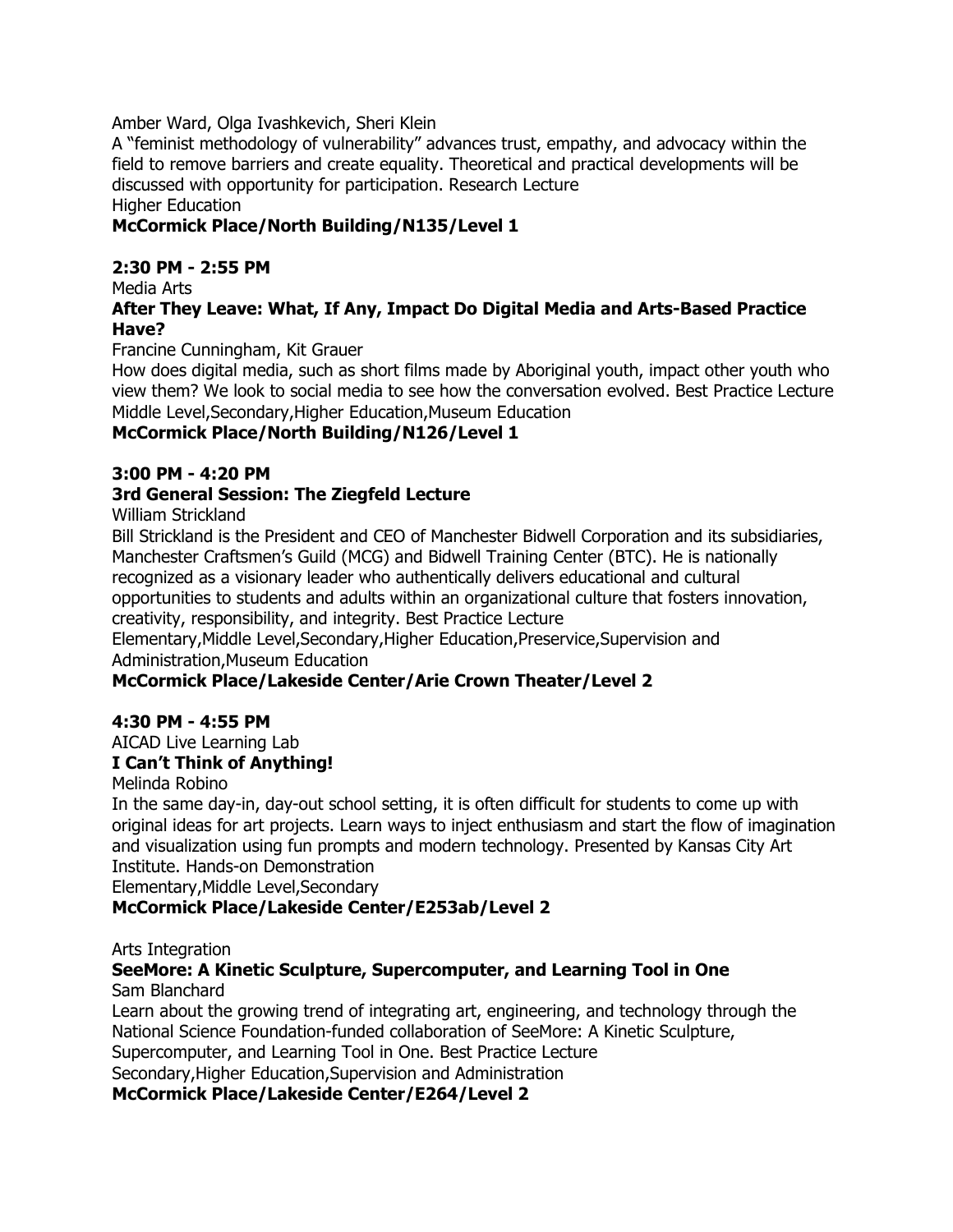#### **4:30 PM - 5:20 PM**

Art Education Technology Issues Group

#### **Art Education in the Era of Big Data**

Paul Duncum

Big Data is affecting all our lives, especially our networked students. How can art education respond to the opportunities, limitations, and threats Big Data?. Research Lecture Secondary,Higher Education

#### **McCormick Place/North Building/N231/Level 2**

Arts Integration

### **Developing an Urban Afterschool Integrated Art Program**

Jane McKeag

Learn how to develop an urban afterschool integrated art program, focusing on a collaboration between an art and computer programming educator. The session also focuses on making learning visible through documentation. Best Practice Lecture **Elementary** 

## **McCormick Place/North Building/N134/Level 1**

Arts Integration

#### **Make Past Art Speak: Art and Literary Makeovers**

Joanne Sowell, Shari Hofschire

Make art and literature from the past speak to students today. Reframe stories using social media, pop culture, and art, and become a character in "Little Rosie Hoodie.". Best Practice Lecture

Elementary,Middle Level,Secondary

### **McCormick Place/North Building/N138/Level 1**

Business Meeting

#### **InAEA Business Meeting**

Hsiao-Cheng (Sandrin) Han Learn more about what InAEA is, how to become part of InAEA, and what the benefits of becoming a member of InAEA are. Interactive Dialogue Elementary,Middle Level,Secondary,Higher Education,Preservice,Supervision and Administration,Museum Education **McCormick Place/Lakeside Center/E260/Level 2**

Caucus of Social Theory in Art Education Issues Group

### **Art of the Everyday**

Connie Stewart, Donna Goodwin

How do everyday sights, sounds, smells, and textures inform artmaking and teaching? Can paying attention to everyday rituals effect social or cultural change? Use resources from UNCO's 2015 Arts Education Leadership Institute to discuss. Interactive Dialogue Higher Education

### **McCormick Place/North Building/N227a/Level 2**

Caucus on the Spiritual in Art Education Issues Group **Leading Versus Reacting: A Compassionate Approach to Teaching Art**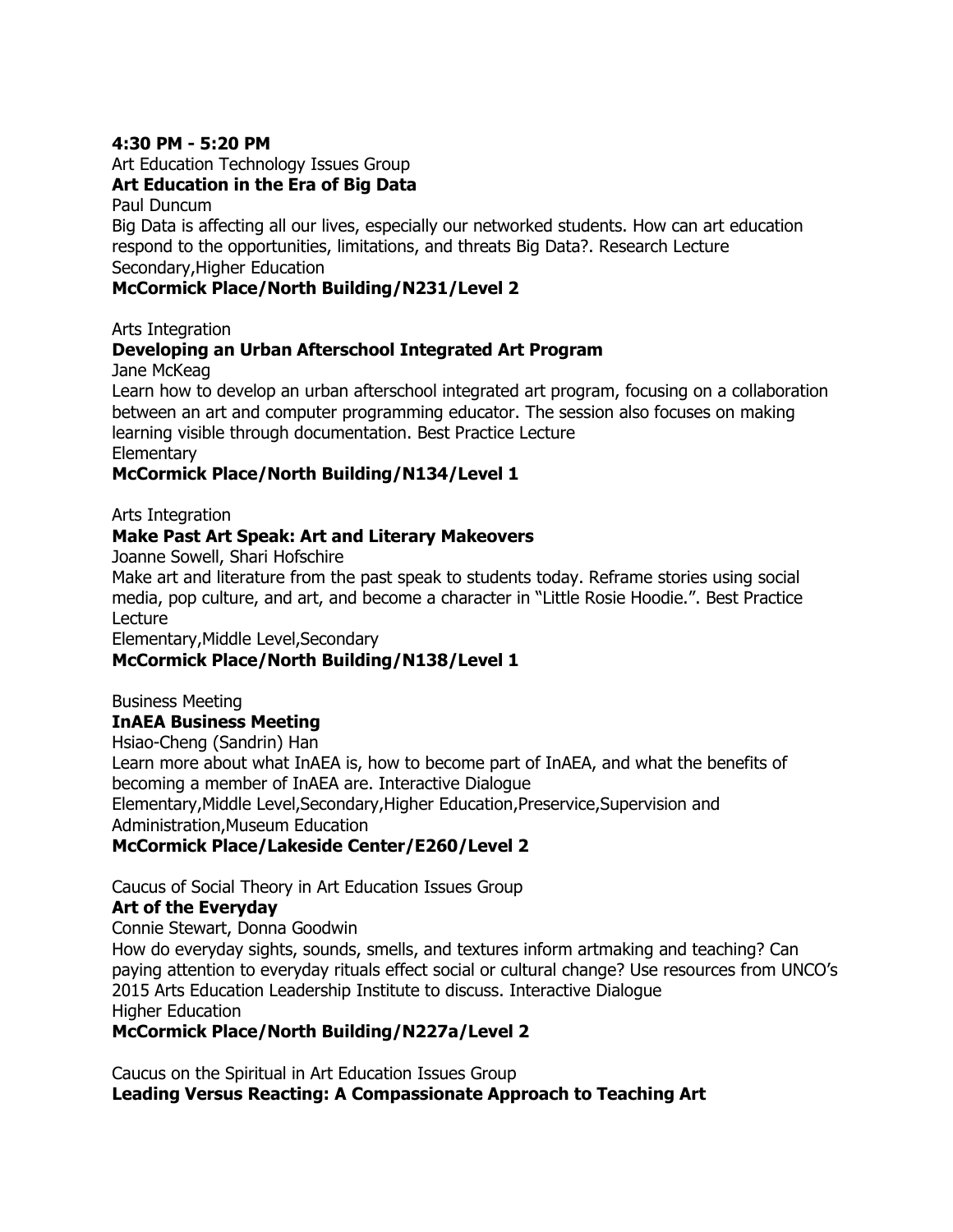#### Nan Waterstreet

Leading through a compassionate teaching approach improves classroom behavior and rekindles the passion for teaching and creating. Learn art lessons that promote compassionate behaviors and strategies for curbing disruptive situations. Best Practice Lecture **Elementary** 

#### **McCormick Place/Lakeside Center/E261/Level 2**

Committee on Multiethnic Concerns Issues Group

#### **Black Behind the Ears: Blackness, Dominicans, and the Art Curriculum** Felix Rodriguez

Reflecting upon critical-race theories, artworks, and personal experiences, presenter examines discourses of race within Dominican identity and explores the potential of the art curriculum to disrupt these assumptions. Research Lecture

Middle Level,Secondary,Higher Education

#### **McCormick Place/Lakeside Center/E256/Level 2**

Community Arts Caucus Issues Group

#### **Community Arts Caucus Scholarship Award Winner Presentation**

Jennifer Combe, Hyunju Kim, Jody Boyer

The Community Arts Caucus presents the 2015 Scholarship Award to Hyunju Kim who will share her research in making inclusive communities for refugees and immigrants through media arts. Best Practice Lecture

Elementary,Middle Level,Secondary,Higher Education,Preservice,Supervision and Administration,Museum Education

#### **McCormick Place/North Building/N139/Level 1**

Curriculum Design

#### **Taking it to the Next Level: HS credit for MS Artists**

Kacie Mummert, Danielle Robleto

Explore the curriculum of a high school credit course offered in middle school. Gain knowledge of curriculum design, common assessments, vertical planning, and assessing student growth through digital portfolios. Best Practice Lecture

Middle Level,Secondary

#### **McCormick Place/Lakeside Center/E263/Level 2**

Curriculum Design

#### **Artists Ahead of Their Time**

Sarah Ryder

Presentation will include biographical information, resource list, and lesson plans for teaching about eight important artists who showed vision in art and were influential to others. Information packet provided. Best Practice Lecture **Elementary** 

#### **McCormick Place/Lakeside Center/E271b/Level 2**

Global Connections **#MetKids: A New Digital Feature Made For, With, and By Kids** Masha Turchinsky, Emily Sutter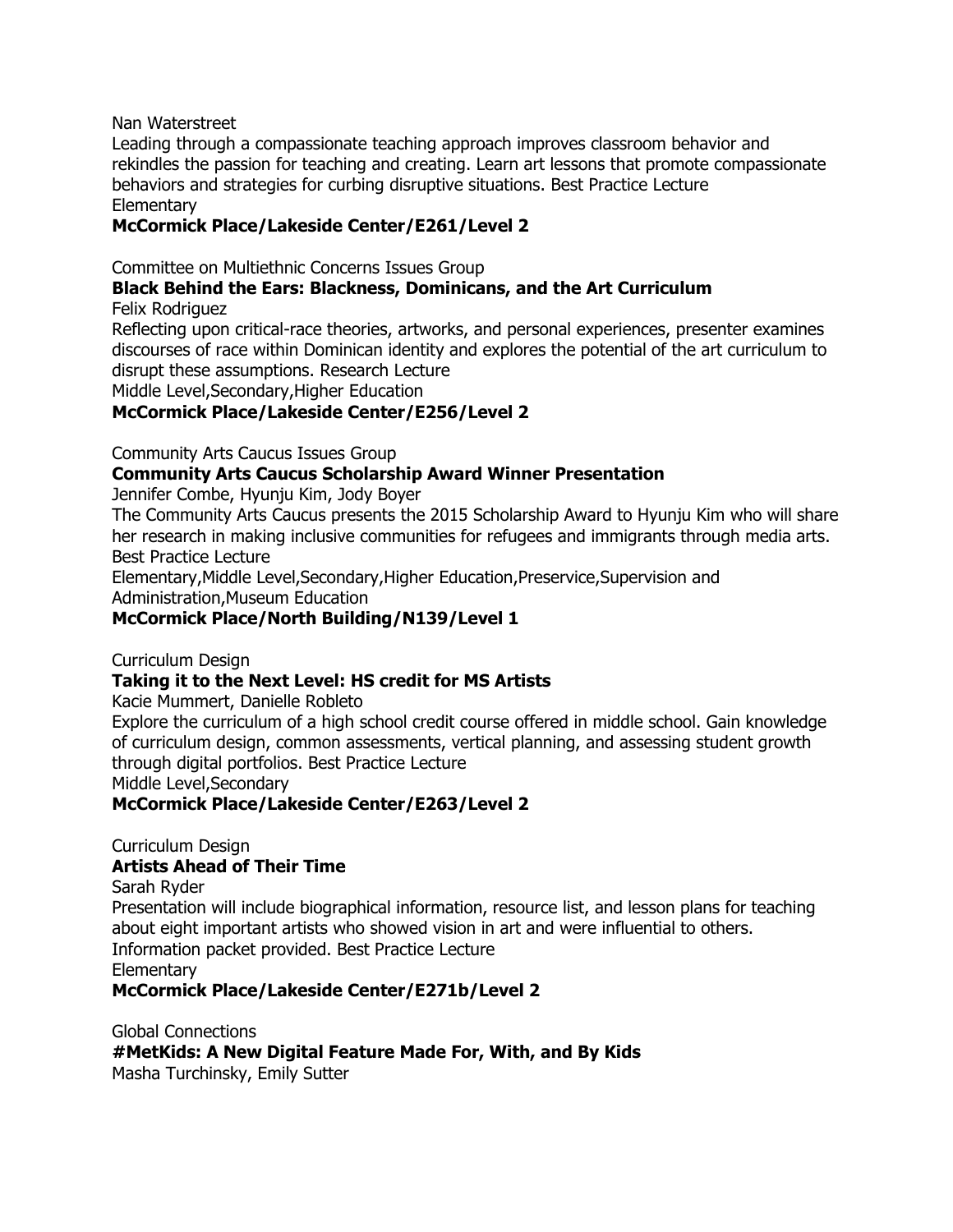Discover #MetKids, the Met's first comprehensive digital feature devoted to content made for, with, and by kids. Share ideas on how kid-centered media and pedagogy can be integrated into your practice. Best Practice Lecture

#### Museum Education

#### **McCormick Place/North Building/N426a/Level 4**

Instructional Practice

#### **Leading by Example: Teachers as Artists, Researcher, and Writers**

Michelle Pauken, Justin Clumpner

Consider the importance of thinking about ourselves as artists, researchers, and writers before teachers. To model creative thinking for our students, we must be participating in the process of making work. Best Practice Lecture

**Secondary** 

**McCormick Place/North Building/N136/Level 1**

Instructional Practice

#### **Not Just Desserts: Cakes for a Community Cause**

Donnalyn E Shuster

Blend a study of Wayne Thiebaud with Cake Boss, creating a winning middle school recipe combining a community service cake auction and original paintings to support a local food bank. Best Practice Lecture

Middle Level

#### **McCormick Place/North Building/N427a/Level 4**

#### Leadership

#### **Transformation and Transition: A Journey to Board Restructuring**

Shanise Brockshus, Lynsie Maynard

Is your board in a rut? Do you feel like you're never making progress? Explore one state's journey to restructure and renew organizational vibrancy. Interactive Dialogue Elementary,Middle Level,Secondary,Higher Education,Preservice,Supervision and Administration,Museum Education

#### **McCormick Place/Lakeside Center/E271a/Level 2**

National Standards or State Standards

#### **New National Standards and "Pen Pal" Collaboration Between Elementary Students** Jocelyn Salaz, Julia Mack

The new art standards empower students to be leaders through ownership of learning. Presenters will demonstrate how a cross-country collaboration between teachers and students supports these new standards. Best Practice Lecture **Elementary** 

**McCormick Place/North Building/N227b/Level 2**

Pk-16 Collaborations

### **Leading Together: Blurring Audience Boundaries Through Museum Crossover Programs**

Kelly Williams, Michael Christiano, Amanda Martin-Hamond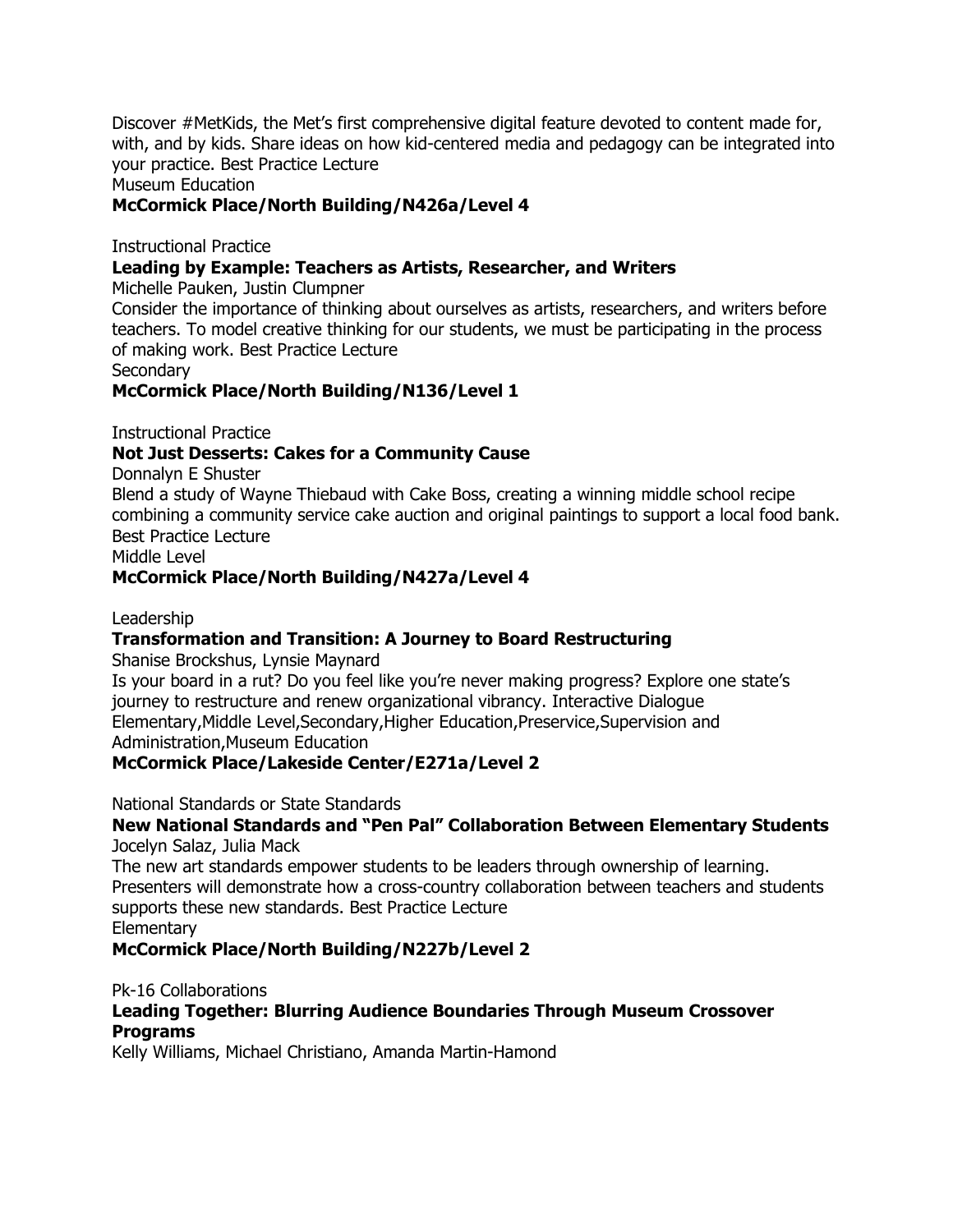Join three museums and their collaborators to explore the benefits and challenges of blurring the traditional boundaries between students, teachers, and families to create Crossover Programs. Hot Topic Panel Museum Education

### **McCormick Place/Lakeside Center/E353a/Level 3**

Research and Professional Practice

#### **Student Voice: Incorporating Meaning-Making & Advocacy In and Out of the Classroom**

Katherine Hahn

This session will discuss how to prepare our students to succeed in the 21st century by shifting the paradigm in the arts classroom from material-based instruction to conceptual development. Best Practice Lecture

Secondary

#### **McCormick Place/Lakeside Center/E350/Level 3**

Research and Professional Practice

#### **Mind Playing Tricks on Me**

Mikko Koivisto

Hip-hop lyrics and music videos are viewed through disability studies as a source of autobiographical narratives of psychiatric disability, which are crucial for establishing anti-ableist art education approaches. Research Lecture

Higher Education

#### **McCormick Place/Lakeside Center/E450a/Level 4**

Research and Professional Practice

#### **Mapping Tenureland: Navigating Your Own Scholarly Path**

Shari Savage, Karen Hutzel, Melanie Buffington, Jeff Broome Tenured and TT individuals discuss the challenges of maintaining a robust research practice when work serves to interfere, overwhelm, and confound. Ideas for mentorship and reinvigorating scholarship will be shared. Interactive Dialogue Higher Education

#### **McCormick Place/North Building/N228/Level 2**

Seminar for Research in Art Education Issues Group

## **SRAE Past President's Session: Design-Based Research**

Kimberly Sheridan

Interested in mixing qualitative and quantitative research methods in your studies of art education? Come discuss strategies, processes, and issues around design-based research methods with an experienced researcher. Interactive Dialogue

Higher Education,Supervision and Administration,Museum Education

### **McCormick Place/North Building/N137/Level 1**

Student Growth and Assessment **Stop Grading Art** Aaron Stratten, Carol Trost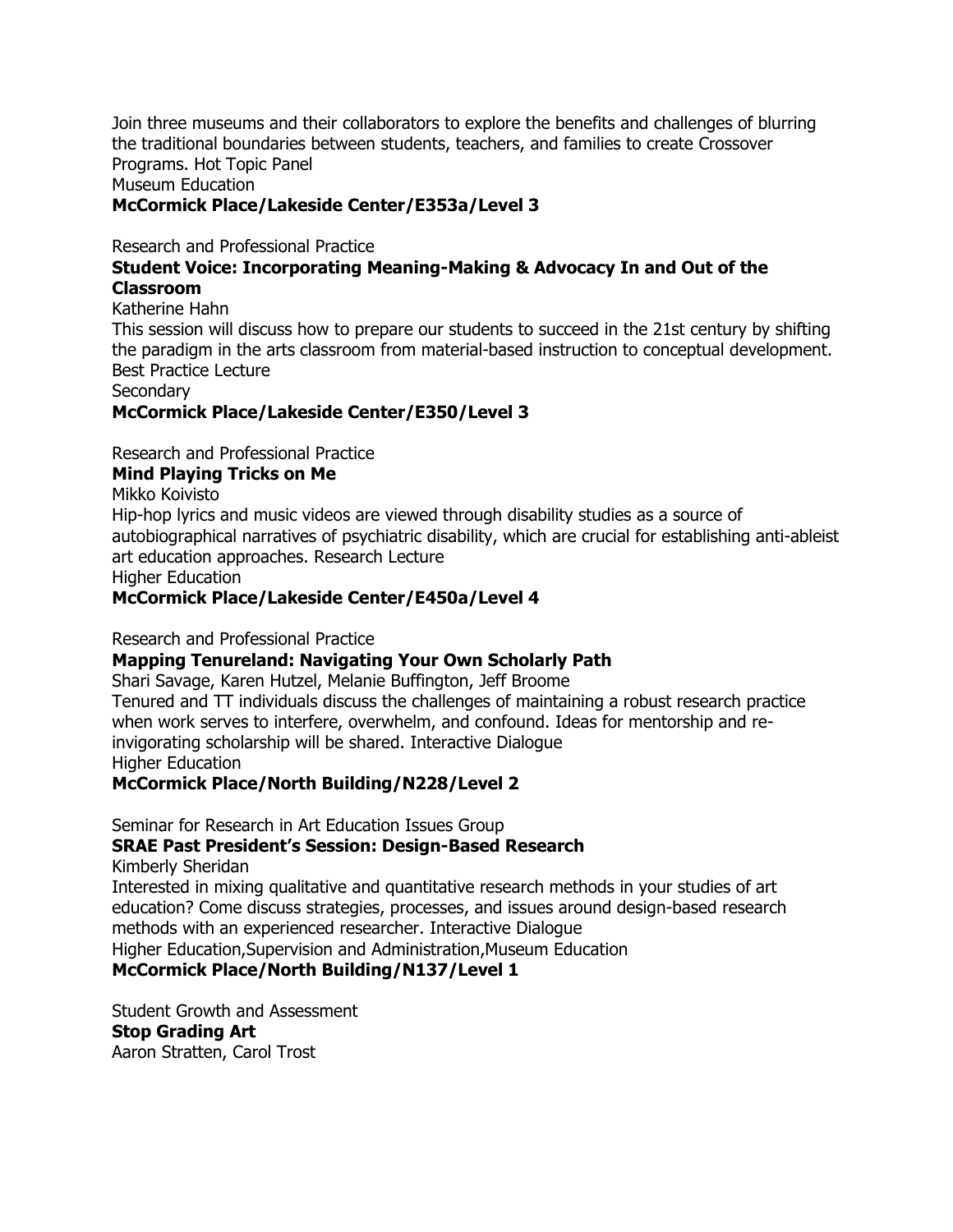Are you willing to think critically about what and how you grade? Examine common grading practices and consider changes that would better support student learning and align with contemporary artmaking. Interactive Dialogue

Elementary,Middle Level,Secondary,Preservice,Supervision and Administration **McCormick Place/Lakeside Center/E351/Level 3**

Teacher Evaluation

**Generating Valid and Reliable Data for the Assessment of Teaching**

Doug Boughton

This presentation offers effective assessment models derived from the study of international contexts. Methodologies for the production of valid and reliable data demonstrating learning in the art class are outlined. Research Lecture

Elementary,Middle Level,Secondary,Supervision and Administration

### **McCormick Place/North Building/N226/Level 2**

**Technology** 

### **Flipping Intro to Drawing**

Jim O'Donnell

Learn how to get the most out of your time with your students by exploring the "flipped classroom." Challenges and successes flipping a college intro drawing class will be shared. Best Practice Lecture

Higher Education

### **McCormick Place/Lakeside Center/E352/Level 3**

Women's Caucus Issues Group

#### **Leading the Future of Art Education by Exploring and Visualizing the Past** Amber Ward

A genealogical analysis of descent offers art educators opportunities to lead the future of the field by exploring, visualizing, and disrupting the historical truths that inform the present. Research Lecture Higher Education

### **McCormick Place/North Building/N135/Level 1**

### **4:30 PM - 5:50 PM**

Research and Professional Practice

### **NAEA Research Commission's Agenda in Action**

Melody Milbrandt, Enid Zimmerman, Kathy Miraglia, Amelia "Amy" Kraehe, Pamela Taylor, Sandrine Han, Kiri Turketo, Jill Smith

In this interactive session, NAEA Research Commissioners and invited panelists will highlight current investigations addressing Research Agenda themes developed in response to membership interests. Interactive Dialogue

Elementary,Middle Level,Secondary,Higher Education,Preservice,Supervision and Administration,Museum Education

**McCormick Place/Lakeside Center/E255/Level 2**

**4:30 PM - 6:20 PM**

Arts Integration **Powerful Prints: Moments in Time**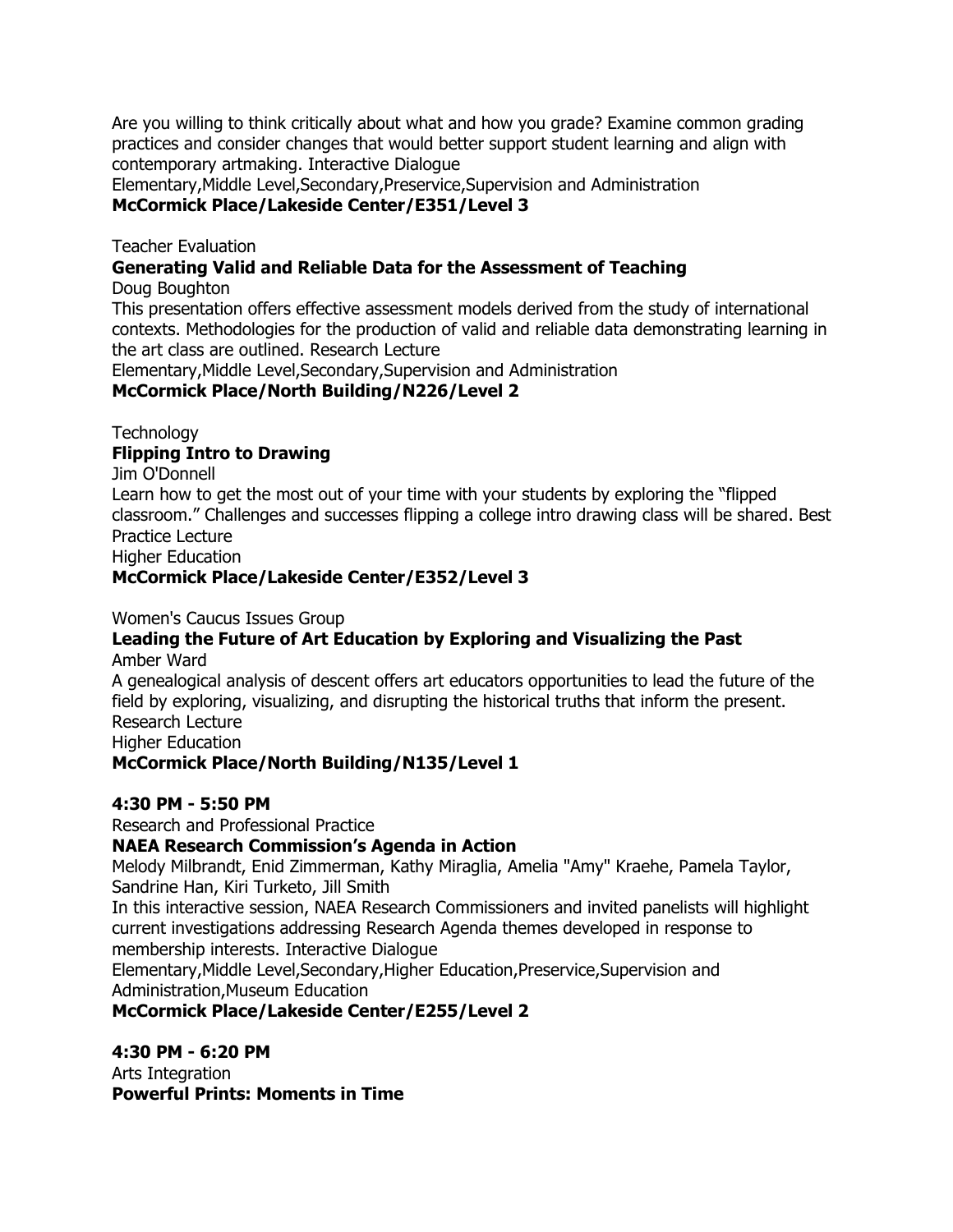#### Colleen Dunbar, Amy Evans

This fifth-grade printmaking unit introduces the form and technique of printmaking, features artists of the well-known Pop Art movement who used print techniques in their work, and helps students connect their study of 20th-century American history by adding a responsive personal self-expression to their piece. Create your own mono print sample and share best practices. Hands-on Studio Workshop (Ticketed)

**Elementary** 

#### **Hilton Hotel/PDR 2/3rd Floor**

Global Connections

#### **The Art of Weaving Using Recycled Materials**

Lisa Kaplan, Androneth Sieunarine

Explore the history, vocabulary, and skills of weaving, one of the oldest art forms. Participate in a sixth-grade weaving project, using cardboard looms, donated yarn, and other materials. Examine samples of student work, including small wall hangings in which each piece of cloth or yarn represents a family member or friend. Hands-on Studio Workshop (Ticketed) Elementary,Middle Level

#### **Hilton Hotel/Lake Huron/8th Floor**

Instructional Practice

#### **Creating Vision: Innovative Handmade Sketchbooks**

Gregory Barry

Create a unique addition to your students' portfolios by learning to construct and compose your own handmade sketchbook. These one-of-a-kind books will engage your students' imaginations to translate language concepts into visual definitions. Includes examples of student work, lesson plans, assessments, and step-by-step processes. Hands-on Studio Workshop (Ticketed) Middle Level,Secondary,Preservice,Supervision and Administration

#### **Hilton Hotel/Meeting Room 4C/4th Floor**

Instructional Practice

#### **Venerating the Common Tool: Creating Woodcuts Based on the Works of Artist Frankie Flood**

Karen Cast, Bruyn Yunk, Ben Holt, Kaylee Severson

Learn the art of creating original woodcuts and pull a limited edition of three printed artworks. Design and carve a woodcut depicting images of tools, drawing inspiration from the artworks of Frankie Flood, who venerated the common tools of tradesmen past. Hands-on Studio Workshop (Ticketed)

Elementary,Middle Level,Secondary,Preservice **Hilton Hotel/Meeting Room 4K/4th Floor**

#### Instructional Practice

#### **Embrace Creative Risk: Use Your Whole Body in Long-Distance Drawing** Kat O'Reilly

Foster flexibility, persistence, and an open mindset with this creative problem-solving lesson. From a standing position, make a large-scale drawing using a piece of charcoal taped to the end of a bamboo stick. Step outside your comfort zone and try something new!. Hands-on Studio Workshop (Ticketed)

**Secondary**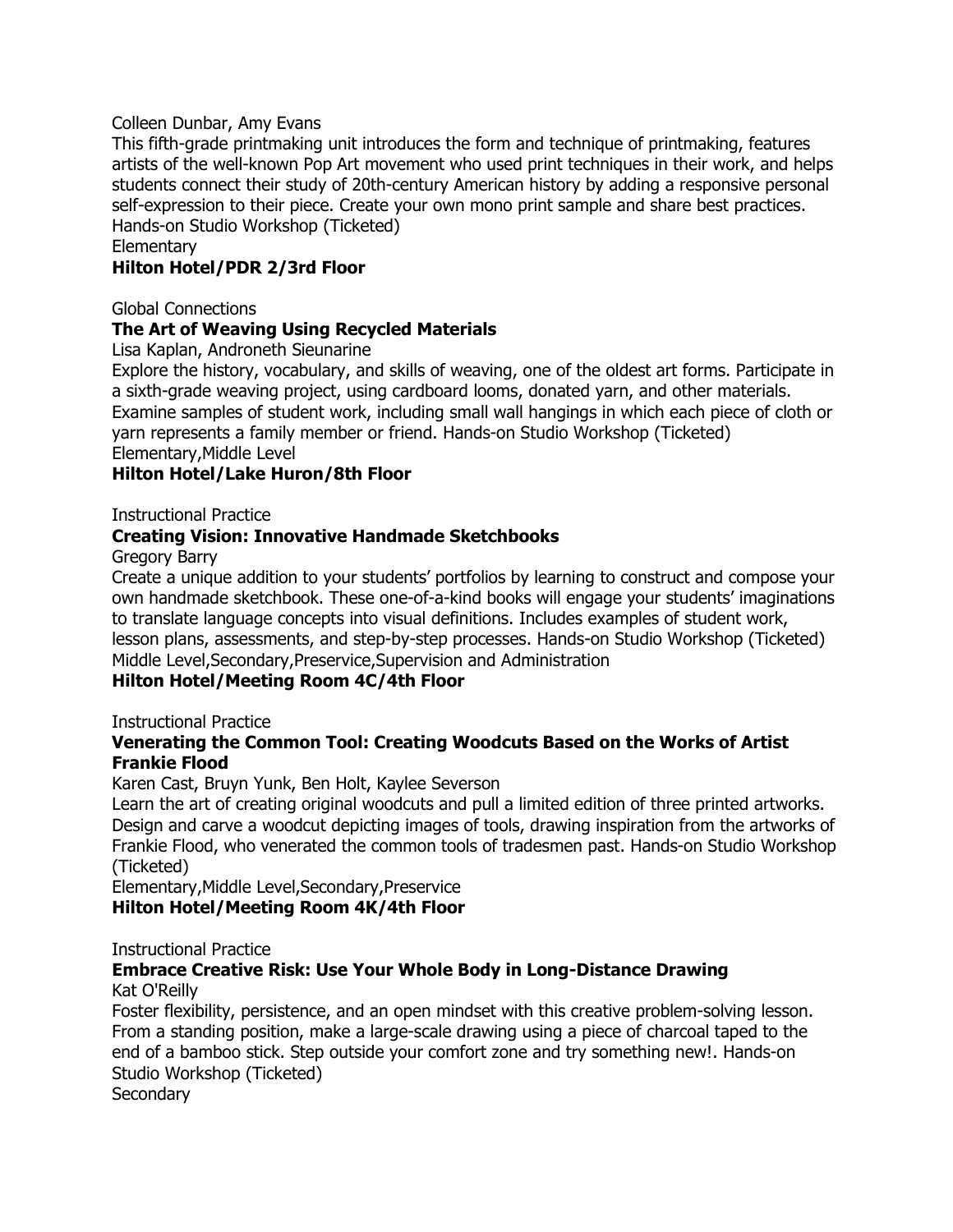### **Hilton Hotel/Lake Erie/8th Floor**

#### Leadership

#### **Innovative Ways to Teach Indigenous Gourd Art Techniques**

Joan Blackwell, Tulla Lightfoot

This hands-on workshop features creativity by using the gourd as a canvas. Explore recognized historical indigenous art techniques as well as sample art, and learn how to incorporate this knowledge into lesson plans. Discuss, share, and create a gourd art piece. Hands-on Studio Workshop (Ticketed)

**Elementary** 

#### **Hilton Hotel/Lake Ontario/8th Floor**

Pk-16 Collaborations

#### **Explore, Learn, and Share Four New Art Projects**

James P Thompson, Michelle Sickels

Discover successful art projects that have had a strong positive impact on students. Learn about 15 effective art lesson plans covering a multitude of mediums and artist, then receive lesson plans and materials to make four extracted from those shown. Decorated award-winning instructors will "WOW" you!. Hands-on Studio Workshop (Ticketed) Middle Level

#### **Hilton Hotel/Lake Michigan/8th Floor**

#### **5:00 PM - 5:25 PM**

Arts Integration

# **Fostering Student Creativity Through Unifying Concepts in Art and Science**

Susan Zwirn

Forging links between art and science is a key creative stimulus. This visual STEAM session provides contemporary art-based curriculum and handouts that aligns standards-based, crosscutting concepts in two fields. Best Practice Lecture

Elementary,Middle Level,Secondary,Higher Education

#### **McCormick Place/Lakeside Center/E264/Level 2**

#### **5:30 PM - 5:55 PM**

Media Arts

#### **The New Point and Shoot: Photography Lessons Using Phones and Scanners** Sabrina Bejba

Learn how to develop a photography unit using phones and scanners. Share lessons on how to teach meaningful photography to secondary students. Observe photographs that go beyond the daily selfie. Best Practice Lecture

Middle Level,Secondary

#### **McCormick Place/Lakeside Center/E256/Level 2**

#### **7:00 PM - 8:50 PM**

Award Function **Preservice Division Reception** Amanda Barbee, Jessica Burton, Carla Majczan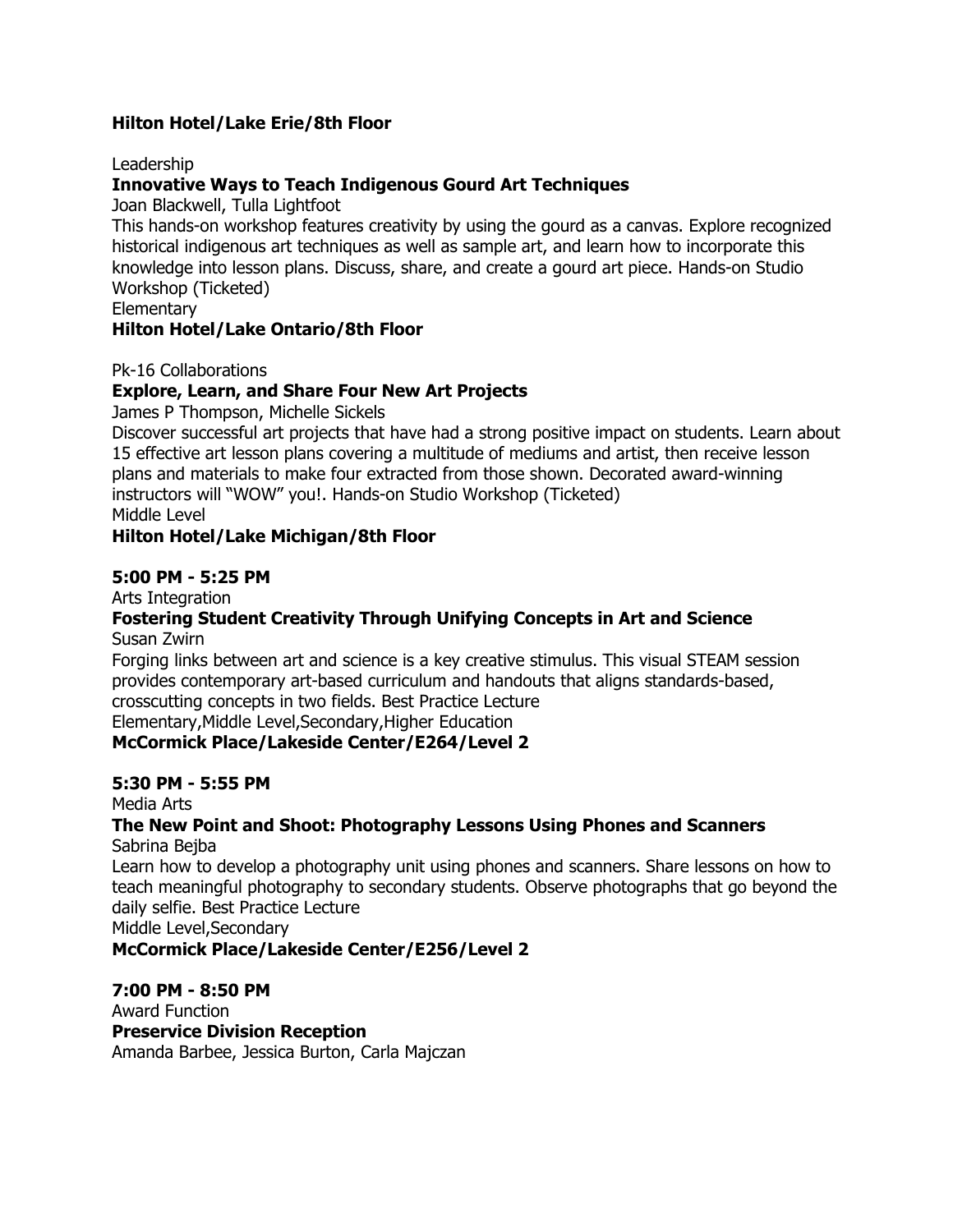Come together for celebrations of successes! Goodies, giveaways, recognitions, and awards await you at this entertaining evening celebration! See you at the 2015 NAEA Preservice Division Reception!. Best Practice Lecture

Preservice

### **Hilton Hotel/International Ballroom South/2nd Floor**

## Arts Integration

#### **Visions in Paperclay**

#### Joyce Centofanti

Learn the history, building techniques, and sustainability of Paperclay—a medium that defies traditional clay techniques through added paper pulp. Use personal semiotics to create your vision of a Paperclay house/structure, and discover how Paperclay can be incorporated into the classroom curriculum through Arts Integration. Hands-on Studio Workshop (Ticketed) Elementary,Middle Level,Secondary,Higher Education

### **Hilton Hotel/Meeting Room 4K/4th Floor**

#### Arts Integration

### **Learn the Peruvian Clay Coil-Building Technique**

#### Terry deBardelaben

Learn the traditional pottery technique (without an electric wheel) used in the Andes mountain village of Raqchi, Peru. Create your own coil vessel and explore how ethnographic research informed a classroom curricular study of ancient Incan Cultural Arts preservation—and how global learning can impact the development of empathy. Hands-on Studio Workshop (Ticketed) Middle Level,Secondary,Higher Education,Museum Education **Hilton Hotel/Lake Ontario/8th Floor**

#### Arts Integration

### **Silk Painting: A Hands-On Workshop**

#### Rebecca Tittermary

Explore the exciting art of silk painting! Learn the history of silk painting and discuss the different processes before trying your hand at your own designs. Examine classroom applications and student examples. Leave with a completed silk painting and the confidence to implement this new medium into your classroom. Hands-on Studio Workshop (Ticketed) Elementary,Middle Level,Secondary,Preservice

### **Hilton Hotel/Lake Huron/8th Floor**

### Curriculum Design

### **Lighthouses of the Great Lakes**

Sharon Steckel

Explore multiple media while gaining an appreciation for local history. Examine lighthouse history and architecture and create a lighthouse-inspired artwork applying a variety of mediums including watercolors, temperas, oil pastels, chalk pastels, and decorative papers. Discuss your own local regional curiosities to brainstorm curriculum integration. Hands-on Studio Workshop (Ticketed)

#### Elementary,Secondary **Hilton Hotel/PDR 2/3rd Floor**

Curriculum Design